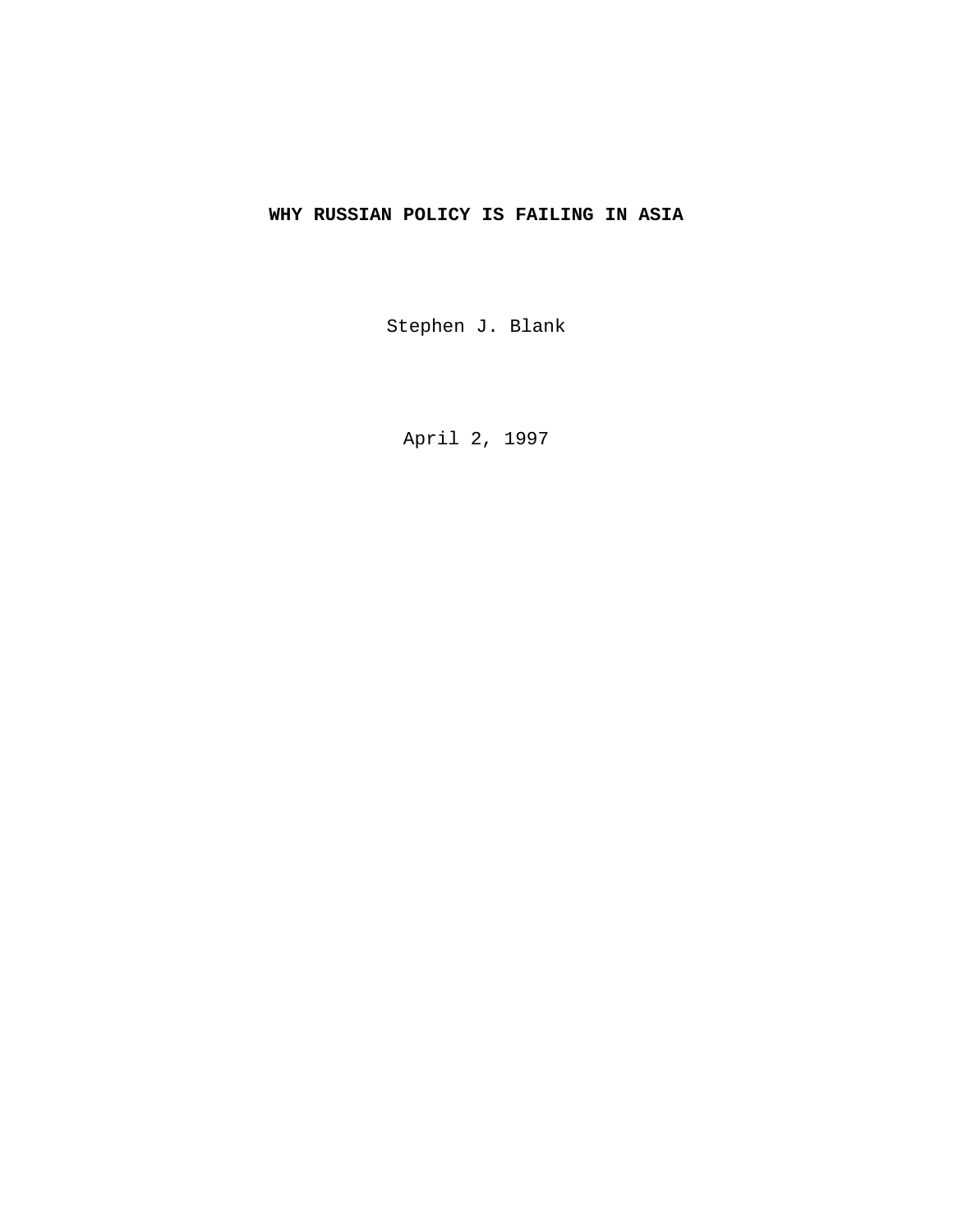#### \*\*\*\*\*\*\*

The views expressed in this report are those of the author and do not necessarily reflect the official policy or position of the Department of the Army, the Department of Defense, or the U.S. Government. This report is cleared for public release; distribution is unlimited.

#### \*\*\*\*\*\*\*

Comments pertaining to this report are invited and should be forwarded to: Director, Strategic Studies Institute, U.S. Army War College, Carlisle Barracks, PA 17013-5244. Copies of this report may be obtained from the Publications and Production Office by calling commercial (717) 245-4133, DSN 242-4133, FAX (717) 245-3820, or via the Internet at rummelr@carlisleemh2.army.mil

#### \*\*\*\*\*\*\*

All 1995 and later Strategic Studies Institute (SSI) monographs are available on the Strategic Studies Institute Homepage for electronic dissemination. SSI's Homepage address is: http://carlisle-www.army. mil/usassi/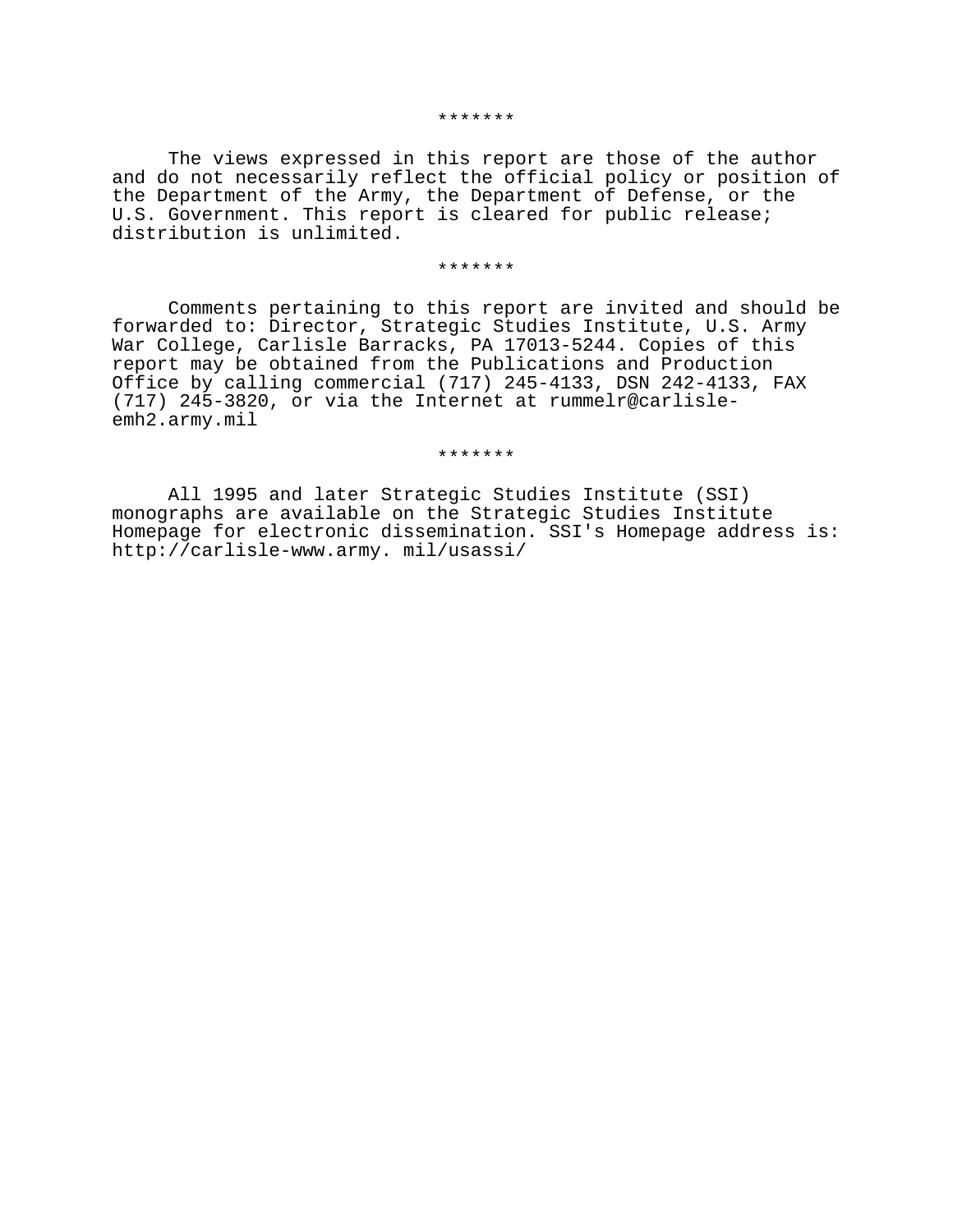#### **FOREWORD**

Since its inception as a state, Russia has been both a European and an Asian power. Although Russia today, as was true during much of its history, is torn by an identity crisis over where it belongs, its elites have never renounced Russia's vital interests in Asia and the belief that it should be recognized as a great power there. However, that belief and Moscow's ability to sustain it are now under threat, due, as Dr. Stephen Blank's thorough analysis informs us, to the ongoing failures of Russian policymakers to come to grips with changed Russian and Asian realities.

At the same time, this aspect of Russian policy has been neglected in American assessments of Russia. This is a serious shortcoming, because, in Dr. Blank's view, Russia's Asian policies, viewed in their full breadth, are important signs of present and future trends concerning its behavior at home and in the wider world. Those policies are also significant as Asia's importance in world affairs rises. We ignore the threatening situation facing Russia, and Moscow's failure to adjust to those threats, only at our own peril. The growing concern over Russian arms transfers to China, a subject addressed in the study, is only one sign of unexpected negative trends that might work against U.S. interests if we continue to neglect Asian aspects of Russia's global behavior and policy.

Accordingly, this study seeks to enlighten readers as to the importance of Asia in Russian policy and to stimulate public awareness and debate on these important issues for U.S. policy.

> RICHARD H. WITHERSPOON Colonel, U.S. Army Director, Strategic Studies Institute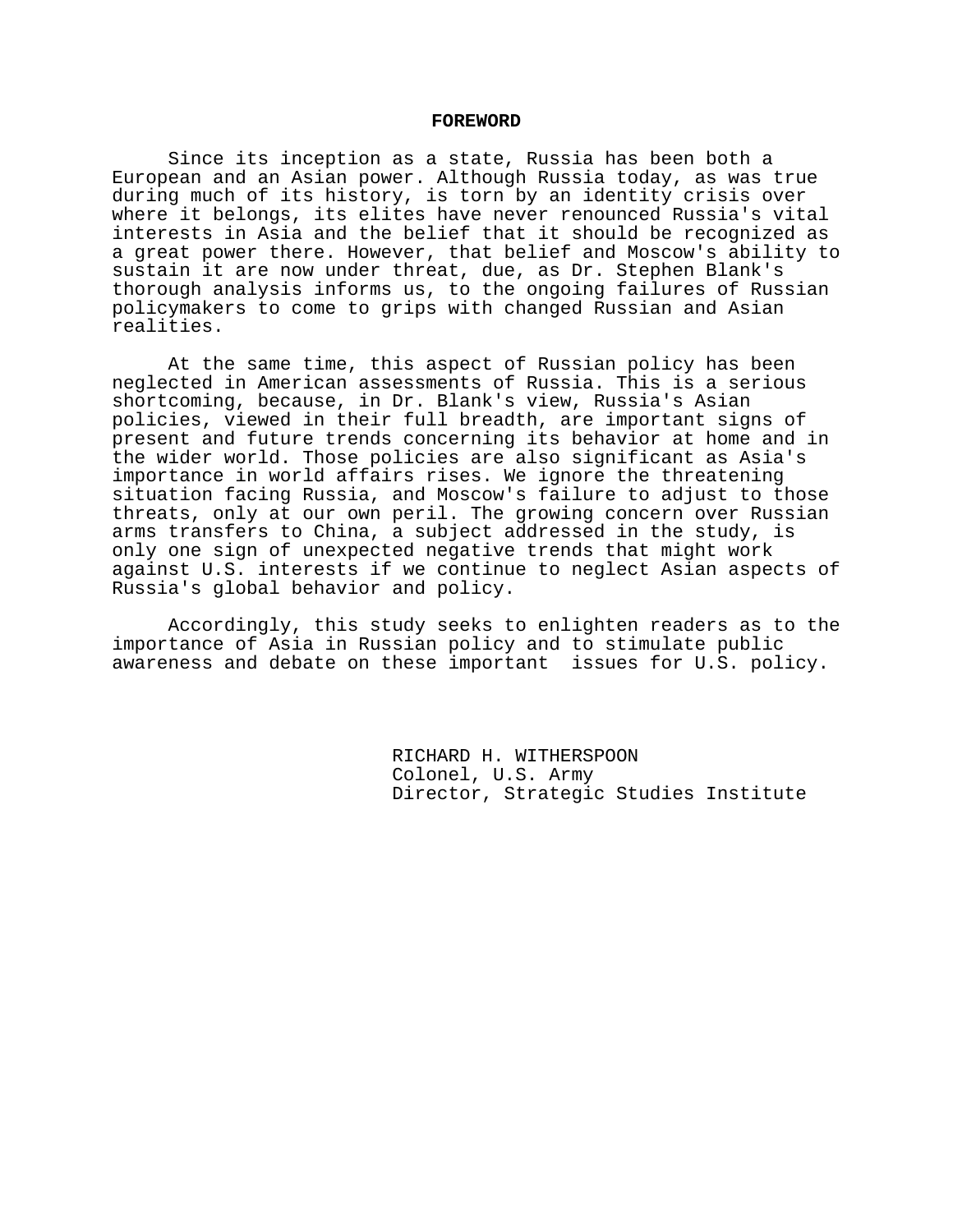# **BIOGRAPHICAL SKETCH OF THE AUTHOR**

STEPHEN J. BLANK is the Douglas MacArthur Professor of Research at the U.S. Army War College and has been an Associate Professor of Russian/Soviet Affairs at the Strategic Studies Institute since 1989. Prior to this appointment, Dr. Blank was Associate Professor for Soviet Studies at the Center for Aerospace Doctrine, Research, and Education of Air University at Maxwell Air Force Base. Dr. Blank's M.A. and Ph.D. are in Russian history from the University of Chicago. He has published numerous articles on Soviet/Russian military and foreign policies, notably in the Third World, and is the author of The Sorcerer as Apprentice: Stalin's Commissariat of Nationalities, 1917-1924 (Westport, CT: Greenwood Publishing Group, 1994).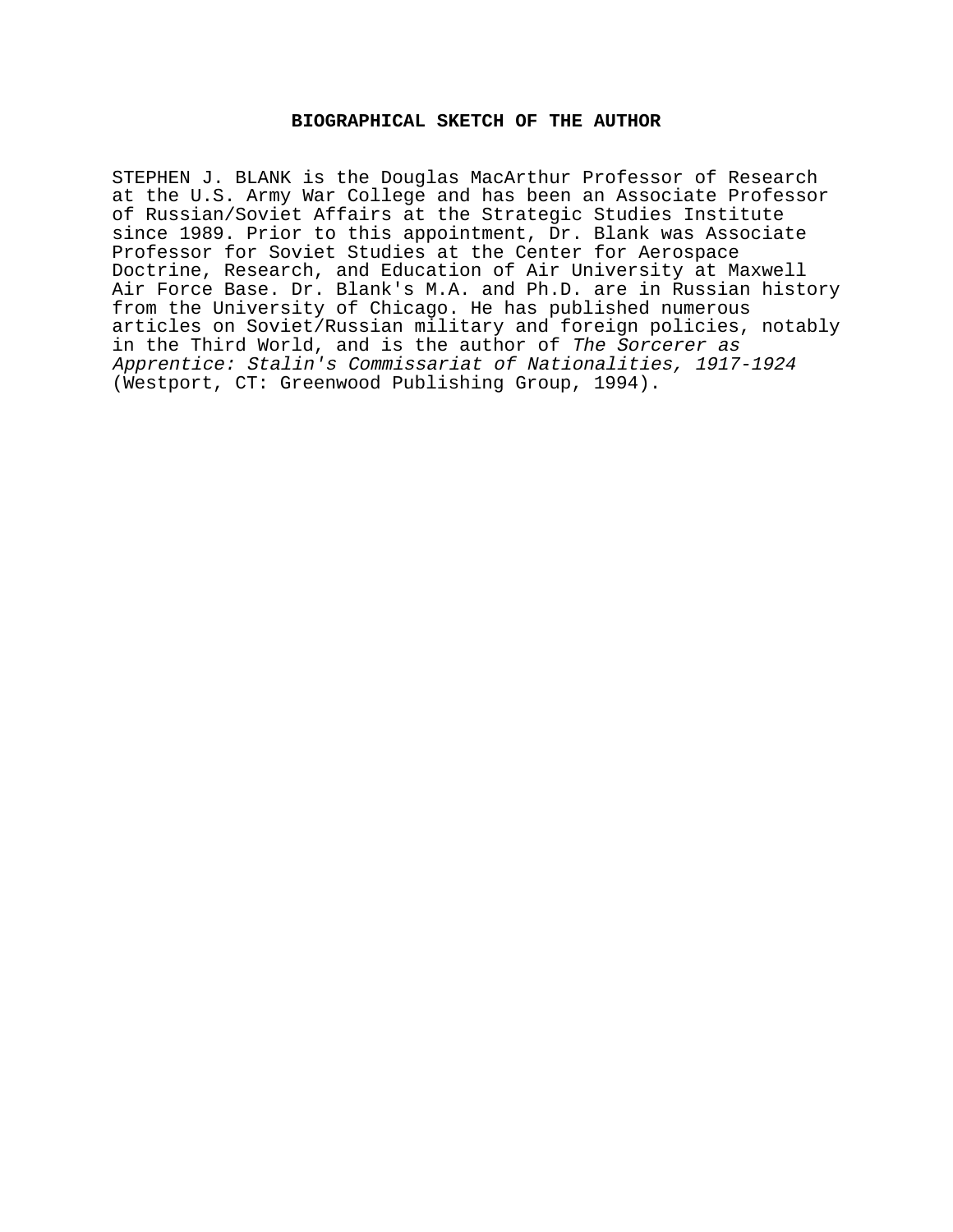#### **SUMMARY**

Russia historically has been a major power in Asia. Yet increasingly it is being marginalized in Asian security issues, especially by the United States. For example, the new U.S. peace program for Korea omits any Russian participation. Thus Russia faces the threat of a steady erosion of its Asiatic position. The reasons for this process have much to do with the Russian state's structural incapacity for conducting a coherent Asian strategy, and the manifestations of this incapacity threaten to continue the decline of Russia's position in Asia.

The Yeltsin administration has not succeeded in creating a coherent policy process that is coordinated by regular and legalized policymaking institutions. Nor does it speak with one voice. President Boris Yeltsin has consistently championed a system of government that has disorganized institutions, prevented coherence in policymaking, deliberately fostered institutional discord among his officials, and undermined prospects for effective democratic control of the armed forces. He has also allowed a process whereby private sectors, interest groups, and factions have been able to take over state assets or policy processes and make policy on their own and exclusively for their own interests, without any consideration of Russian interests.

Due to these processes of "deinstitutionalization" and privatization of the state, Russia's Asian policies are essentially the subject of a free-for-all where rival factions contend among each other for preference and access. It is not surprising that in such an environment it proved impossible to arrive at normalization with Japan in 1992, since the armed forces and conservative forces could and did successfully coalesce and publicly oppose the government's policy with impunity. Thus the inability of the state to overcome the devolution of power to regional interest groups who can unite with the armed forces perpetuates an anti-Western orientation in Russian politics, preserves the economic poverty of the Far East, and leads to a joint anti-Western strategy with China. This anti-Western strategy also perpetuates the state's structural weaknesses.

These weaknesses not only undermine the center's ability to govern, formulate, and implement policy, they also erode the foundations of control over regional governments. While central governmental policy is adamantly pro-Chinese, in the Russian Far East the government has fallen into the hands of a regional gang- -not too strong a word--that successfully conducts a loud and xenophobic anti-China policy against Moscow's express wishes. The erosion of control over obstreperous provinces is a sign both of weak central authority and of a failure to secure the economic revival of these areas. Central policy discriminates against Russia's Asian provinces, but no less telling is the failure to maximize these provinces' potential for joining the booming Asia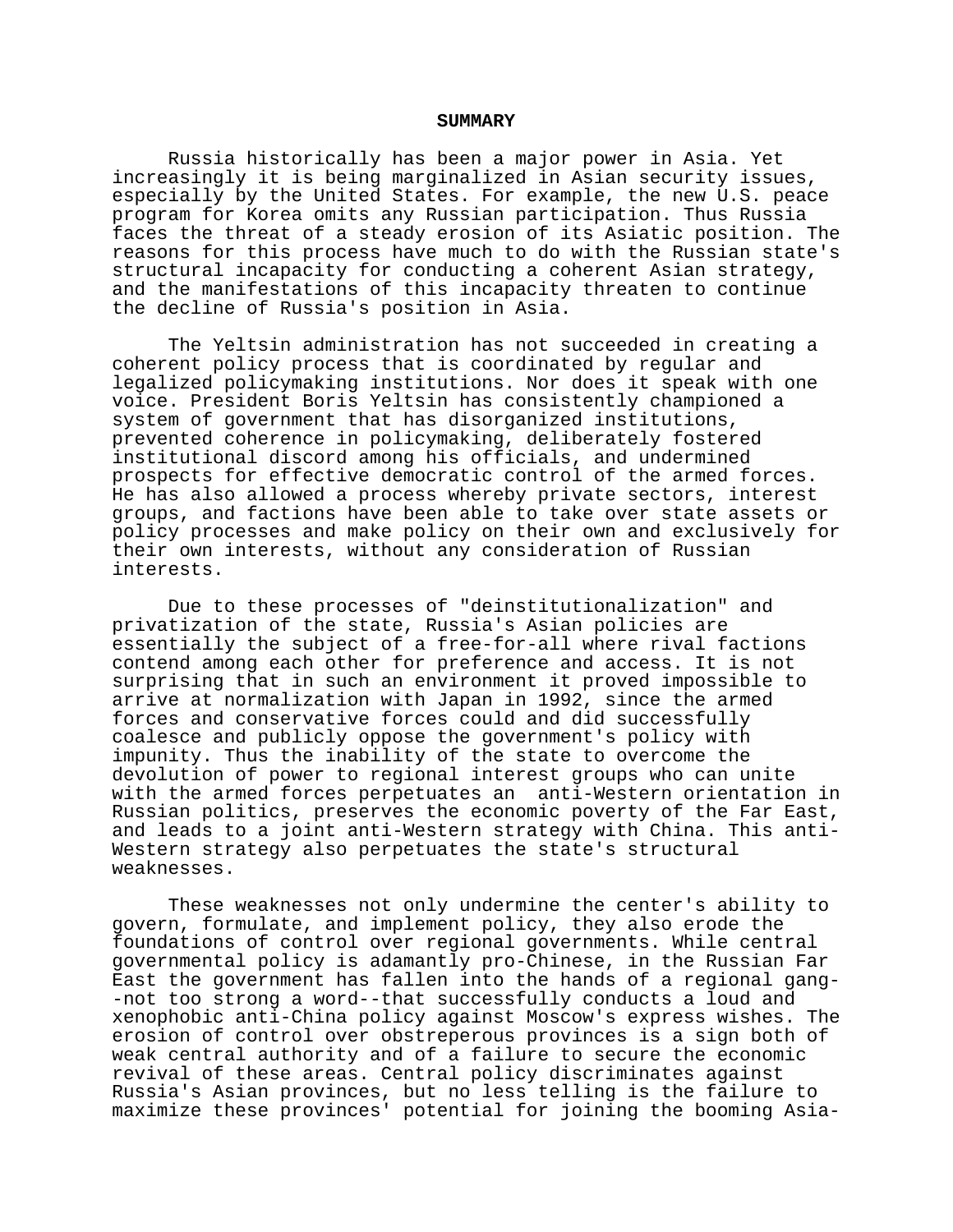Pacific economy. As Asian economies grow, these regions could be pushed into their sphere of economic influence because Moscow has shown it cannot aid or govern them. This process could, in turn, trigger a wholesale retrenchment of effective (as opposed to nominal) Russian power in Asia where large swathes of Russian territory come under the effective economic, if not political, control of states like China.

At the same time, Russia's arms producers are carrying out their own policy of selling arms and technology to China and presumably elsewhere. Arms sellers are desperate to sell because Russia's armed forces cannot buy their production and would go under without arms sales. They constitute a formidable lobby, enjoying broad governmental support and access to foreign currency. Thus they and other individuals with access either to technology or weapons have been able to sell either weapons or technologies abroad on their own and force the state to make peace with these faits accomplis. They are selling weapons to China, South Korea, India, Malaysia, and anyone else who would buy them. Arms sellers are also pushing these sales regardless of the fact that large sectors of the military view China as Russia's main military rival, or that the other recipients of these weapons could easily become China's enemies, forcing Russia into a choice between them.

The ability of arms sellers to get their way also has allowed China to get its way in the military aspects of the relationship with Russia, turning Russia into the demandeur who needs China more than China needs it, and must therefore pay China for its support. Thus the danger in Russia's growing friendship with China, which is approaching the nature of an alliance and where that word has already figured in public and military discussions of the relationship, is that the entente with China becomes a way for China to exploit Russia for its benefit. Russia would then be the ultimate loser in this relationship, not the beneficiary of an enhanced strategic potential. Russia and China are following an openly anti-American course of action and policy; they agree on all main issues in Asia (as Russian diplomats tell us); and Moscow supports Beijing in Southeast Asia. Accordingly, the failure to devise a coherent policy process and state control threatens Russia with being reduced to following China's strategic interests to the detriment of its own national interests. But since Russia is alienating Japan and South Korea by its wayward economic policies and strange security policies, like trying to cozy up to both Pyongyang and Seoul, it lacks any alternative source of political support or capital in Asia.

In this connection, it is obvious that the Russian Federation lacks any clear concept of international economic policy to develop its own Asian provinces, or the means to implement one. Thus those regions are falling into crisis and are kept in a state of colonial dependence on Moscow while external possibilities for support are minimized. This policy can only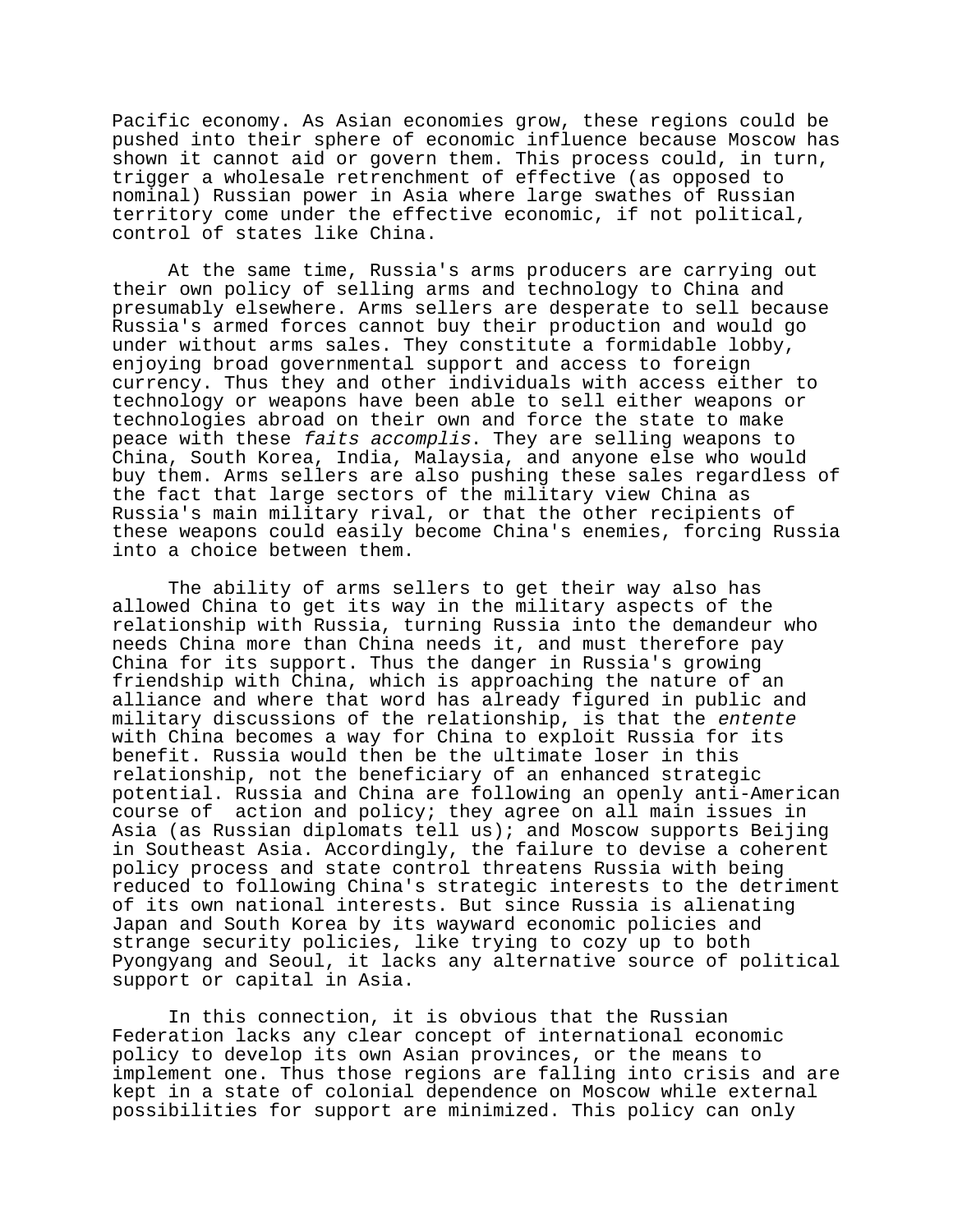breed more local political disaffection and further undermine Moscow's ability to bring those areas into a modern economy integrated with the heartland of Russia.

Finally, Russia's military strategy for the area has also failed to come to terms with reality. Military planners are demanding forces far in excess of Russia's capabilities and are still wedded to anti-American and anti-Japanese scenarios that fall too quickly into either oceanic or global conventional and nuclear war scenarios. Yet at the same time as they advocate such postures and look warily at China, they cannot modernize their forces, both for financial reasons and because China would look askance. The failure to harmonize interests or goals with means leads to the continuing degradation of all of Russia's Asian military forces. Russia cannot afford either to maintain or withdraw its current Asian based forces. And in the absence of a coherent economic policy, the weakening of military power means that Russia is losing its ability to influence regional economic, political, and military trends in Asia.

It may not be wise on our part to marginalize Russia as an Asian state, but it must be admitted that Russia is doing it to herself and that the causes are largely internal. Only Moscow can overcome this debilitating process, but there are few signs that this is happening or will happen, and few signs that we are sensitive to the tremendous implications of collapsing Russian power in Asia.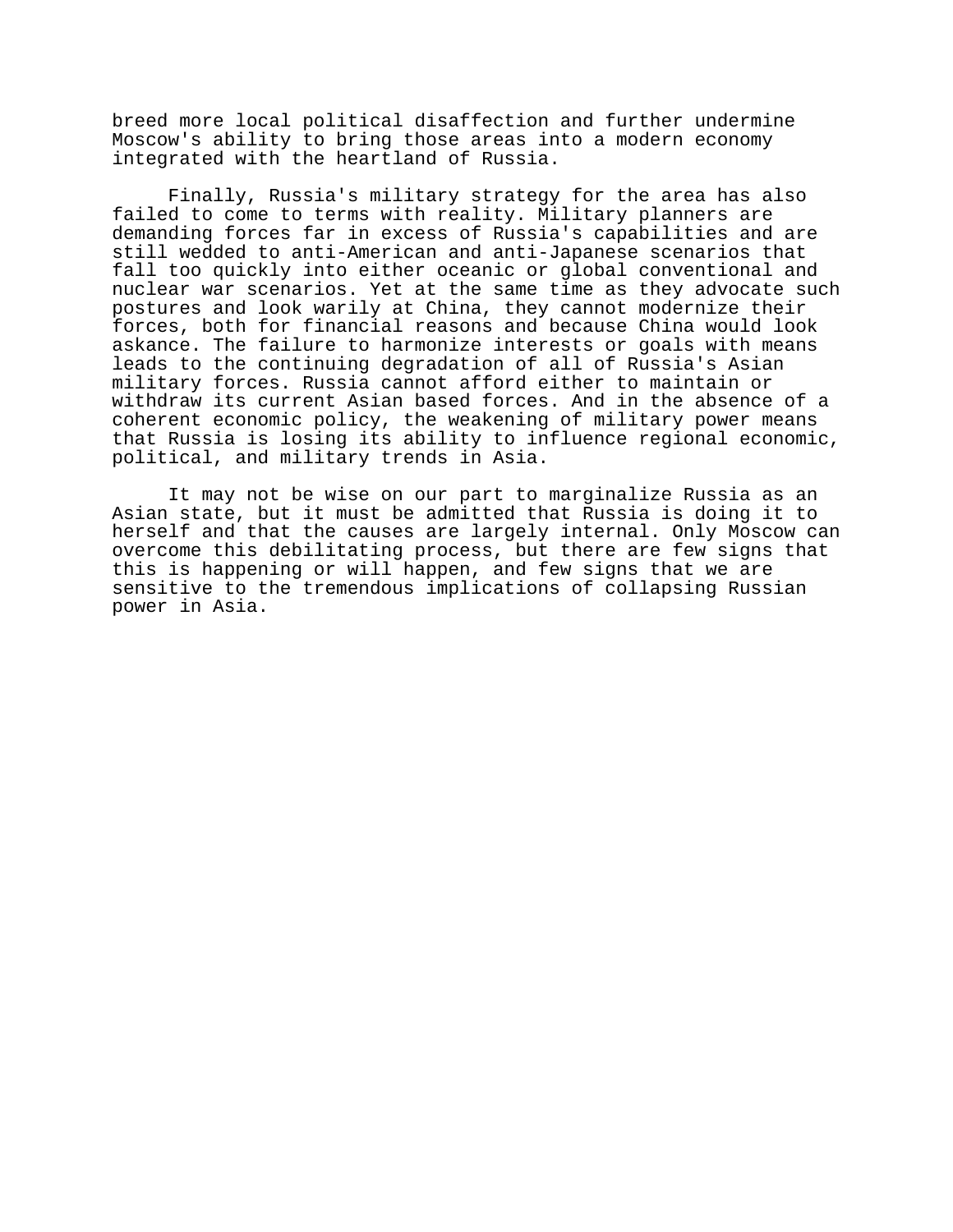# **WHY RUSSIAN POLICY IS FAILING IN ASIA**

## **Introduction**.

Russia was busy in Asia throughout 1996. In April 1996 President Boris Yeltsin concluded a highly successful summit with China. Earlier in 1996 Foreign Minister Yevgeny Primakov held important talks with the Chinese and Indian Foreign Ministers, and former Defense Minister Pavel Grachev held important talks with Japan's Minister of Defense immediately after the summit in Beijing. These meetings indicate that Russia still attaches great importance to its position in Asia.

Nevertheless, that position is in serious danger of erosion, and Russia is already being marginalized on major Asian security issues. This situation is closely related to trends in Russian domestic and foreign policy which, if unchecked, could further undermine Russia's standing in the Asia-Pacific region.

Russia's weakness is most evident on the Korean peninsula. When U.S. President Bill Clinton and South Korean President Kim Young Sam announced a new four-power plan to initiate negotiations for a Korean peace treaty in April 1996, they conspicuously omitted Russia from their plan. Since then, Seoul and Washington have likewise ignored Moscow's vigorous protests.<sup>1</sup> Nor have Japan, China, and North Korea publicly supported Russia. Indeed, North Korea's ambassador to Russia said his government saw no need for Russian participation in peace talks. Instead, Pyongyang preferred talking only to Washington. $^2$  This rebuff came despite Russia's recent initiative to upgrade its ties with North Korea and to demonstrate a more even-handed approach to Korean issues.<sup>3</sup> But Russia's failed initiatives toward Pyongyang led to Seoul's open unhappiness with Russian policy.<sup>4</sup> Thus, while it is unclear what Russia has gained in Pyongyang, Moscow has jeopardized its sizable and growing economic relationship with South Korea.

Earlier in 1994, Russian diplomats conceded that the resolution of North Korea's nuclear gambit highlighted Russia's "passivity" in the North Korean-U.S. talks and in Korean affairs in general.<sup>5</sup> Experts and diplomats share the general perception of Russia's passivity, and this perception reflects their common fear that Russia is increasingly marginal to Asia and that Russia's economic-political crisis could have dangerous implications.<sup>6</sup>

Though this notion of Russia's marginality to Asia offends Moscow, it illuminates Russia's absence from Asia's economicpolitical transformation. As other states create trade blocs and deeply integrated linkages, Russia stands relatively aloof or is  $\text{\tt still}\xspace$  excluded from them. $^7$  Only recently has Russia joined the United Nations Economic and Social Commission for Asia and the Pacific (ESCAP) and applied to join the Asia-Pacific Economic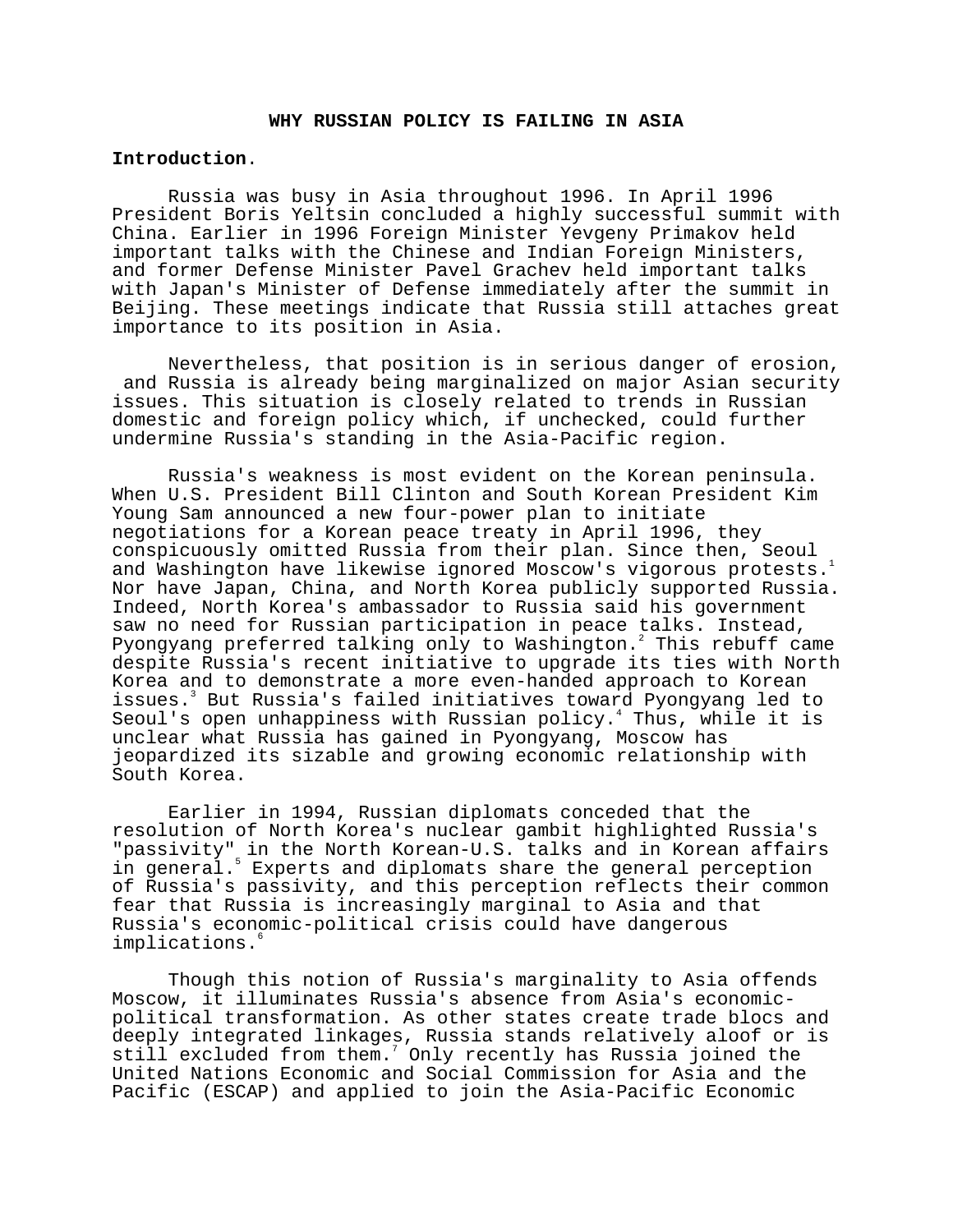Cooperation (APEC). But those steps cannot compensate for missing Asia's economic revolution. In 1994, Russia's Asian trade was only 1 percent of Asia's international trade, and the volume of Sino-Russian trade fell 30 percent. While the latter figure has rebounded, compared to its potential, Russia still plays only a minor role in Asia. For example, Russia was not invited to the 1996 Euro-Asian economic summit in Bangkok, a sure sign of the real state of affairs.<sup>9</sup>

Continuing aloofness from Asia excludes Russia from Asian and global roles commensurate with its size and potential. The main explanation for Russia's marginalization lies in the domestic basis for Russian policymaking. For Russia to succeed in Asia, it must develop long-term, coherent, and coordinated policies to maximize its regional, political, and economic presence. Russia also must move beyond exporting raw materials and military goods in order to play a greater part in Asia's increasingly competitive civilian high-tech production.

Secure, stable polities and stable economies in Asia are linked. These two factors are crucial in enhancing a state's standing and competitiveness. Many attribute Asian economic success to strong states whose policies provide a stable framework for growth and believe this is the most advantageous way for states to develop.<sup>10</sup> China, too, offers Russia the ideological attraction of a reformed economy combined with a seemingly strong state and an anti-Western security policy.<sup>11</sup> This combination particularly appeals to nationalists and supporters of the strong state in Russian policy since this model would seem to show the possibilities for success of their policy at home.

To become a major regional economic power, Russia must first develop a coherent state and policy process--establishing a legitimate, law-abiding, hopefully democratic, and, most of all, stable state with relatively predictable policies.<sup>12</sup> Otherwise, Russia's relative economic backwardness will increase, and its fading military power will decline further, making it an unattractive partner for Asian states. Russia's failure to subdue Chechnya and its general military deterioration shows the fate of military establishments that lose their economic-political foundations.

Geopolitics offers another compelling reason for Russia to reorganize itself for serious competition in Asia. The future directions of China's and North Korea's policies are so unpredictable that states who cannot keep pace with their economic-political transformation, and the strategic consequences thereof, risk exclusion from Asia's security agenda. They also risk becoming the object of other states' policies in Northeast Asia. In that case Russia, for example, would be obliged to accept decisions affecting its vital interests with little or no participation in the process of making those decisions. The U.S.- ROK initiative drives this point home.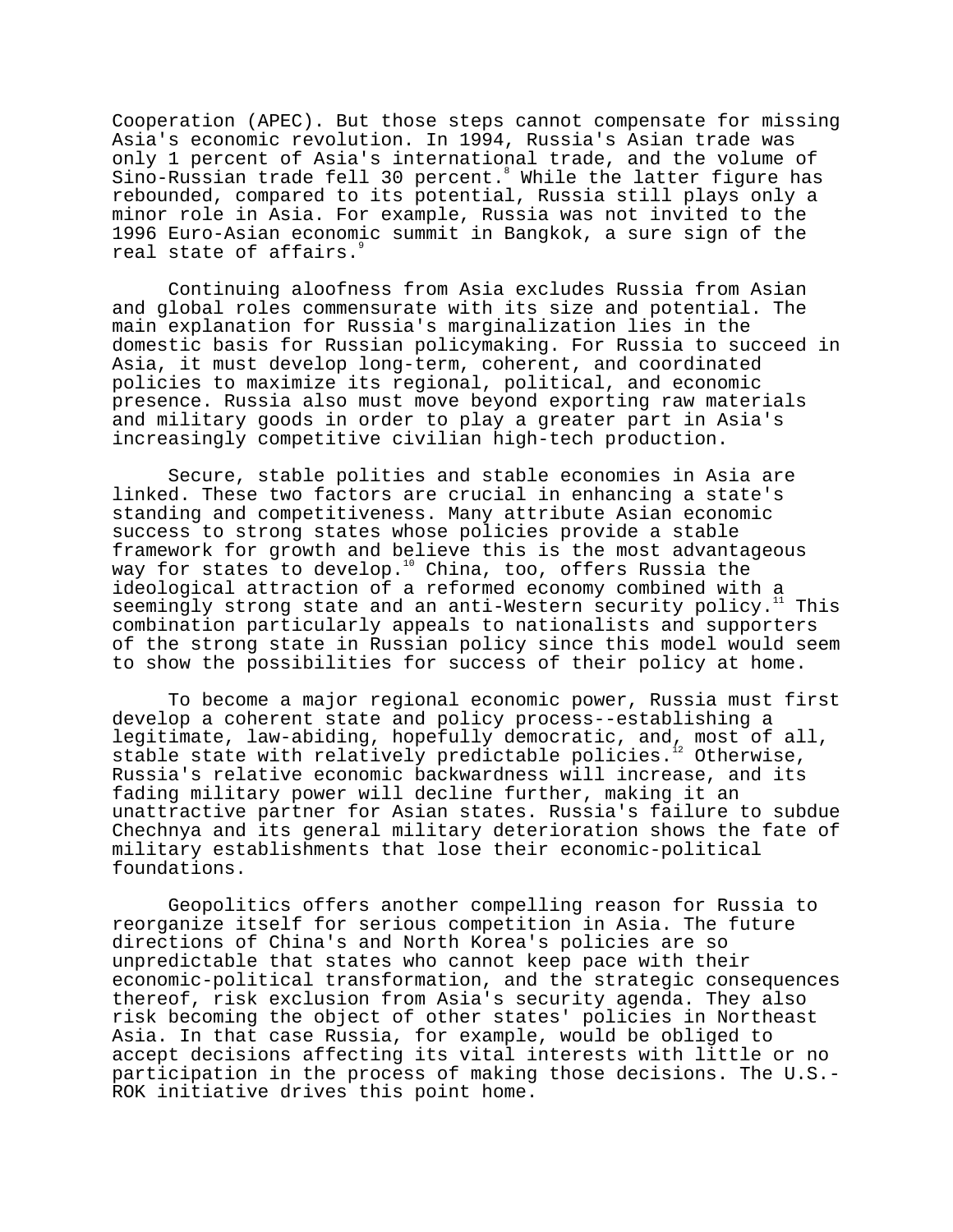Failure to keep up with the economic and strategic transformations of both Korean states, Japan, and China could lead to a major disaster for Russia. This danger first emerged in 1994 when the United States negotiated unilaterally with North Korea about nuclear proliferation. U.S. treaty partners supported its position only with great difficulty. In effect, every interested party sought to promote its own policy. But Russia failed spectacularly to get anything out of this process, thereby displaying its weakness and isolation. Russia acted alone to the extent that Foreign Minister Andrei Kozyrev denied that Pyongyang had a usable atomic device, a stance that logically meant there was no crisis to worry about.

This episode revealed many things about current trends in Asia, including the erosion of the cold war system, the weakening of the U.S.-built bilateral treaty and security structure, and the lack of a new system for the region. It also underscored the nature of the emerging Asian security system. Not only is North Korea unstable, the old Asian security system that checked it is buckling and cannot really check anyone else. As the Taiwan-China crisis of March-April 1996 also made clear, only the United States was ready, willing, or able to stand up to China's threats to Taiwan. Yet discussions over a new Asian security system remain tentative and exploratory. Inasmuch as Washington admittedly finds it difficult to define how it could play a leading role in Asia and devise meaningful concepts for multilateral security mechanisms, the risks for Russia are still greater. $14$  For Russia, which lacks a coherent state or strategy for Asia, and is plagued by its own deep weaknesses, the risks of being economically isolated and aloof from any functioning Asian security system in a disorganized Asian state system are immense. In this regard, Russia's marginality to the Korean peace process risks more exclusion--or worse.

Russia's failure in Asia derives from its failures in institutional stabilization and economic development. Until these situations change, Russia's role will continue to diminish. For this reason, before sorting out its overall East Asian strategy and specific bilateral policies, Russia must stabilize its policy process to produce a true strategy and coherent policies. Accordingly, the following analysis focuses on the institutional dimension of Russian policy and the implications of Russia's militarization of thinking and policy for Russian security in East Asia.

Unfortunately, few U.S. observers understand how Russia's underdeveloped state structure fosters a cycle of growing Russo-U.S. tensions and furthers Russian marginalization in Asia. For example, Russia's weakness consistently has led U.S. policymakers to exclude or minimize Russia's role in Asia generally, and specifically from the Korean denuclearization and peace processes. These actions mean disregarding major Russian security interests. As Washington implements its policy, it creates friction with Moscow. Meanwhile, diplomats and journalists in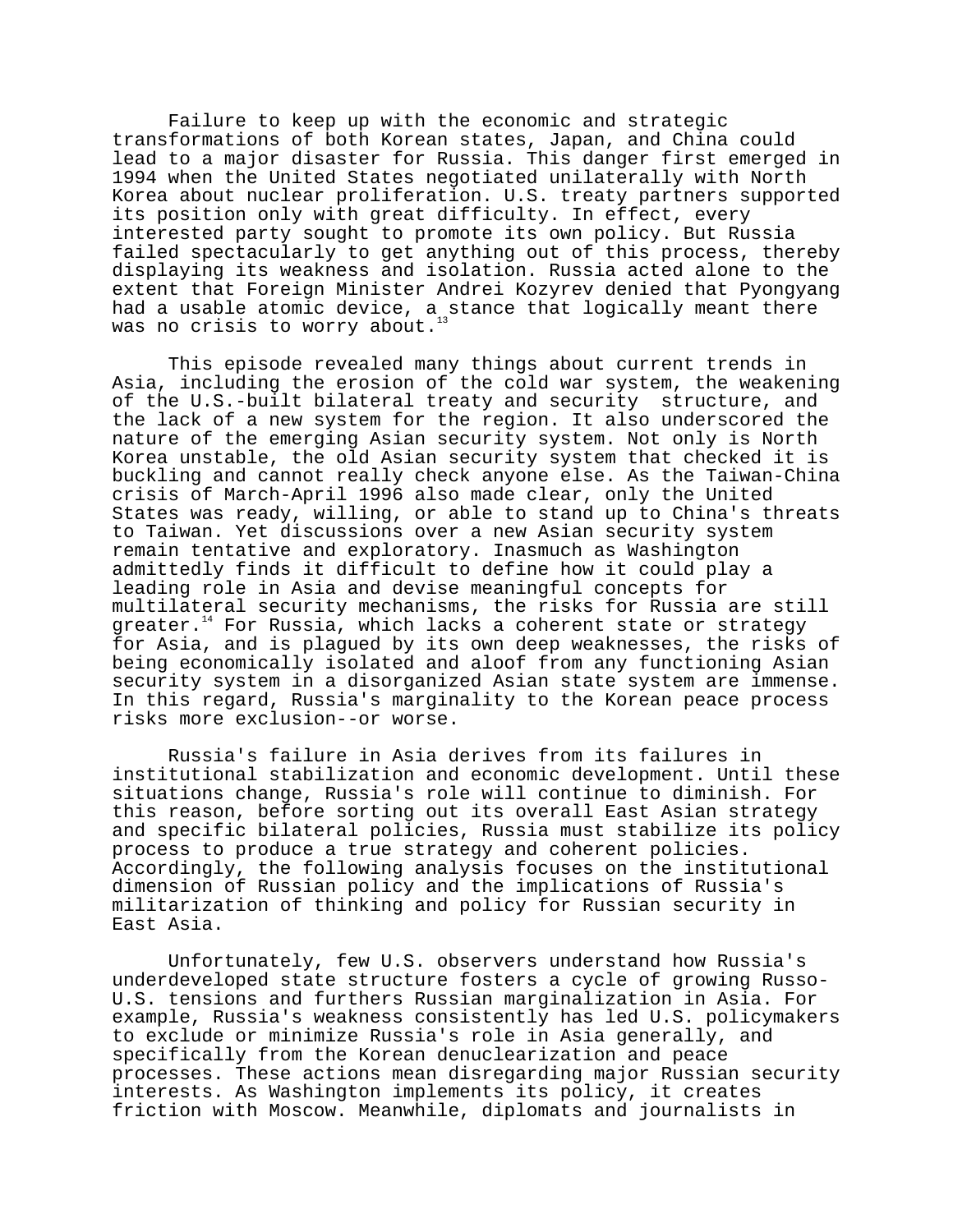Moscow reported that,

Washington has failed to understand that it cannot push Russia on such a broad front all at once--Iran, NATO, I.M.F. compliance and START II [it is noteworthy that this author omits Korea, itself a sign of Russia's marginality to Asia in American eyes-SB]--because bureaucratically the Kremlin does not have the qualified people to manage so many issues, so the system is easily gridlocked, and because politically the system cannot swallow so much at once.<sup>1</sup>

State incapacity or underdevelopment directly marginalizes Russia, showing the risks of failing to develop an effective state. These risks are also to be found in Russia's attempts to escape from this condition. For instance, U.S. attempts to marginalize Russia led Moscow to embrace an openly anti-American rapprochement with China, to support Chinese claims in Southeast Asia, and to proclaim a new national security doctrine where close ties to China precede partnership with the United States. Even more recently, officials of the Ministry of Foreign Affairs proclaimed that they had virtually identical views with China on all aspects of Asian security issues. Indeed, Russian presidential advisor Andranik Migranyan told a Washington conference that it was better for Russia to be Beijing's rather than Washington's junior brother.<sup>17</sup> This posture would negate any hope of Russia's continuing partnership with Washington on Asian security issues or its ability to pursue its own national interests without Chinese encumbrances. Russia remains isolated or dependent on either China or the United States, hence its strategic position in Asia continues to be a tenuous one that is exacerbated by the intimate connection that exists between Russia's domestic crises and its strategy/ies in Asia.

### **Explaining Russian Security Policy in Asia**.

Russia's low capacity to formulate and implement policy appears in numerous procedural and substantive foreign and defense policy conflicts that hold security policy hostage to domestic politics.18 Foreign and defense policy remain a realm of many conflicts: No standard procedure or institutional basis exists for formulating security policy or resolving those conflicts. There is no inter-agency process or regular mechanism for the making, formulation, and execution of policy. Rival ministries, the Security Council, the new Defense Council, the legislature, the President's and the Premier's personal administrations, interest groups both in and out of government, all can express their views and have them heeded without regard for order and context.<sup>19</sup> Thus,

The activities of economic interest groups have perhaps been less well publicized, yet, to name just a few examples, it seems certain that Russia's atomic energy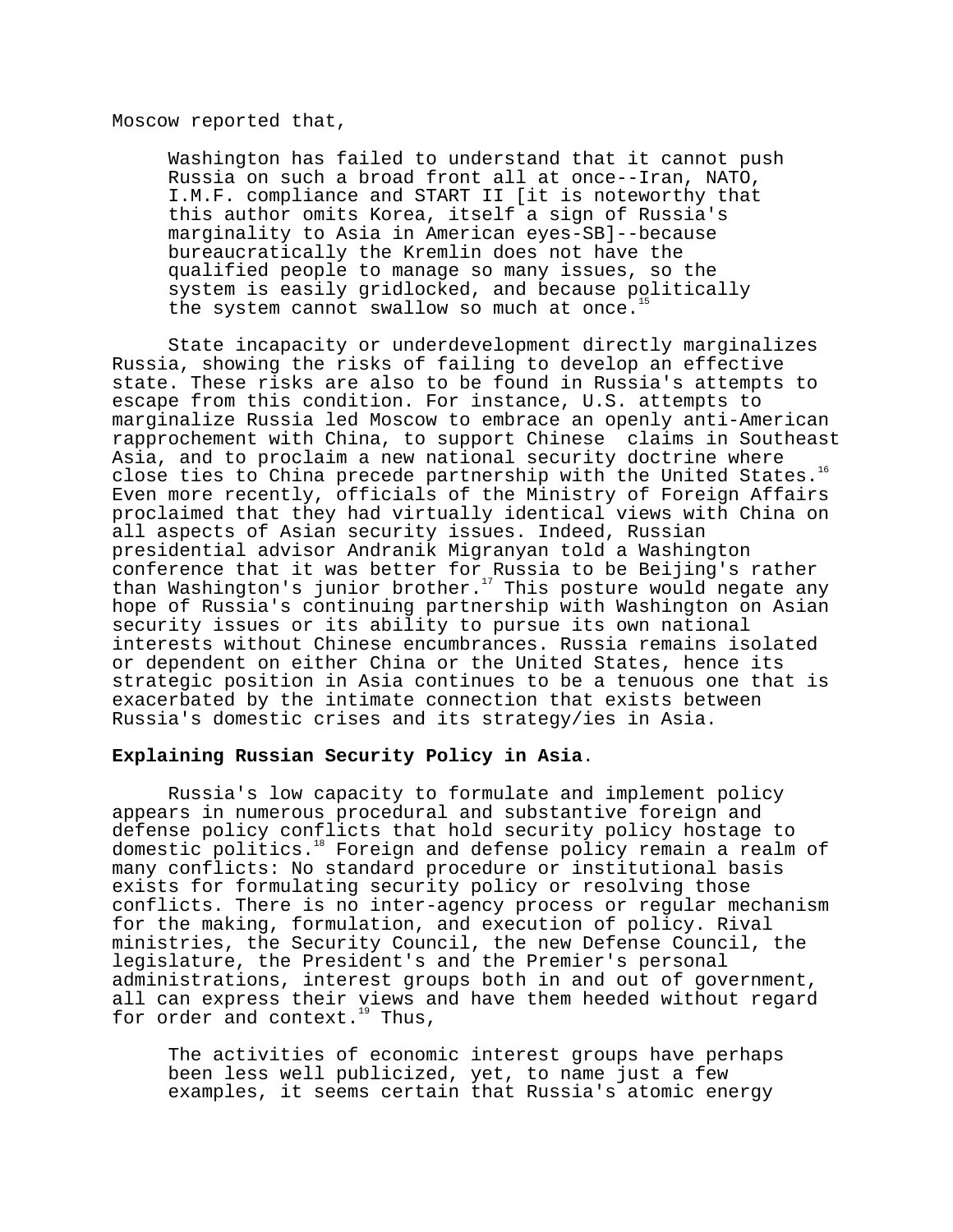complex has exerted significant influence over Moscow's increasingly assertive policies vis-a-vis relations with Iran and North Korea; that Russian oil interests have undermined the Foreign Ministry's efforts to thwart a Western oil consortium from exploiting energy resources in the Caspian Sea and potentially limiting Russia's influence in the region; and that the uncontrolled activities of Russian arms merchants have complicated the tasks of Russian diplomacy in a number of foreign capitals.<sup>2</sup>

Likewise, much of the policy of arms sales to Asian states has not only eluded state control, but has become increasingly "privatized"; i.e., private and/or sectoral interests act independently of state supervision with little regard for the strategic ramifications of their sales.<sup>21</sup> For example, it was just revealed that Mikhail Simonov, General Director of the Sukhoi Design Bureau, negotiated the deal giving China a production license for indigenous manufacture of the SU-27 fighter. This was done without official authorization, thereby committing Russia to a substantial upgrading of China's strategic capability with no compensation.<sup>22</sup> Or as Kevin O'Prey writes about arms sales policy,

People who decry the gridlock in [the] U.S. government would be in a shock if they were to look at the situation in Russia. In Moscow there is no gridlock. Rather, on bad days there can be five new laws or decrees issued, some of which are contradictory and few of which are obeyed. . . . Beyond the pulling and hauling of competitive bureaucracies, the Russian policymaking process appears to have no rules. Decrees are occasionally issued by aides to the president in his name but without his knowledge. The government at times issues decrees despite the opposition of the president. The new legislative branch--the Duma and the Federation Council--in the meantime is still getting accustomed to its proper role. Further complicating matters, many of the initiatives churned out by Moscow are totally ignored by regional governments and the enterprises. As a result, the government can stumble into armed conflicts like that with the separatist Chechen region without consulting with the legislative branch or, for that matter, many of the relevant ministries.<sup>2</sup>

In fact, Yeltsin has deliberately fostered this situation to his political advantage. Since all chains of policy and command are vertical ones ending in Yeltsin's office or person, the absence of horizontal integrating structures makes all politics a contest among rival factions for access to him.<sup>24</sup> Yeltsin, like his predecessors, realizes his power grows if all other institutions remain divided and underdeveloped. Presidential power grows substantially but at the price of a lack of coordination, domestic chaos, and reduced status abroad.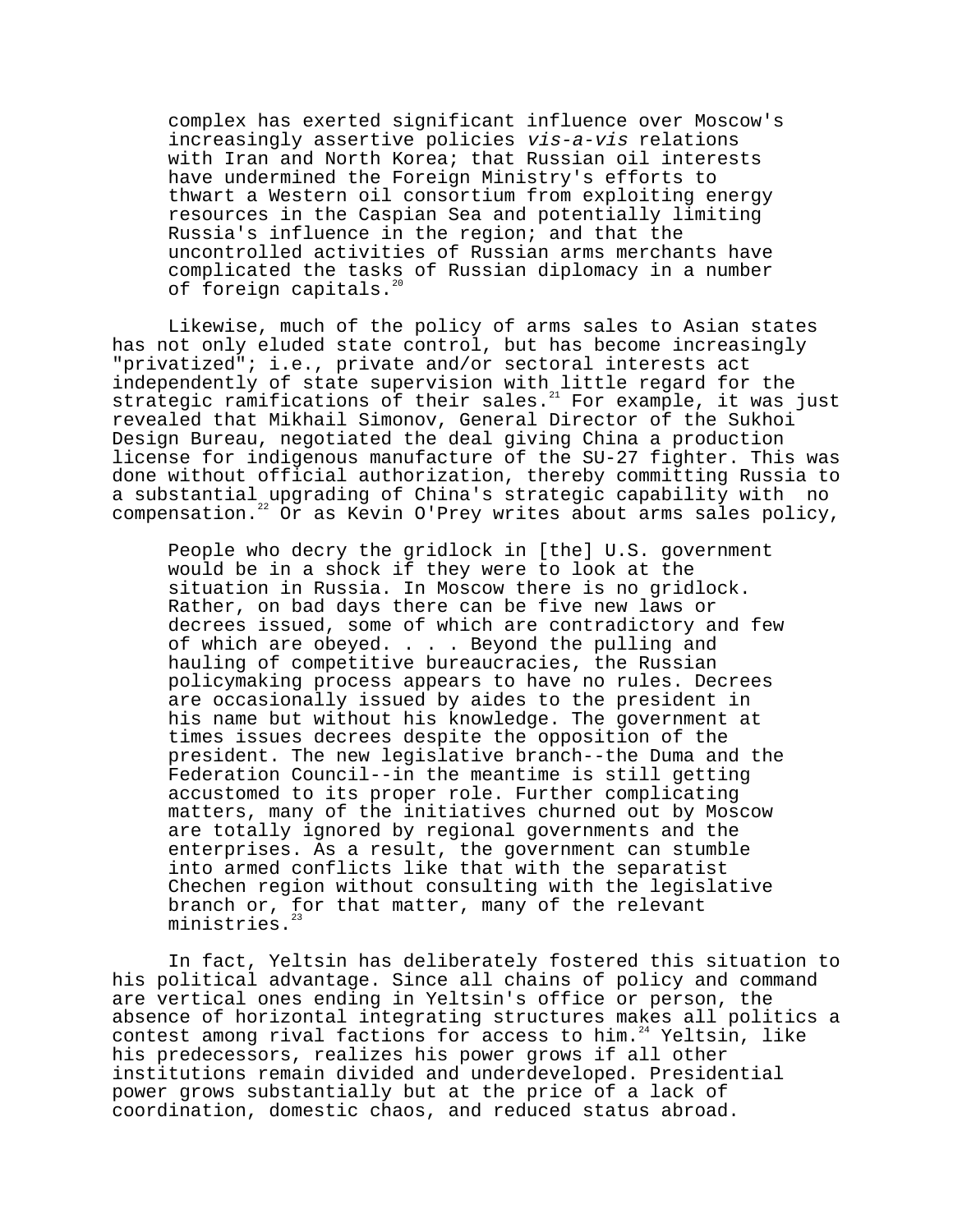Yeltsin's techniques for stabilizing his power actually aggravate Russia's crisis rather than resolve it.<sup>2</sup>

A March 1995 decree placed the Ministry of Foreign Affairs (MFA) directly under Yeltsin to coordinate and monitor the activities of other agencies of the executive branch and to ensure they pursue a unified policy. But such decrees come and go. Indeed, one reason Yeltsin appointed Primakov to replace Andrei Kozyrev as Foreign Minister was his desire to implement this decree and therefore in March 1996 he signed a new decree on the Foreign Ministry's coordinating role in the foreign policy process.26 Meanwhile, in December 1995 a new coordinating council was set up, not to monitor the actual policy, but rather to monitor its implementation. This has been a time-honored Russian and Soviet tactic that only paralyzes policymaking still further. $27$  But since Primakov has been able to defend his turf, the council now plays no role and represents another misguided bureaucratic device that went awry.

The reorganization of the Security Council and a new Defense Council will also exacerbate the structural tensions among policymaking institutions regardless of the personalities involved. Here, Yeltsin appointed retired General Aleksandr' Lebed to head the Security Council, granted him extensive powers to pursue security and actions against crime and corruption, and appointed Lebed's choice, General Igor Rodionov, as successor to Grachev. Yeltsin then published a draft law setting up a second "Military Council" which would make decisions that are "binding on all ministries and agencies under whose jurisdiction there may be armed forces, other military units, and military agencies." $28$ And the Defense Council's powers were already changed by Yeltsin to take Lebed down a couple of steps in October 1996. Similarly, it should be noted that only in June 1996 did the new Law on Defense, which this draft contradicts, go into effect. In this context chaos reinforces bureaucratic despotism, political confusion, and authoritarian rule unaccountable to any law or institution.

Still, these decrees will ultimately only be as effective as all these men can make them, a fact that displays the preeminence of personality rather than legality in Russian politics. The 1995 decree might only have led the MFA to be more assertive in the bureaucratic jungle. Had Kozyrev been too successful, Yeltsin would likely have undermined his authority. But since Kozyrev failed to improve the situation, the new agency was set up and he was fired. However, it is not clear whether policymaking will improve, change, or become more coherent.

Hence, absent a true rule of law, no ground rules for bureaucratic and inter-branch interaction exist. For instance, in the Chechen terrorist fiasco of January 1996, the Ministry of Interior spokesman contradicted the spokesman for the Federal Security Service publicly stating, "We don't talk to each other-- We don't plan together."<sup>29</sup> And as Chechnya repeatedly shows,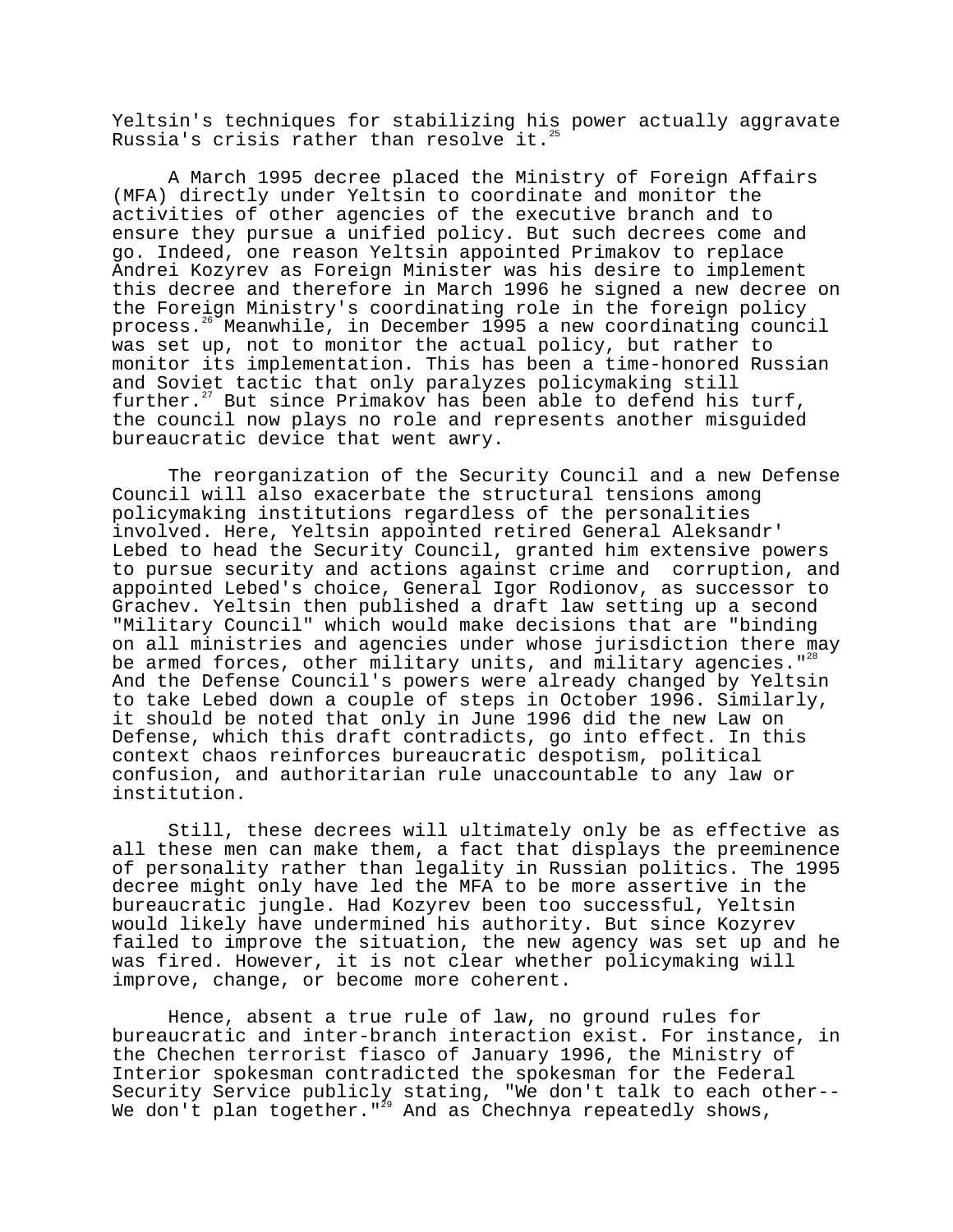commanders on the ground have repeatedly refused to implement Yeltsin's orders or policies without suffering any consequences of this insubordination. Likewise the Ministry of Atomic Energy and Ministry of Defense (MOD) each act as a state within a state.<sup>30</sup> Thus the system of defense policymaking is uncontrolled and uncoordinated. Yeltsin's periodic decrees to end confusion in policymaking have had the opposite effect. New decrees will change nothing. $31$  Until and unless a state order is established, Russia's marginalization in Asia and elsewhere will accelerate. If Russian power and influence are to recover, Russia must reverse this "deinstitutionalization."<sup>3</sup>

Debates over foreign and defense policy are not necessarily or exclusively over institutional turf and budget interests, or personal rivalries. Persistent, pervasive, and fundamental ideological cleavages over national identity and interest create a second enduring problem.<sup>33</sup> These cleavages manifest themselves in the substantive executive branch discord that exists with Parliament over fundamental policies. Without the rule of law, there is a free-for-all. Parliamentarians feel free to denounce their government's policies in ways that weaken international confidence in Russian policy or its makers; e.g., by voting to nullify the dissolution of the Soviet Union, as in March 1996.<sup>34</sup>

Third, intense discord over general and specific policies across the entire political establishment exacerbates domestic political discord. For example, while Russia swaps arms for debt to South Korea, other elites in and out of government openly urge new arms sales to North Korea.<sup>35</sup> By all accounts, intense battles over Korea policy, did--and still--occur.<sup>36</sup> These debates evoke an uncertain, even confused policy abroad. Certainly such visible divisions over policy have not helped Russia obtain its aims with either Korean state.

A fourth cause of failure to make a coherent policy is that Yeltsin thwarts stable policymaking by acting either against his ministries or without their knowledge. For instance, the Ministry of Defense was not consulted before the invasion of Chechnya. Clearly, Yeltsin, like his predecessors, feels untrammelled by- or unaccountable to--anyone or any institution.<sup>3</sup>

Therefore Russian policy emerges from intense struggles among institutions and personalities. These struggles occur despite a working strategic consensus on two points: first, that Russia must have a free hand across the Commonwealth of Independent States (CIS) to reestablish its hegemony over the territory of the former USSR and reunite it. The second point is that friendship with China is essential to Russian interests.

The absence of the rule of law and the inadequate constraints on political participation also allow military leaders to agitate publicly for their goals. This fact legitimizes the military's politicization and its earlier efforts to usurp control of foreign policy.<sup>38</sup> And this factor also erodes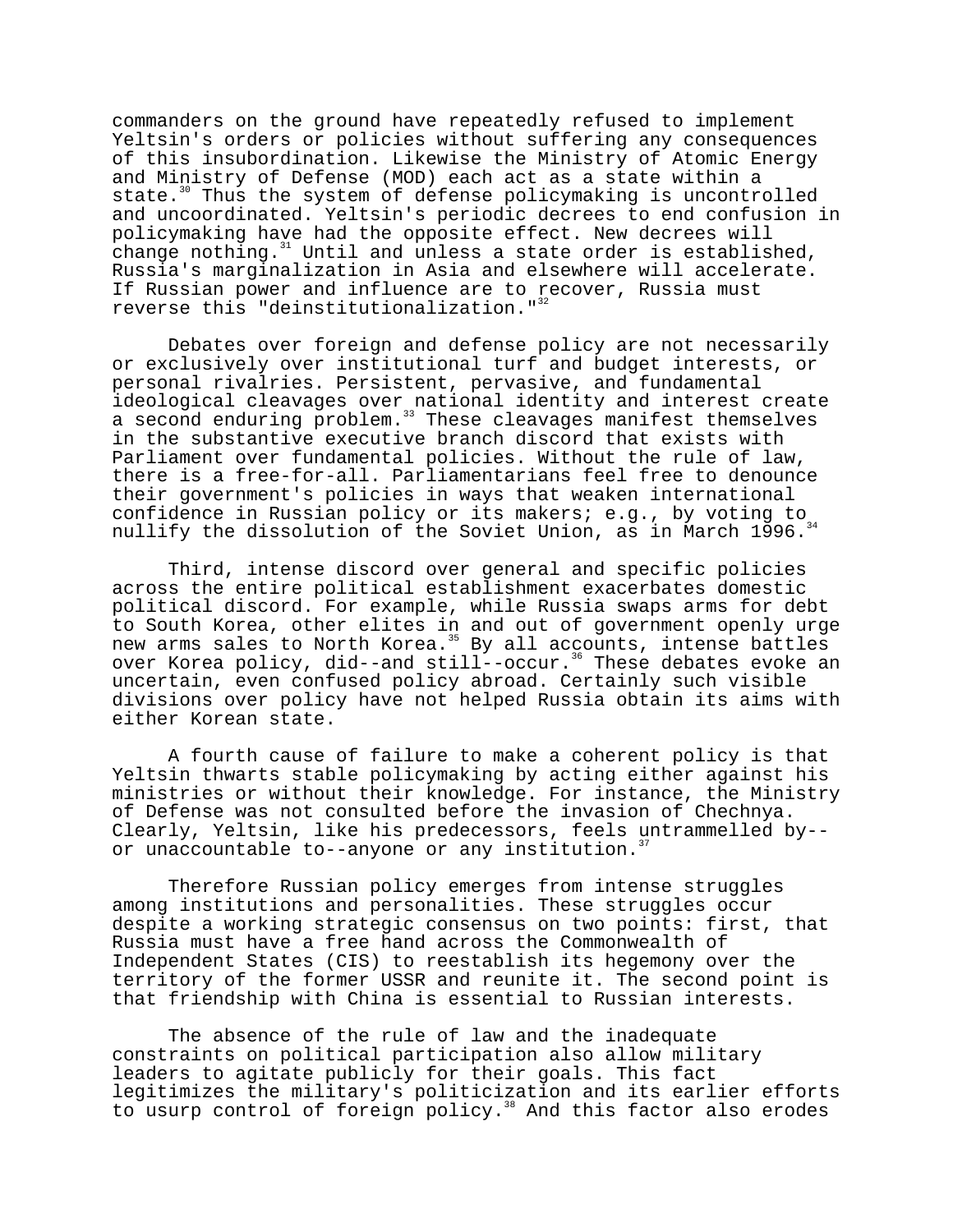all hope of effective, civilian, democratic control over the armed forces. Kozyrev consistently claimed that the MOD and intelligence agencies sought to usurp foreign policy. Indeed, he told U.S. audiences that failure to support his arguments on major issues meant he would be speaking to us "from the Gulag."<sup>39</sup> This apocalyptic and hysterical rhetoric underscores Russia's weakness and uncertain policies.

Grachev's 1993 remarks about relations with South Korea confirm Kozyrev's claims. In no democracy would Grachev have said,

I am willing to exchange opinion and cooperate with all Asian countries and their military leaders on all issues falling under the jurisdiction of our business. . . . even in those instances in which politicians and diplomats were at a loss to solve problems between two countries, soldiers were capable of finding common ground within the framework of military cooperation between the two.<sup>40</sup>

Grachev never altered his views. Instead he admitted that he has refused to implement presidential decrees in Chechnya for at least a week because he thought they were strategically illconceived.<sup>4</sup>

These trends in civil-military relations mirror broader trends in the body politic as the war in Chechnya and the repeated convulsions atop the Russian power institutions continue to show us. Yeltsin told the Duma in February 1995 that,

The institutions of state power have yet to accumulate sufficient weight to ensure that **force does not have to be applied to restore Russian sovereignty on their territory**. Today, the state has to resort to the exercise of is right to use strong-arm methods in order to preserve the country's integrity.<sup>42</sup> (emphasis in original)

Unfortunately, 18 months later, this is still the case. These remarks concede Yeltsin's failure to build coherent and legitimate governing institutions and preserve Moscow's undivided authority in security policy.

# **Center-Periphery Relations**.

Moscow's relationship with local or regional governing institutions in Russian Asia is no different or better. And as these provinces are crucial gateways to the rest of Asia, the failure to build stable relationships with them is an ominous one. Evgeny Nazdratenko, Governor of Russia's Maritime Province (Primorskii Krai), is unilaterally attempting to undo Russia's border treaty with China by sealing the border and restricting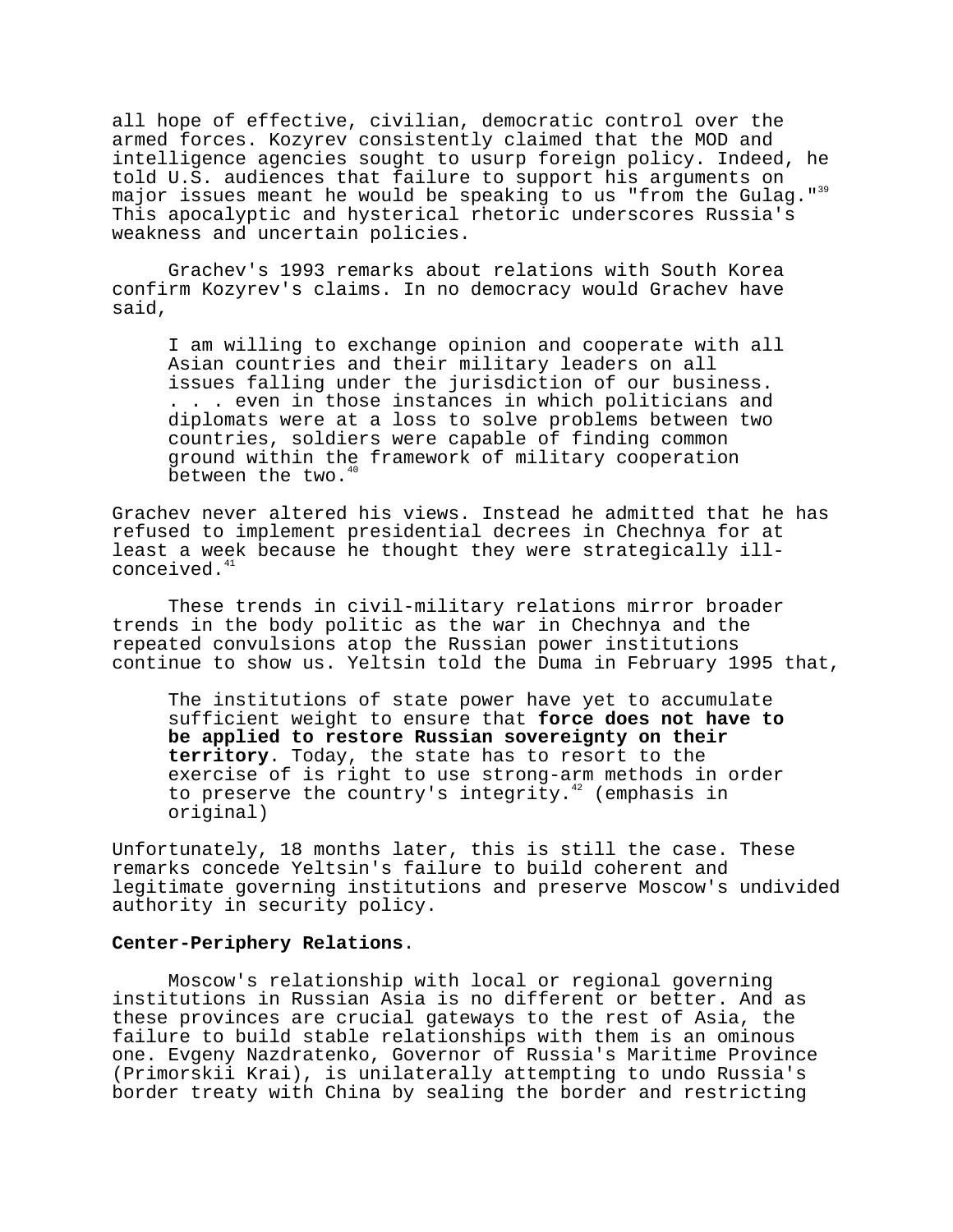immigration. These acts threaten the 1996 five-power treaty with China, Kazakstan, Kyrgyzstan, and Tajikistan, delimiting the Sino-Russian border, returning some 300 hectares of land seized a century ago to China, and instituting confidence and security building measures (CSBMs) along the border; a major achievement of Yeltsin's government.

Maritime Territory authorities vow that they will never surrender the land because (1) it has been Russian from time immemorial, and (2) it is a strategic staging area for Russia that, if turned over to China, would give that country access to the sea.

Therefore, a key member of the commission to demarcate the boundary, General Viktor Rozov, resigned because he could not supervise policies harmful to the state. Then the Ussuri Cossacks decided to defend the land on their own and now guard the disputed lands with mounted patrols which Nazdratenko supports, another case of rupturing civilian democratic control of the armed forces.<sup>45</sup> Nazdratenko's continuing tenure in office despite his insubordination, politicization of the local military and paramilitary forces and challenge to Moscow's priorities illustrates the weaknesses in Russia's Asia policy.

Russia also still lacks coherent institutional arrangements for implementing a national economic or security policy. Yeltsin and his subordinates have no effective party or political organizations with which to discipline independently minded governors and local politicians. The unwieldy system that combines elected representatives with centrally appointed governors, like Nazdratenko, has failed because governors like him have become advocates for continued central subsidies even as they obstruct structural reforms that harm their interests.<sup>4</sup> Consequently, Nazdratenko's policies hobble Russia's interaction with Asian economies and Primorskii Krai remains one of Russia's most depressed regions. Naturally this depression adds to the region's estrangement from Moscow as shown in the Parliamentary elections of December 1995, when this region went heavily for Vladimir Zhirinovsky's Liberal Democratic party and the Communist Party. This estrangement from Moscow also appears in the publicly voiced sentiments of the local businessmen who profess to have turned their backs on the domestic market even though the region cannot survive without Moscow providing basic goods and services like electricity.

Primorskii Krai's complaints and assertiveness against the center are hardly isolated phenomena. Rather, they epitomize a general tendency in center-periphery relations with important consequences for Russia's Asia policy. Regional governments display a persisting assertiveness to further decentralize their relations with Moscow, e.g., by moving from federal to confederal relations, or from nominal to real federalism. This demand unites republics, districts, and regions, and reflects local elites' ambition to control their own resources free from Muscovite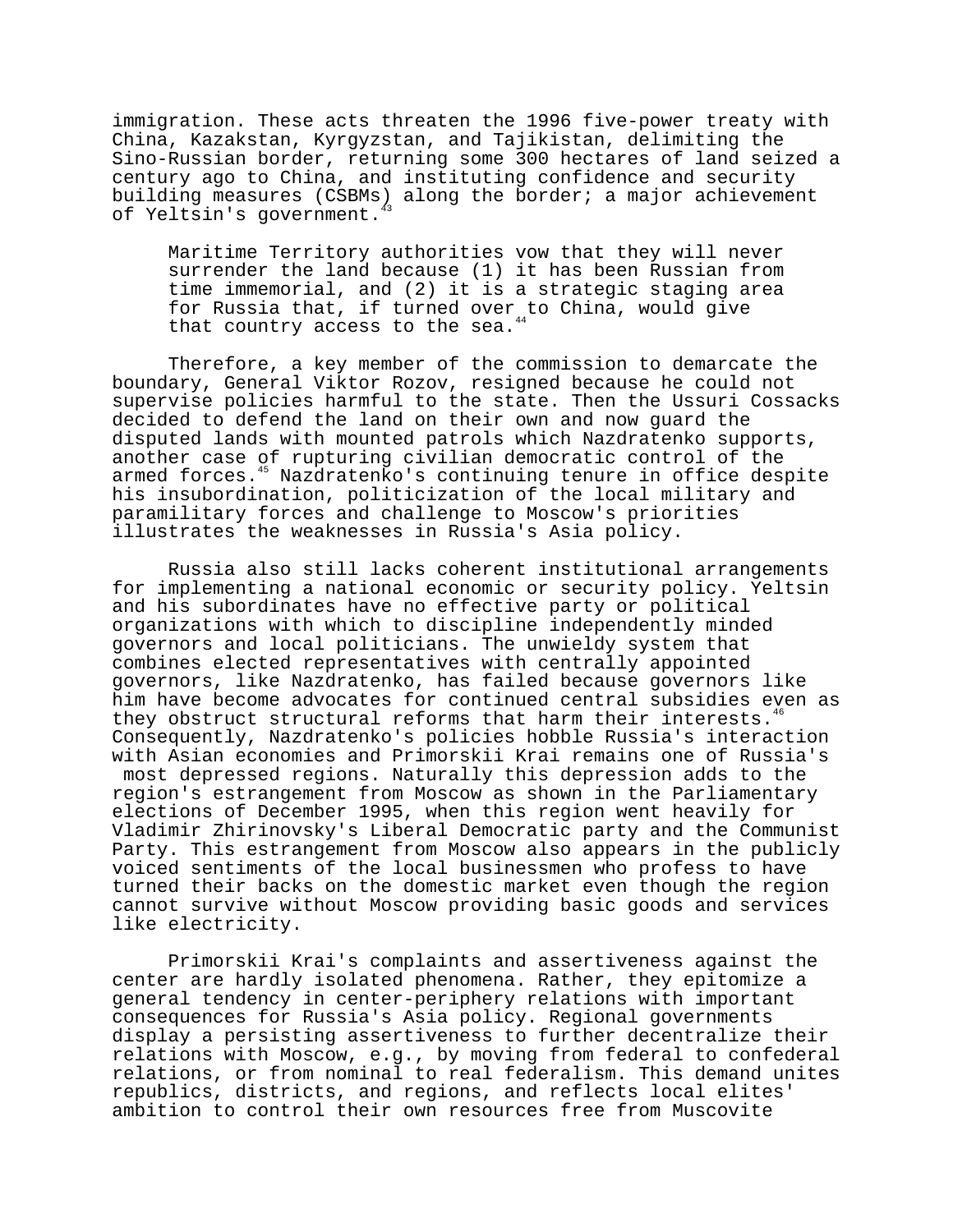control.<sup>47</sup> Some Western observers worry that Russia might disintegrate or that central controls will loosen beyond Moscow's ability to conduct a national economic policy. The Siberian and Far Eastern provinces are particularly vulnerable to those possibilities or threats.48 In early 1996 Yeltsin had to sign an agreement with Khabarovsk Krai's Governor, Viktor Ishayev, giving the region more powers and assistance, and announcing a new program to revitalize the Russian Far East as part of his reelection campaign.49 Even more central provinces like Bashkortostan also demand greater autonomy.<sup>50</sup> All these assaults on an enfeebled central government by regions experiencing emigration, insufficient population to support the region, a distorted trade structure, and who cannot control trade and labor policies underscore Moscow's lack of a "coherent policy to deal with the end of the central government's dominance of the Far  $East.$ " $51$ 

If central power does recede, despite Moscow's best efforts, that would have enormous security implications for Russia and Asia. A recession of Russian power would stimulate greater international competition for influence along Russian and CIS Asian frontiers. Such an outcome would then validate the most alarmist of current Russian threat scenarios that every other major and neighboring power is interested in breaking Russia up. As Sherman Garnett suggests, Moscow ought to open the region to planned multilateral foreign investment to create a balance between competing interests and ward off such a danger. $52$  But, absent a coherent policy such competition will not develop and the region will either stagnate or come under unilateral foreign influence. Some analysts, like Alexander Nemets, suggest that this has already begun and that China is establishing regional hegemony.<sup>5</sup>

The Chechnya tragedy, Moscow's greatest regional challenge, suggests that Russia has nothing to offer its Asiatic provinces or Asia in general except armed force of questionable quality. Whereas Tsarism and Soviet power had superior state organizations, attractive ideologies, and a deeply rooted sense of Russia's civilizing mission, today those elements are gone. Instead, Russia itself must learn from Asia, a most difficult requirement. Thus, as Allen Lynch observes, "a centuries-old process whereby Moscow extended and maintained its rule throughout Europe and Asia is now being reversed. The only question is where the new line of Moscow's effective jurisdiction will be drawn."<sup>54</sup> Moscow predictably reacts by regarding any concession to decentralization as a mere prelude to further rising demands against its power. Therefore, it resists these demands.<sup>55</sup> But Moscow cannot make this resistance stick or improve local conditions to overcome the sources of unrest.

Hence Nazdratenko's insubordination reflects a broader struggle between Moscow and the provinces for power. Moscow's resistance to devolution will probably trigger strong clashes over center-periphery issues including Asian policy. Kozyrev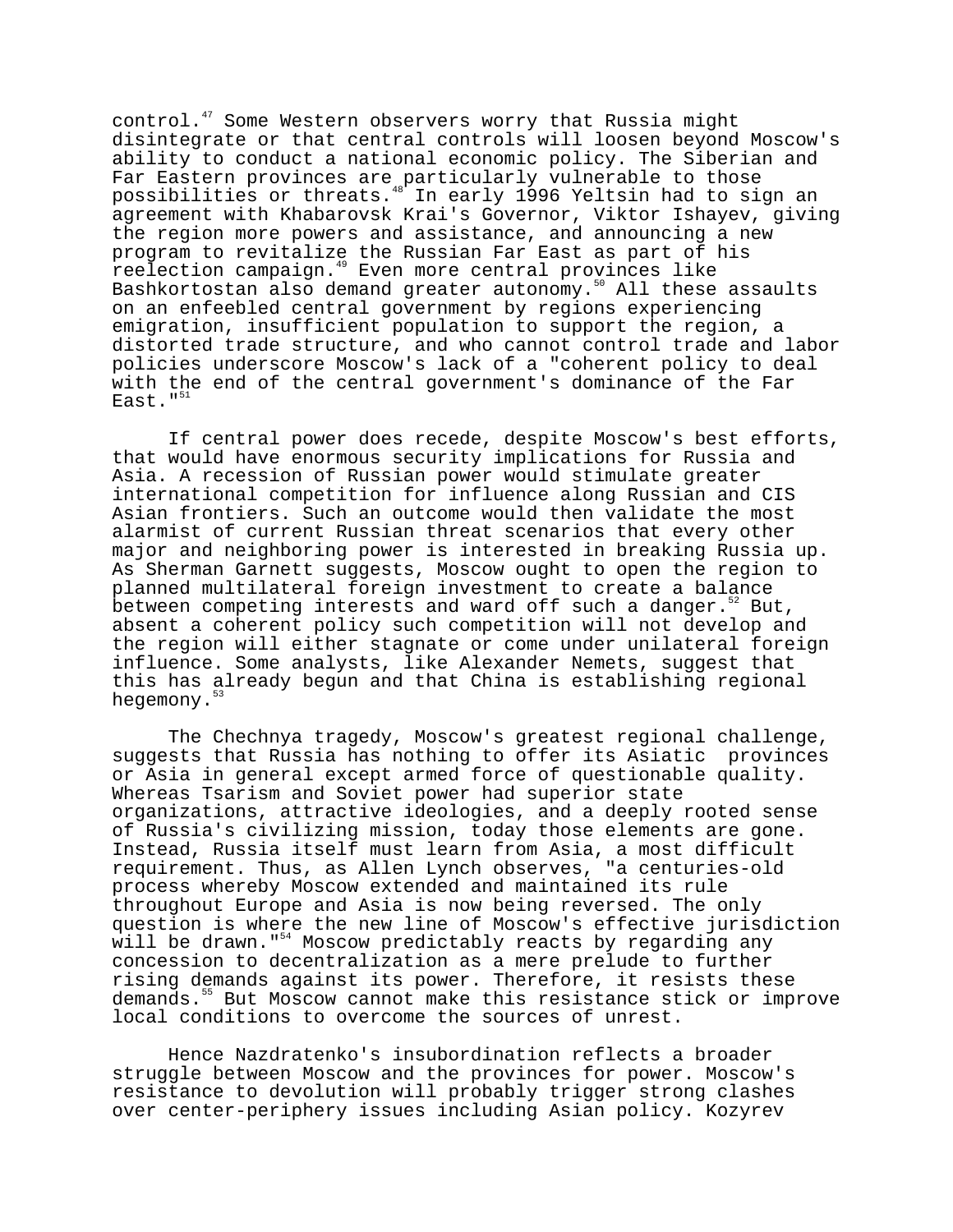stated that neither he nor Yeltsin had gone to China, Japan, or Korea without consulting with the appropriate regions on all questions. Yeltsin's trip to Khabarovsk on his way to China in April 1996 confirmed that. Just before his dismissal, Kozyrev belatedly awoke to the danger inherent in the Far East and Siberia not being integrated with Moscow and declared that Moscow should show them its solicitude. Naturally, he attributed his concern to the regime's poor showing in the Far East during the 1995 elections. But, at the same time, he noted that the Far Eastern provinces should begin to seek their role in Asia and Russia could assist them in doing so.<sup>56</sup> Kozyrev's statements indicate that Russia's Asian policy remains hostage to domestic, institutional, and center-periphery struggles, even as Moscow's centralizing policies are widely held responsible for these provinces' anger at Moscow as well as their continued impoverishment. Moscow and the provinces are locked in a fatal embrace, where each side prevents the other from making progress. The ensuing absence of policy opens the way to autonomous regional politics. Former Governor Valentin P. Fedorov of Sakhalin, in blocking concessions to Japan since 1992, showed how enterprising regional governors can successfully join with the military to constrain Moscow's policies.

While some U.S. observers make strident, if not overstated claims that the Russian state is "weak and irrelevant," decaying, and either dying or disintegrating; in fact, center-periphery problems are serious, persistent, and widespread.<sup>57</sup> The evidence of these struggles suggests that Moscow and the regions are each too fragmented internally to act unilaterally or coherently. Certainly there seems to be a constant struggle in the Maritime Province. And this struggle is being duplicated in several other provinces. Yakutia (or Sakha) demands direct access to China and Japan so that it can sell its gold and diamonds there and avoid exorbitant Moscow-based transportation costs and taxes. In late 1995 Ishayev joined what he stated was a growing mass movement in Khabarovsk Krai to support the idea of a Far Eastern Republic. Ishayev expressed enormous frustration at Yeltsin's and Prime Minister Viktor Chernomyrdin's unwillingness to reverse the enormous transportation tariffs or ensure that their instructions are carried out.<sup>58</sup> He concluded that,

We must have rights which will ensure that we can develop our own economy and use our natural resources for the good of the region and its inhabitants and the whole of Russia. For this we need our own network of banks, not, like, now, dozens of branches of Moscow banks which merely gobble up our money, our own customs service, and our own tax police and inspectorate. And as you can see these are the attributes of a republic. Incidentally, the antagonism of the territories is, in many respects, generated by the lack of openness and glasnost' in their mutual relations with the center, in the division into favorites and the unloved. . . . We are trying to achieve one thing: if the center does not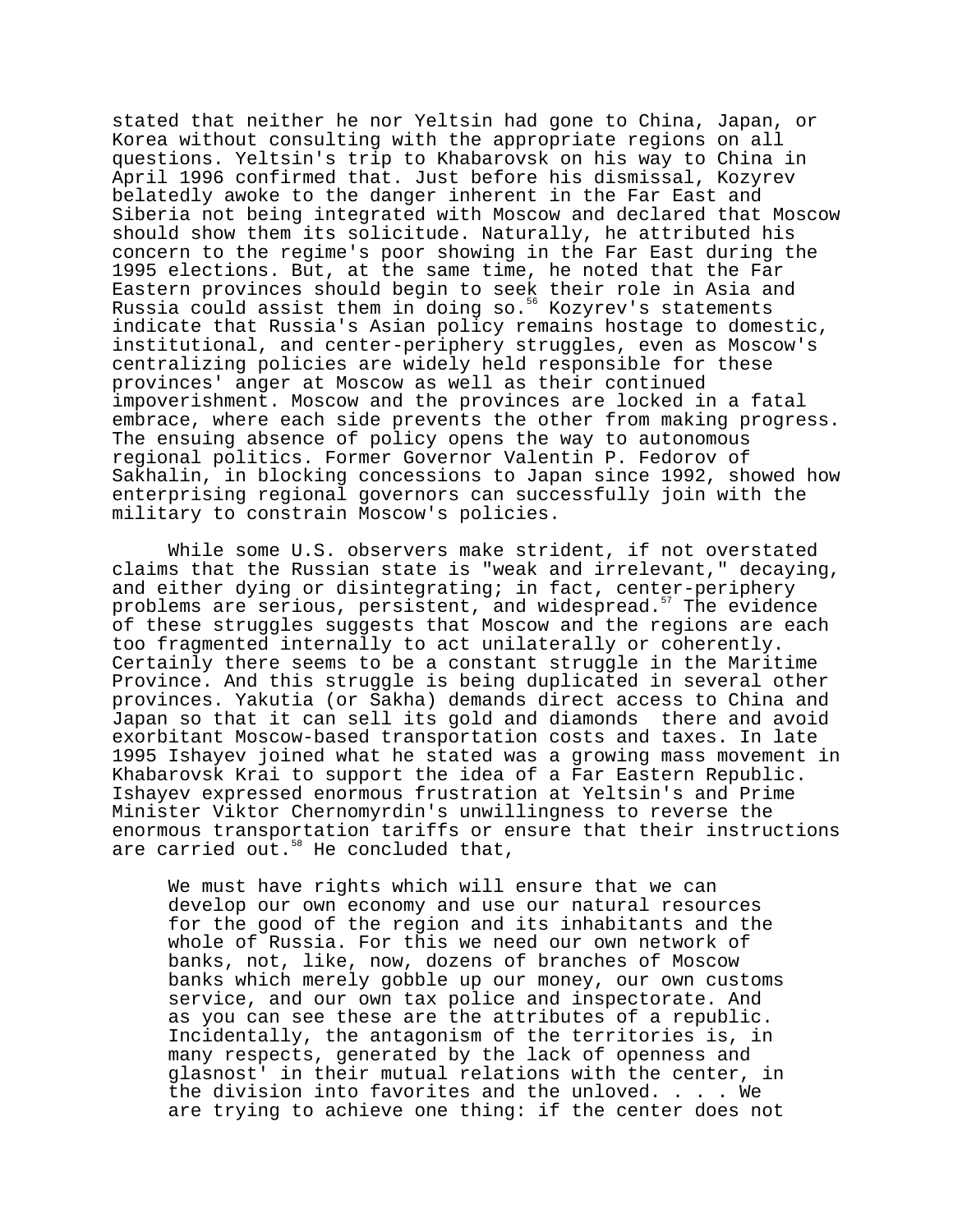help us to develop the economy and solve social problems, let it not get in our way.<sup>5</sup>

Yeltsin's new program for the Russian Far East and Siberia are clearly efforts to stop this movement. But previous programs that went nowhere are all too numerous and by July 1996 the Far East again faced a major economic crisis to which Moscow has responded lamely.

The ubiquity of regionalist sentiments shows that Moscow will confront enormous pressures until and unless it creates a viable government and political process. Cross-cutting cleavages among political actors, lobbies, and factions will impede resolution of many issues and could trigger demands for harsh recentralization, regional secession, a stable devolution of power, or other unforeseeable consequences.

These intense central-local struggles and fragmented policy processes have immense implications for Russia's domestic, foreign, and defense politics. Socio-economic reconstruction in Russian Asia is the foundation of any coherent policy towards Asia as a whole. But a state so gridlocked that it cannot devise the necessary institutions or policies will foster fragmentation and/or opportunities for inter-bloc coalitions that further impede reforms and democratization.<sup>60</sup> It is precisely Russia's incomplete and unfulfilled democratization that has generated these possibilities for civic, and/or civilian-military, factionalism and political gridlock. This gridlock and factional strife have held reform hostage by legitimizing the use of nationalism, e.g., in the Kurile Islands, to obstruct reforms and an approach to Asia.

Furthermore, protracted internal instability over federallocal issues of sovereignty, power, and control of resources frightens off prospective Asian and Western investors whose capital is essential for any reconstruction. A Russian delegate to ASEAN's 1993 ministerial conference observed that,

By stating their desire to be separate from Moscow, certain political forces in Siberia and the Far East are merely scaring off potential investors. No one is going to invest money in a country where there is no central authority to control the situation in the regions and protect foreign capital investments. As soon as there began to be talk of creating a Far East Republic, the ASEAN countries froze several joint projects which were of great advantage to us, including one on the construction of plants in Amur Oblast.

In 1995, Vladivostok's provincial and municipal government's exorbitant demands for taxes, payoffs, and kickbacks, and its criminality led Hyundai to pull out of major investments there.<sup>62</sup> This episode dramatized the link between Russia's unresolved domestic crisis and its inability to obtain the international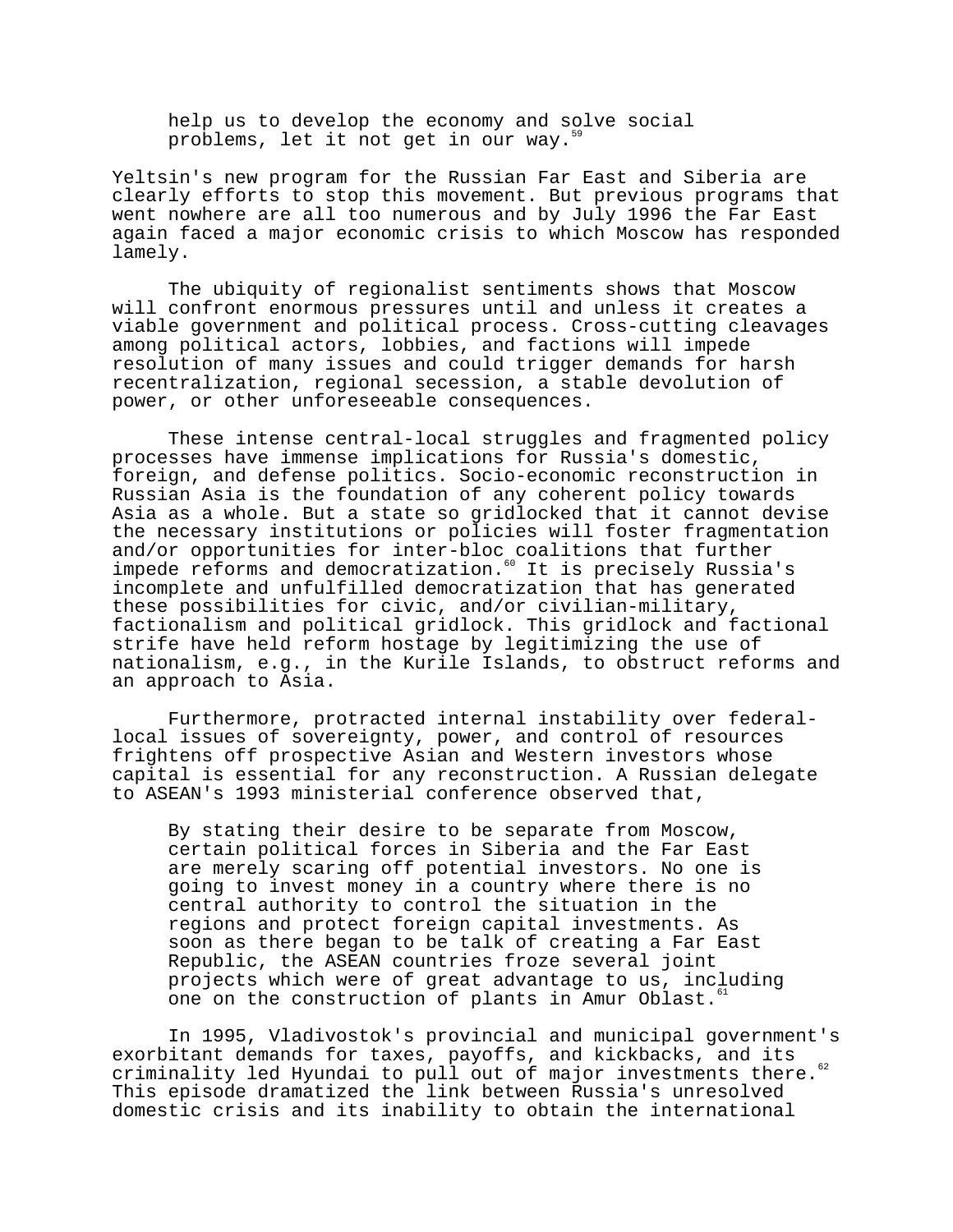resources needed to move forward in Asia. Since greater integration with Asian economies is universally regarded as a fundamental precondition for Russia's advance in Asia, such misadventures and the larger domestic policy failures preclude that advance. Regardless of Russia's specific foreign and defense policies, failure to establish a legitimate or stable economicpolitical order will impede regional development in Russia's Far East as well as the formulation of a coherent Russian Asian policy. As long as Russia cannot create a viable civic order at home, few will seek its counsel, and it will continue to be marginalized in Asia. Unfortunately, a state like Russia, when denied the normal kinds of relationships with its neighbors and partners abroad, will find "abnormal" ways to relate to them. And these "abnormal" relationships that hold back regional stability and progress will be much harder for the United States to deal with in the future.

### **Domestic Politics and Arms Sales**.

The fiasco of the SU-27 licensing deal with China, cited above, shows how the breakdown of the policy process adds to the dangers to Russian security in Asia. Russian arms sales to Asian states exemplify the "abnormal" relationships that have emerged in the absence of sufficiently "legitimate" or normal international relations within the state and between Russia and Asian governments. The absence of viable central institutions to direct security and economic policies; endemic factionalism; poorly restrained self-seeking interest articulation and aggregation; inter-branch animosity; ideological cleavages; and the absence of a coherent strategy for Asia, all manifest themselves in Russian arms sales to Asia, especially to China, Russia's single largest customer.<sup>6</sup>

For example, in the absence of a coherent policy that provides for the regional development of the Russian Far East and the demilitarization of the post-Soviet economy, arms factories in this region have withstood pressures for reform only by producing weapons for export to China. Thus they become a lobby for continued sales as well as an impediment to future reform. Their stance gives China leverage in both Vladivostok and Moscow despite regional authorities' anger at the unceasing flow of Chinese immigrants and traders into the area. $^{65}$  But in the absence of coherent central policies for Russia's regions and for civilianizing the economy, there are few other likely options.

China's motives for seeking arms are clear. China not only wants to obtain weapons platforms, like other Asian states, it also wants production techniques and state-of-the-art technology.<sup>66</sup> Many Russian officers are reluctant to provide offsets that would strengthen their most likely Asiatic military rival. Yet the absence of coherent state authority and policy led Sukhoi to think only in terms of its sales and not of Russia's national interests. Moscow then had to accept Sukhoi's deal lest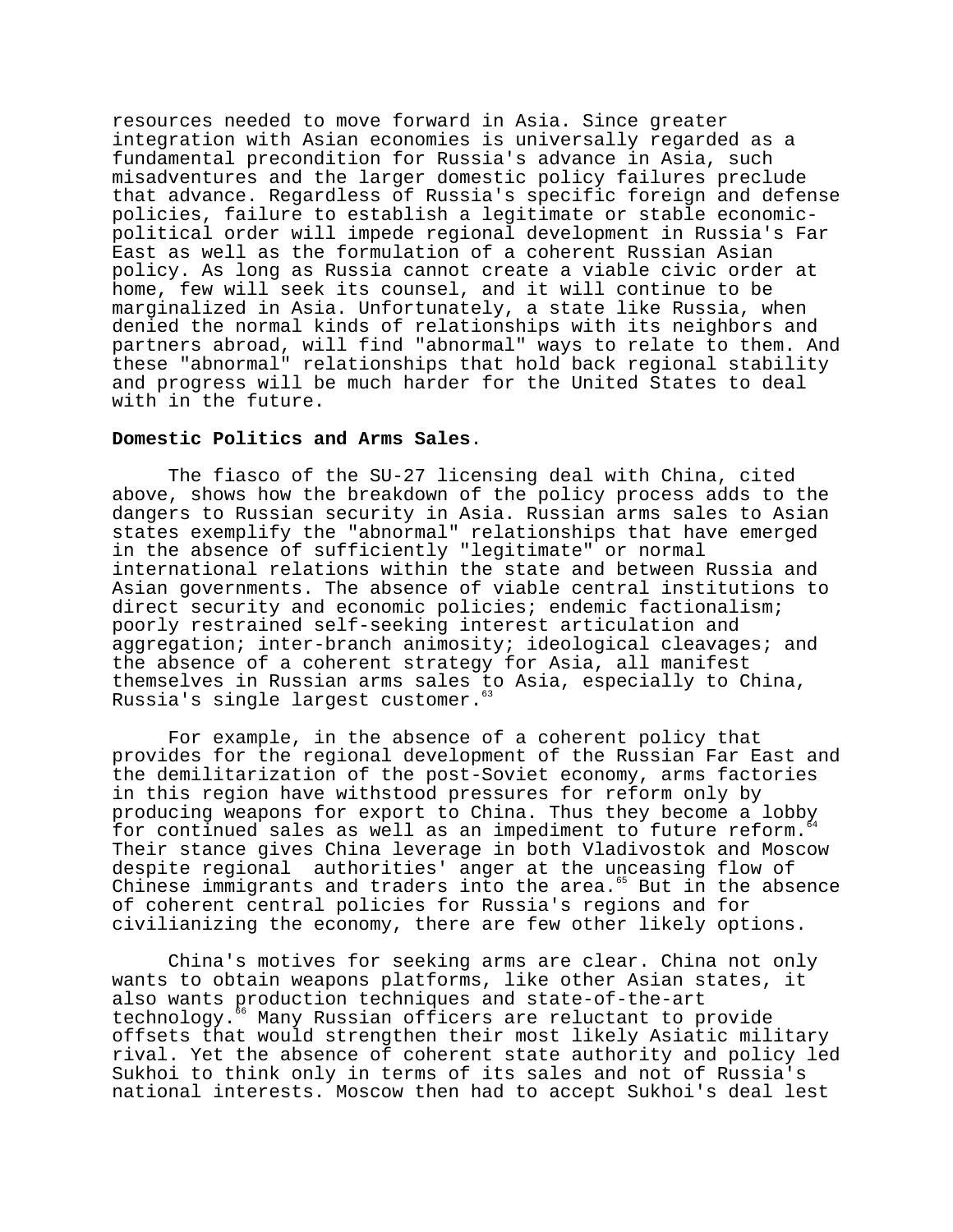China become angry. $67$  Sukhoi's actions underline the defense industry's constant pressure to sell without restrictions, as well as the fact that arms sales policy offers many uniquely corrupting opportunities to this industry which exercises considerable influence on arms sales policy. In fact, it is a graphic example of the overall privatization of security policy- the pursuit of private interests at the expense of national goals--due to the failures at the center. Arms transfer policy is a particularly deep-rooted manifestation of this process.

In 1992, then Vice-Premier Aleksandr' Shokhin admitted that many design bureaus and enterprises were seeking private deals with China.<sup>68</sup> By 1993 Russia had no idea how many scientists were working in or for China and could not control the arms sales process. Andrei Kuzmenko said then, "The producers are now more or less independent. And they have their own independent lobby."<sup>69</sup> Other reports confirmed Kuzmenko's remarks and blasted sales like the transfer of an enriched uranium plant to China because they were largely paid for by consumer goods instead of cash.<sup>70</sup> The opportunities for mindless pursuit of private gain are even greater today because, since 1995, Yeltsin increasingly has allowed arms producers to sell directly to buyers.<sup> $1$ </sup> During his 1996 reelection campaign, he yielded further to the defense industry and gave it a ministry so that it could export more freely and receive more state subsidies. As is well known, without these subsidies, the defense industry would collapse.<sup>72</sup> Even if Yeltsin subsequently reverses himself, it is unlikely that the government can control the flow of arms or secret deals due to the pervasive official corruption.

Unregulated and unrestricted arms sales are potential dangers to Russia's overall Asia policy. Obviously, giving China high-performance jets, Kilo-class submarines with their inherent quieting technology, and uranium enrichment facilities improves Beijing's capacity to conduct conventional power projection and ASW operations as well as to produce nuclear weapons. Due to the progressive eradication of effective controls over arms sales, Russia has become the main source of foreign support for China's military modernization even though Russia's government and military know very well the risks involved.

But this understanding cannot help change the situation, since the arms sales in post-communist Russia have been turned into a certain kind of MIC [military-industrial complex] foreign policy that is actually beyond the control of the Parliament, the Ministry of Foreign Affairs, and even the Ministry of Defense. In reality, any military plant can easily avoids bans or restrictions imposed by the government in selling weaponry to another country, if not directly then through intermediary commercial companies, which tend to disappear the day after the deal is done. (Also, the seller can easily bribe customs officials, who will register a MiG fighter, for example, as scrap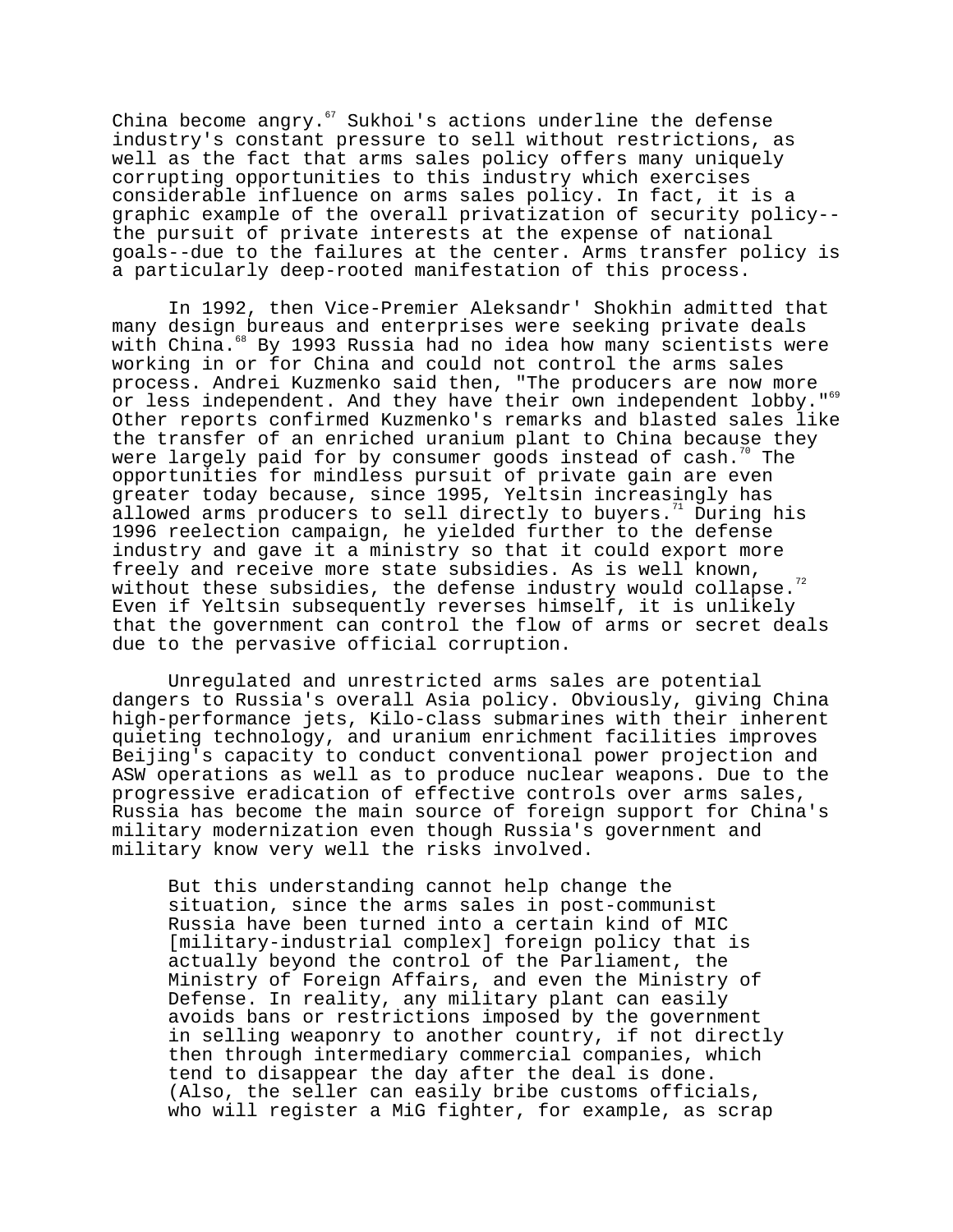metal. $)^{73}$ 

Recent Russian analyses of arms sales to China are even more scathing in attacking the strategic mindlessness of these sales and the lack of any strategic foresight among those making the policy.

These trends in arms sales suggest that in many ways Russia (or key economic, military, scientific, and political elites) could be corrupted by or become hostage to Chinese policies and developments. That outcome would severely limit, if not undermine, reform. Thus Russian arms sales to China bridge domestic policy and security concerns and could, in and of themselves, raise considerable risks and costs to Russia. Since China is Russia's most prominent partner in Asia, the volume of arms sales to China makes those sales critical policy instruments. The systems being sold and the linkages thereby established may exert major influence on Russia's future domestic and foreign policies. The profitable arms trade with China and Asia stimulates and justifies the demands of the defense industry to control arms sales along with its new freedom to sell weapons abroad. The importance of arms sales also attracts both the MOD and MFA as well as the defense industry, each wanting to control the process and policy. Thus, a full-scale turf battle occurs among agencies that want to control and benefit from the overall arms sales program.<sup>75</sup> The military-industrial complex and Yeltsin's recent decree confirms that this element in Russian society and politics seems to be winning this battle. But the upshot of that victory is continuing absence of any sense of national interest on the part of defense enterprises' management.

The defense industry's primary objectives are direct control over foreign currency and operating freedom. Defense industrialists also want a privileged relationship with the government and continued preferential treatment through subsidies. Defense industrialists and their allies view arms sales as a way to avoid civilian conversion and to continue defense production for export under state protection.<sup>76</sup> The establishment of such a long-term relationship between the state and the defense industry would perpetuate the defense industry's privileged position in the state, a major contributory cause of the ruination of Soviet military power. Continued large sales to China and other Asian governments are a most crucial element in this process.

Viktor Glukikh, former Chairman of the State Committee on Defense Industry, admitted that only arms sales could fund investment in the defense industry since weapons procurement has been radically slashed since 1991. $^{77}$  Similarly, this lobby's leaders continually broadcast their plight to demand more and more state support lest the industry go bankrupt. These pleas have elicited pledges of future support from key officials. Furthermore, Yeltsin has increased defense spending, liberalized the rules for arms sales, and created a ministry of defense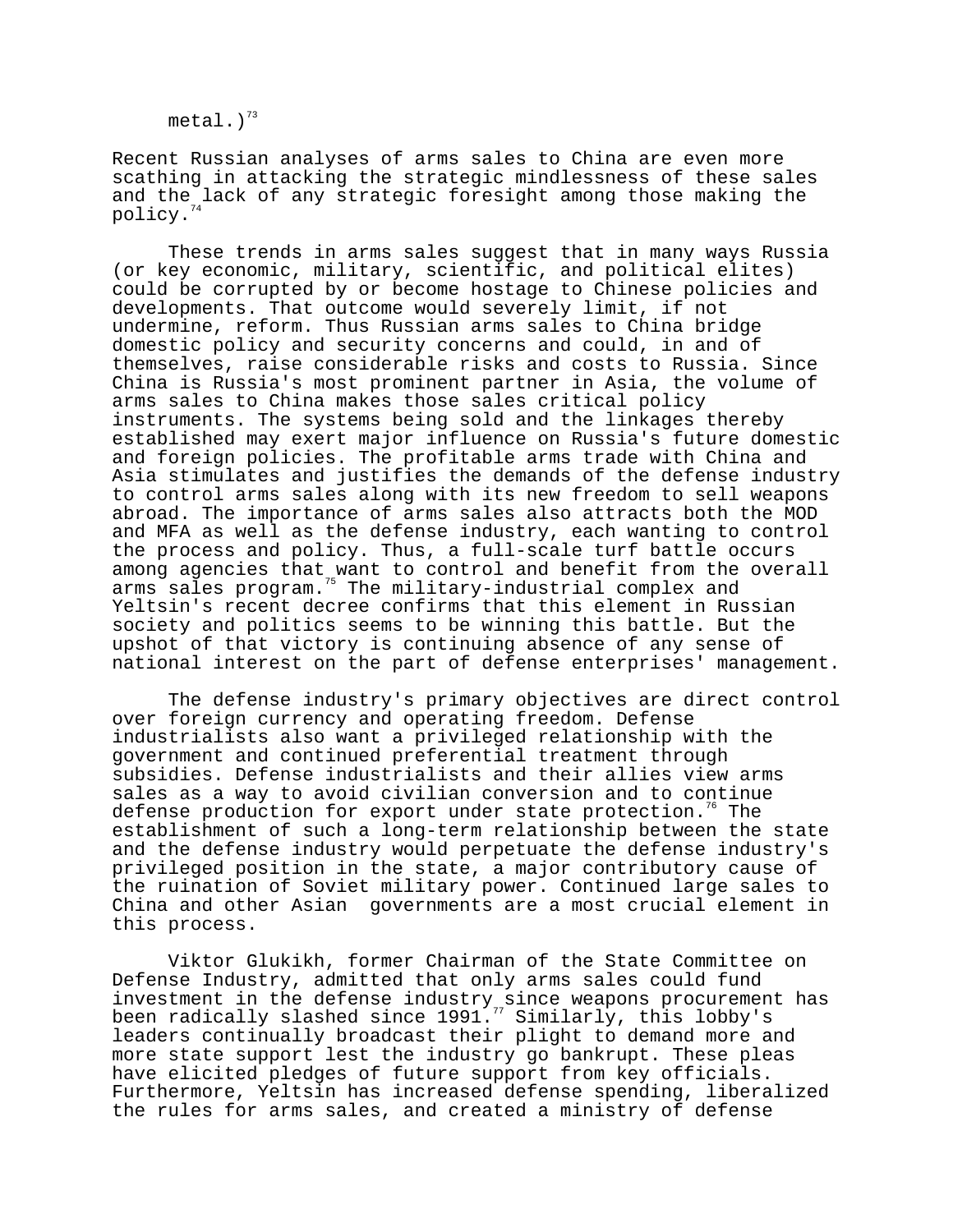industry.<sup>78</sup> But even that fails to satisfy many defense industrialists who unanimously supported the League to Support Defense Industry Enterprises' April 1995 call to form their own political party and strip the MOD of some powers that should go to Glukikh's Committee.

At the same time, Grachev often reiterated that the MOD should control and run the arms sales program.<sup>80</sup> Although some elements of the MOD opposed selling individual models of hightech, state-of-the-art-weapons, the MOD overall was dangerously willing to sell such models through the companies it controls. Grachev and the MOD evidently tried to establish autonomous sources of funding exclusively under his control for this purpose.<sup>82</sup> For instance, in 1995, military space authorities sold three of Russia's most advanced upper-stage rocket engines to China in violation of the Missile Technology Control Regime, and did not go through NPO Energiamash, the only legal entity licensed to sell this engine.<sup>83</sup> The identity of the person or persons who authorized the sale and pocketed the proceeds remains a mystery. This episode and the Sukhoi-27 deal both point to eroding state control.

The dangerous implication of the rivalry over arms sales is that Russia has no enforceable export control law. Presidential decrees governing export policies are subject to change at any time. Nor can the government currently enforce any coherent policy. The government is notoriously corrupt, while the defense industry is increasingly part of large financial-industrial cartels that depend on bank capital that the state controls. Or else, defense industries depend on state orders for weapons or licenses for exporting arms. These relationships offer many possibilities for "privatization," and corruption of arms sales by selfish interests and officials is very great. State control, where state officials have a pecuniary interest in permitting sales for a price and can satisfy that interest with impunity, is also a contradiction in terms.

These factors illustrate the many domestic risks present in the extensive arms trade with China, and other Asian states who may yet become embroiled with China. India has already raised questions about the sale of advanced fighter aircraft to China.<sup>84</sup> China reportedly acts clandestinely and directly with Russian producers and sellers of military systems and technologies rather than through Moscow.<sup>85</sup> That impedes civilian control over the military and defense industry and conceivably could also further corrupt Russian politics as a whole by increasing China's covert influence on policy. Even where Moscow knows about the deals being made, it is unclear if it controls the policy or the process.

#### **Russian Arms Sales and Asian Security**.

Russia's uncontrolled arms sales program to China also has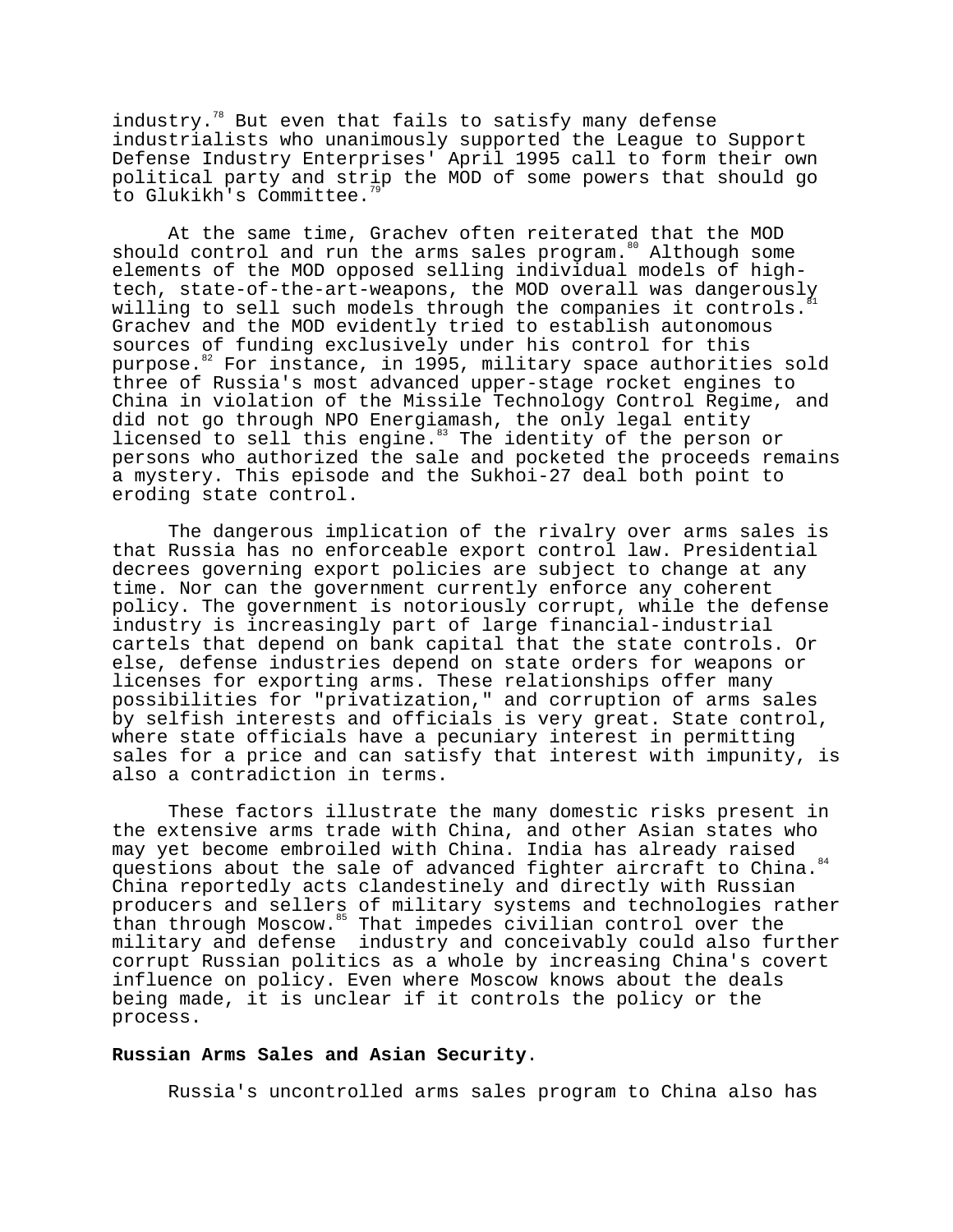serious implications for international security in Asia. Russian arms sales to China could encourage Beijing's coercive diplomacy, or even military actions. Chinese gambits along such lines would degrade Asian security, and spur a brisk regional arms race. Certainly everyone is already buying advanced arms, and defense spending in key states like China and Taiwan is growing. Furthermore, China clearly has an expansionist naval and military strategy and repeatedly threatens the vital interests of its neighbors.<sup>86</sup> For instance, in 1996 it used missiles in international waters in peacetime against Taiwan. Regardless of whether one believes China has a strong case regarding Taiwan, this certainly is an unprecedented use of force in peacetime.

Russia's efforts to sell arms to other Asian states also appear to be poorly thought out regarding their implications for Russia or for Asian security. Russia's existing arms sales also foster growing mutual suspicion among Asian states and could hinder Russia's relations with them. In 1993 Japan's Miyazawa government increasingly tied arms sales to China to the return of the Kurile Islands as a precondition for aid to Russia, because it rightly saw these arms sales as anti-Japanese.<sup>87</sup> While Russia also offers arms across Southeast Asia and to South Korea, it appears to be unconcerned that these states are among the most suspicious of China's aims and could easily become involved in a local war against China or North Korea, alternatives that would force Russia to make uncomfortable policy choices.

Continued arms sales to both Korean states could easily contribute to the risks to Russia's own security if inter-Korean relations keep on deteriorating. Advocates of Russian arms sales to North and/or South Korea, which include the General Staff, fail to grasp the dangerous implications of arms sales to either Korean state.<sup>88</sup> Thus from 1992-94, the growing signs of Russian arms sales and technology transfers, including talk of nuclear technology transfer to South Korea, certainly increased North Korea's already great interest in playing the nuclear card.<sup>89</sup> More recently, the advocacy of arms sales to North Korea remains strong. Those favoring such arms sales to Pyongyang do so even though Russia now seeks a new treaty with Pyongyang that would eliminate the automatic response to aggression clause contained in the 1961 Soviet-North Korean treaty. Allegedly selling arms to the North (which cannot pay for them) will somehow restore Moscow's "leverage" over Pyongyang and make Russia a player once again in Asia. Russia has apparently tried to convince South Korea's government that the agreement of June 1994 to suspend military sales to North Korea is conditional upon South Korea buying Russian arms for Russian debt.<sup>90</sup> This is an attempt at blackmail which has already helped to jaundice Seoul's view of Moscow. Here, too, the risks of so unrewarding a policy seem to have been overlooked in the military-industrial complex's and hard-liners' rush to satisfy dubious institutional, material and ideological aims that relate primarily to Russian domestic politics.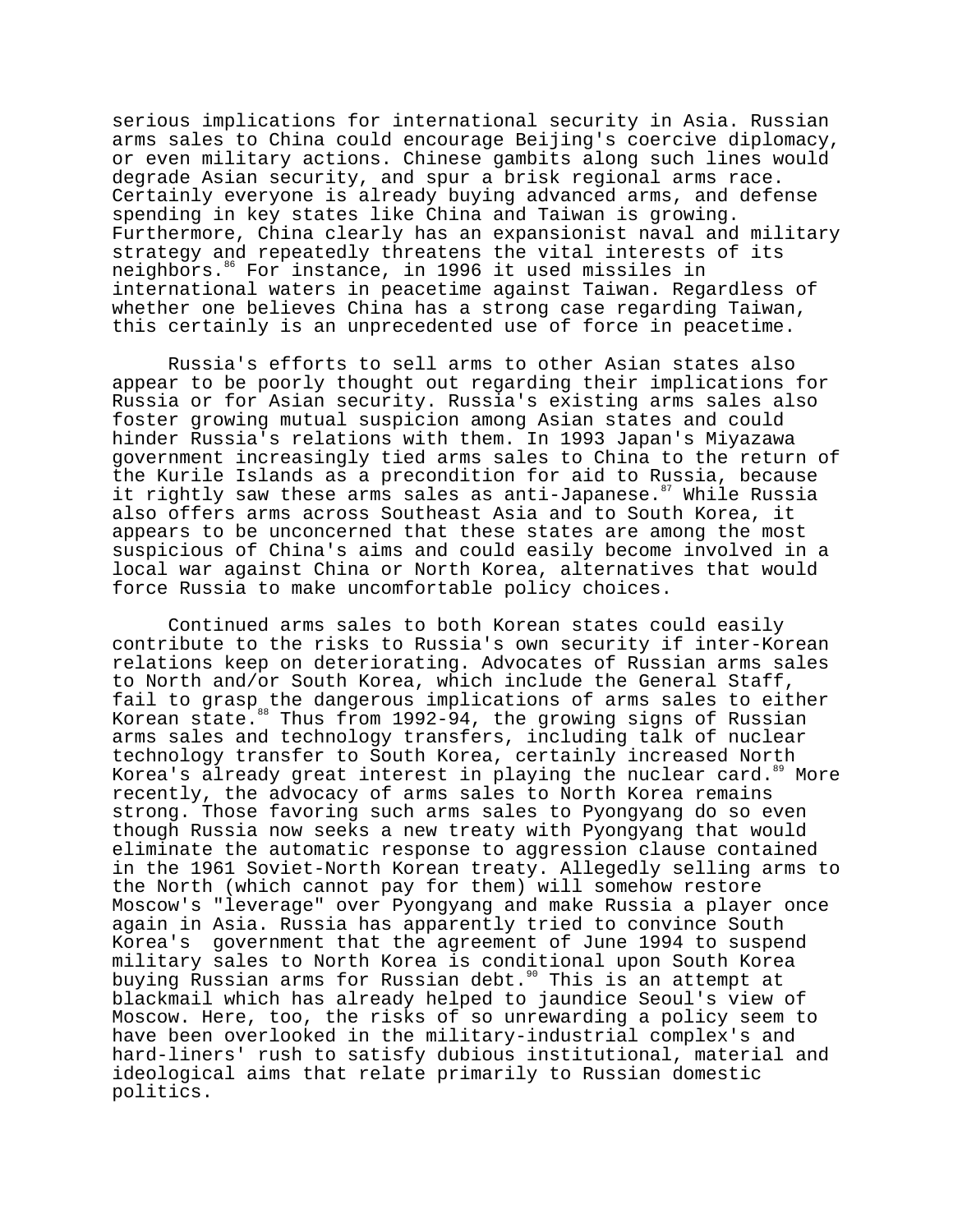These examples demonstrate that defense firms and their governmental allies, who have captured state policy, rationalize arms sales to Asia as a major instrument of a new Russian standing and presence. Kozyrev accepted their view when he told ASEAN's 1993 Annual Ministerial Meeting and Post-Ministerial Conference that Russia views arms sales as a way to enter Asia's security agenda and restructure its security order, e.g., by establishing an arms trade code.<sup>91</sup> In 1995, he proposed a code of conduct for Asian security that also included arms sales.<sup>92</sup> Since Russia's current economic and political crises preclude any imminent revival of its economic standing and partnership with Asia, arms sales will long play a disproportionate role in policy.

Accordingly, the economic-political failure to transform the defense industry into a productive and going concern and the structure of Asian interstate relations drive Russia to make arms sales the centerpiece of its Asian policy. Yet, the policy of arms sales as the central ingredient of Russian relations with Asia perpetuates political and economic irrationalities that undermine reform. Such policy decisions undermine, rather than enhance, Russia's influence in South Korea, North Korea, and Southeast Asia. In the case of Southeast Asia, Russia is regarded, apart from arms sales, as a marginal player, invited by courtesy to ASEAN's Asian Regional Forum.<sup>33</sup> Furthermore, Russia has made clear its intention to support Beijing's views on Southeast Asia, namely that ASEAN must adopt a one-China policy and conform to China's preferences on the troubling issue of the Spratly Islands. China's policy paper advocating this position, that Russia gratuitously signed onto, irritated ASEAN and can impair Moscow's standing there.<sup>94</sup>

China's own growing role as arms exporter also heightens this subject's importance. Joint venture or co-production accords could lead China to produce Russian systems or foster joint production with Russia for re-export abroad at dumping prices that undercut Russian producers. Since Chinese arms sales firms are lucrative preserves of key leaders' relatives and essential for military modernization, strong domestic pressures exist in China to maintain or expand China's ability to produce and sell high-quality weapons.

Most dangerous for Russia, however, is the fact that its dependence on Chinese arms purchases robs it of diplomatic flexibility in Asia. Moscow has renounced normalization with Japan, and used ties with China to resist U.S. pressures and assert its independence in world affairs. This stance does not add to Russia's flexibility, but rather minimizes it since it depends on China. Indeed, Migranyan said publicly that Russia would prefer to be Beijing's little brother rather than Washington's. Russia, then, is no longer available to balance against China's possible hegemony in Asia and stands closer to Beijing than to Washington, just as China stands closer to it than to Washington. This situation leads both states to try to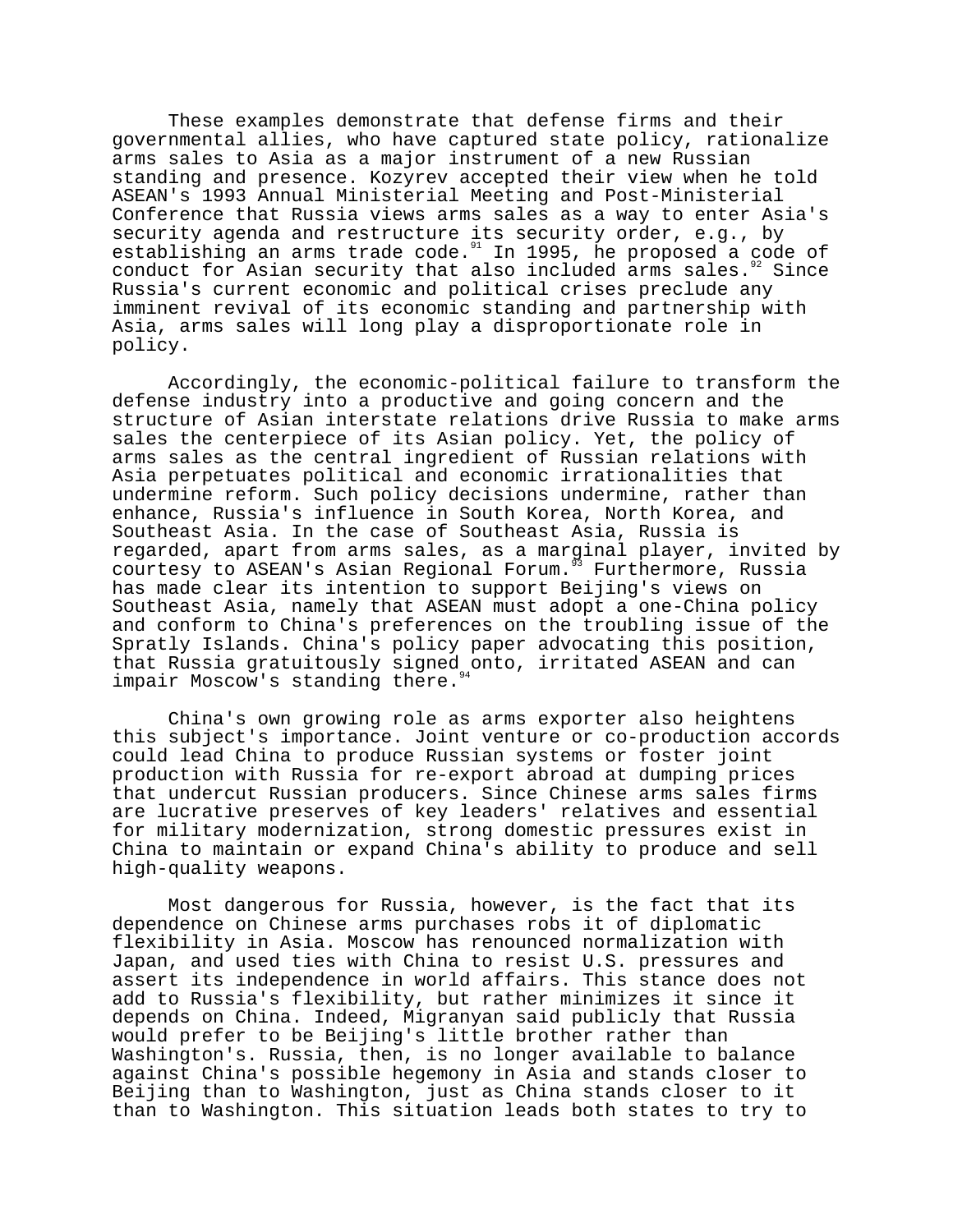restrict U.S. influence in Asia.<sup>95</sup> But while Moscow seeks Beijing's support for its entry into APEC and Asia as a whole, China has used the tie to Moscow to draw closer to Washington, indicating that Miasnikov's warnings about China's probable betrayal of Russian interests may have merit.<sup>96</sup> Thus, in a real sense, Russia cannot now opt out of the arms sales business to China because that policy is its sole source of leverage upon Beijing. If Russia wants to gain such entry into Asia, especially since Russian policy is increasingly anti-American and ties with Japan are still frigid, it now must follow China's lead. Yet by tying itself to Beijing and throwing good money and resources after bad, Moscow incurs substantial and growing economicpolitical opportunity costs as well as possible future military dangers. As a result, Russian arms sales contribute heavily to a policy that ultimately contradicts and endangers Russian interests in Asia.

Ultimately the centrality of arms sales in Russian policy towards Asia stems from the failure to break through to a new level of economic and political reconstruction that can stabilize the defense industry and limit its political clout. As a result of that failure, this industry constantly tries to attach itself to the state and also serves as a conduit through which key state players are corrupted because arms sales are so profitable. Thus the result from the failure to reform is the corruption of major state actors, institutions, and the policy process as a whole. Actually, policy is significantly "privatized," becoming a vehicle for the enshrinement of private pecuniary lobbies over strategic national interests. And the beneficiaries of this state of affairs are precisely those who are inclined to stress military instruments and an anti-Western and traditional Realpolitik view of the world as the basis of Russian policy.

Accordingly, Russia's leading military columnist, Pavel Felgengauer, who has excellent ties with the General Staff, wrote that defense industry and government spokesmen believe that,

The sale of Russian-made fighters, submarines, advanced and long-range strategic S-300 PMU-1 surface-to-air missile systems and Smerch multiple rocket launchers, along with the Ministry of Atomic Energy's construction in China of a centrifuge uranium-enrichment plant using technology developed at Tomsk-7 (the closed city of Seversk), could become not only a way for our hapless military-industrial complex to preserve jobs and earn money, but also the start of a long-range strategic partnership and a new balance of force in Asia that would favor Russia.<sup>9</sup>

Such assertions of narrow, self-seeking, and sectoral interests not only betray an absence of strategic perspective on what Russia must do to be an Asian player, they also illustrate a dangerously one-sided belief that military issues and resources alone suffice to reverse the trend towards marginalization and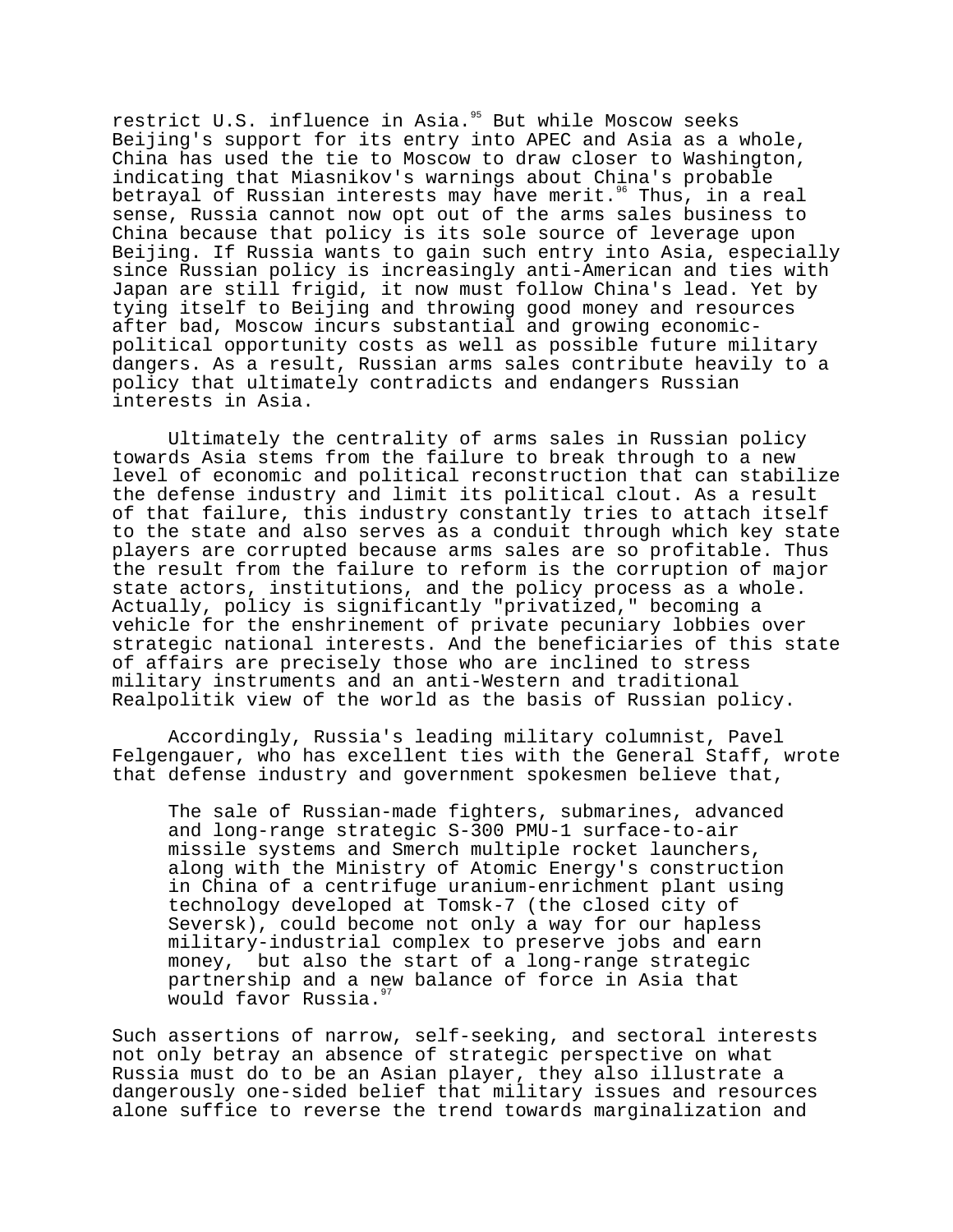reassert Russia as a major and respected Asian player. Ironically, while Felgengauer was writing in conjunction with the 1996 summit in Beijing, other correspondents were rightly lamenting the fact that Russia missed the Euro-Asian economic summit in Bangkok. As long as the elements of the mindset portrayed by Felgengauer are not addressed and overcome, Russia's marginalization in Asia due to economic-political weakness will continue. And that marginalization will triumph over the utopian dream of great power on the basis of a rapidly declining military and defense industry.

## **The Militarizing View in Ascendancy**.

Russian security policy in Asia and elsewhere also suffers from the triumph of a world view that still sees Asian security mainly in military terms. This martial outlook is not confined to the armed forces, nor do all military men promote it, but it is linked to the overall structural defects of Russian policy and has distorted policymaking vis-à-vis Asia. This prevailing view also reflects the prior institutional failure and inhibits a rethinking of security policy and domestic reform. Felgengauer's report highlights several key aspects of the militarizing view which casts traditional power and geopolitical considerations as the sole factors defining Russian security perspectives. Although economics is regarded as the foundation of national power, it takes a back seat to Realpolitik and to exaggerated claims for Russia based on a Hobbesian perception of the world and of threats to Russia. As one analysis of trends in Russian geopolitical thinking concluded,

However, beneath the recognition of the changes that economic and technological development, particularly in Europe and Asia, have wrought on geopolitics, for Russians the concept of Eurasia remains rooted, as it has been historically, in control and defense of territory. It should, in this sense, be seen not only as the current means of binding the country together against the internal and external forces that may threaten its unity, but also the continuing basis of Russia's great power aspirations.

Minister of Interior, General Anatoly Kulikov, recently wrote that virtually all of Russia's neighbors and other interested powers actually--or potentially--threaten Russia's integrity. Therefore, the main basis of threat assessments must remain the geopolitical one, which emphasizes the use of force in reply.99 Such thinking also unduly emphasizes Russia's standing as a great power equal to the United States, even if reality belies such pretensions. Accordingly, due to Russia's equal status to the United States, it must receive great power preferences and compensations equal to those of the United States. Moreover, Moscow holds that the West owes it something. Major General Anatoly Bolyatko (Retired) wrote that the United States must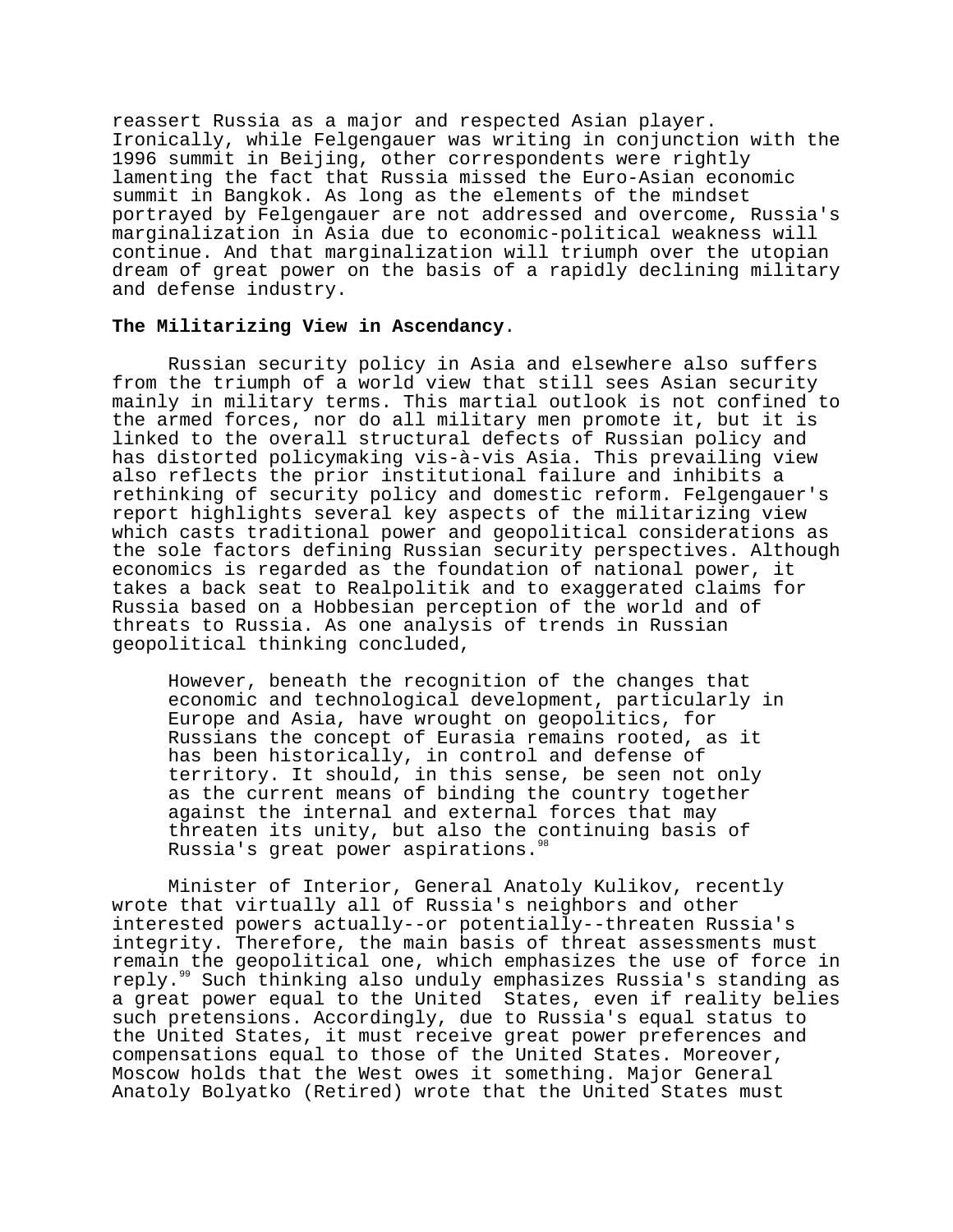compensate for Russia's reduced military power in Asia by reducing and dissolving its own power in a compensating mechanism of a regional security system. That system would be based on a series of multilateral regional security structures and confidence-building mechanisms to lessen the threat of war.<sup>100</sup> Highlighting another aspect of this militarized world view, Alexei Zagorsky observed that the armed forces were, in fact, not committed to true military reform. In fact, he charged that they had changed relatively little in their anti-Western outlook since 1991 and hoped to restore Russia's great power status.<sup>1</sup>

Similarly, Russian threat assessments and military procurements in both Asia and Europe remain wedded to the threat of a great power war with the United States and its allies. For example, a Russian Air Force threat assessment in 1994 argued that Japan could launch an air offensive and amphibious attack against the Kuriles and Sakhalin with U.S. help. The objectives would to be seal off those islands and the Russian Pacific Fleet and to destroy Russian installations and forces in the Far East. $102$  The notion that Russia would neither have warning nor could respond to or deter this threat by its nuclear and conventional forces is bizarre, to say the least. But Russian planners use this scenario, and threats of NATO invasion and a Russo-Chinese war to demand an air fleet of 2000 planes.<sup>103</sup>

Alexei Arbatov observed that this threat assessment reflects the armed forces' natural tendency to retain the maximum number of traditional strategic roles and operational missions, while giving only lip service to new security realities. He notes that Russian armed forces' military requirements are still driven by contingency planning for major war with the United States, its NATO allies, and/or Japan. Therefore he charged that, "Nothing has really changed in the fundamental military approaches to contingency planning." The military's interest in selfpreservation drives its threat assessment, force structure, and deployment policy rather than threat analysis determining the true needs of the armed forces. $10$ 

The absence of effective governmental control certainly contributes to this state of affairs, and as long as this mentality drives Russian defense policy, Russia will confront a hostile Japan and United States. To secure global parity with the United States, a stated goal of prominent naval commanders, Moscow, under Gorbachev and even after, has insisted on maintaining 22-24 SSBNs in the Sea of Okhotsk and other Asian bastions; 40 SSNs; over 150 naval aviation aircraft; Russia's largest surface fleet; and a large ground force in Asia. These forces constituted a standing threat to Japan and have driven Japan's very sizable force developments. By 1991 Japan had reacted to the Soviet regional buildup by obtaining almost 90 percent of the number of antisubmarine warfare (ASW) aircraft as the United States possessed throughout the Pacific and Indian Oceans, more tactical fighter aircraft than the United States had in Japan and Korea combined, and a potent, modern, and balanced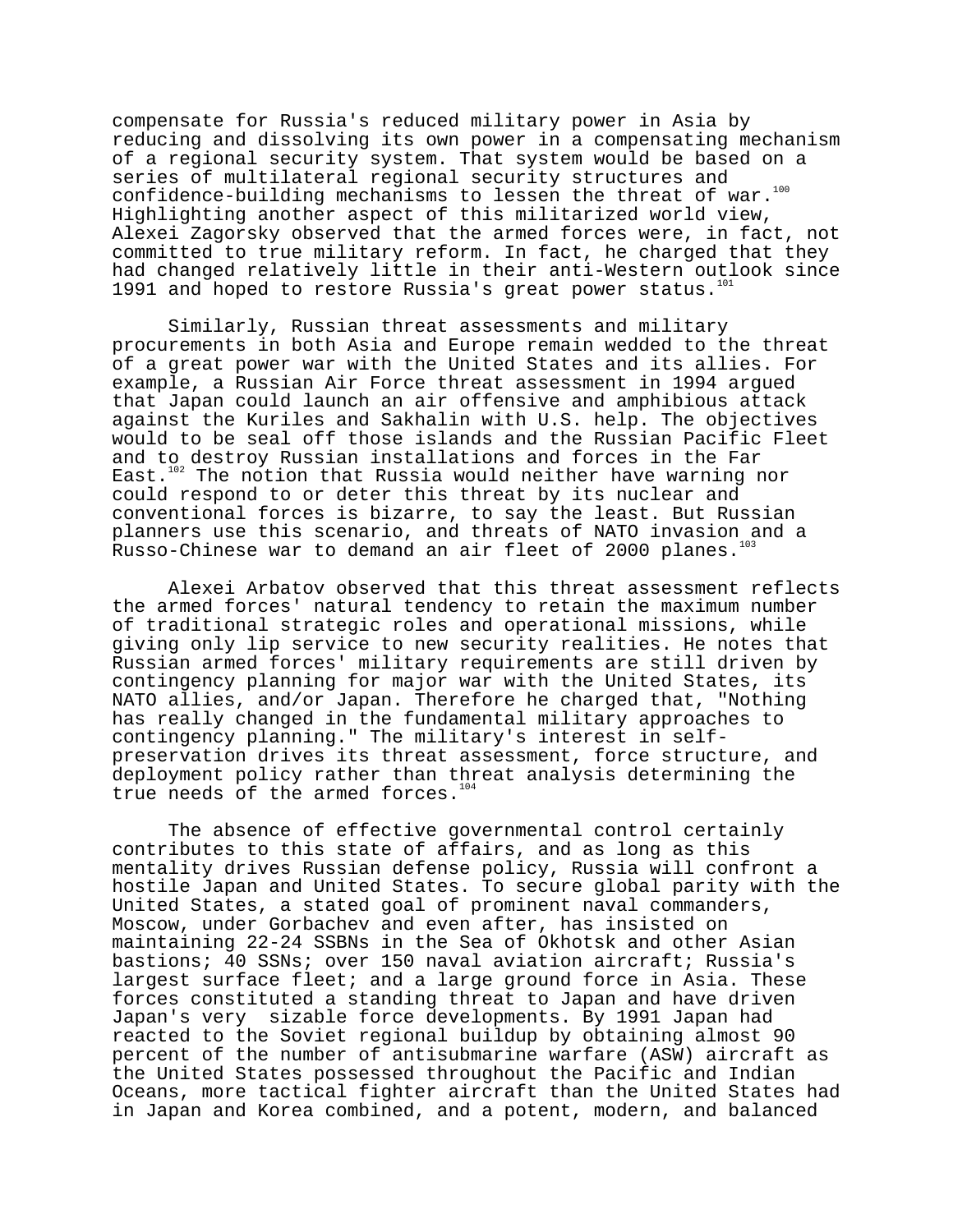navy.105

New force deployments also suggest the continuing primacy of major conventional, if not nuclear, warfighting in policy. Ever quieter submarines, SSBNs (subsurface nuclear powered submarines carrying nuclear missiles) and SSGNs (nuclear powered attack submarines with conventional ordnance and missiles) with greater attack ranges, are being produced at a steady rate and are tracking the U.S. fleet for the first time in years.<sup>10</sup>

Current naval threat assessments are not significantly different from the old Soviet ones. In 1995, Rear Admiral Valery Aleksin of the Naval Academy advocated a building program through 2015 giving Russia 440 basic ocean-going warships: SSBNs, SSNs, and destroyers with cruise missiles, frigates, missile patrol boats, small guided-missile ships, amphibious ships, and mine sweepers. This figure omits antisubmarine ships, aircraft carriers, coastal missile forces and marines, and the investment in infrastructure needed to sustain this force and defend against all enemies, not just the United States.<sup>107</sup> This demand comes for a time when the U.S. Navy will have about 330 projected oceangoing ships!

Aleksin's threat assessment and force proposal also presumes returning to Soviet practices of worst case scenarios, and readiness for every conceivable contingency. He observed that:

Calculations show that the reliable performance of tasks by the naval strategic forces of homing antisubmarine rocket weapons systems in the Northern and Pacific fleets in a state of constant readiness, with no less than 15-20 units having a total of up to 240 ballistic missiles and about 1000 warheads. Only this will guarantee the stability of the Nuclear Strategic Forces of Russia under the most varied versions of the development of conflicts of any intensity.<sup>108</sup>

He argued that in wartime Russian forces must be able to strike throughout the enemy's entire depth of force disposition to terminate hostilities.109 Aleksin called for a Russian worldwide oceanic strike force against every major naval power and imaginable contingency. Even if Russia could afford this burden, the program would unite all the major naval states against it.

Aleksin's first strike scenario postulates a massive land, sea, and air-based missile strike from hundreds, if not thousands, of miles away from Russia. In that scenario, Russia's enemies possess new generations of Sea Launched Cruise Missiles (SLCMs) that can fire on Russia from the entire Northern Atlantic, the Indian, and the Pacific Oceans from as far away as Guam and Midway.<sup>110</sup> Therefore the Russian navy must deny those "sanctuaries" to the enemy. Russia's SSNs with SLCMs are the best weapon to counteract enemy delivery systems, followed by naval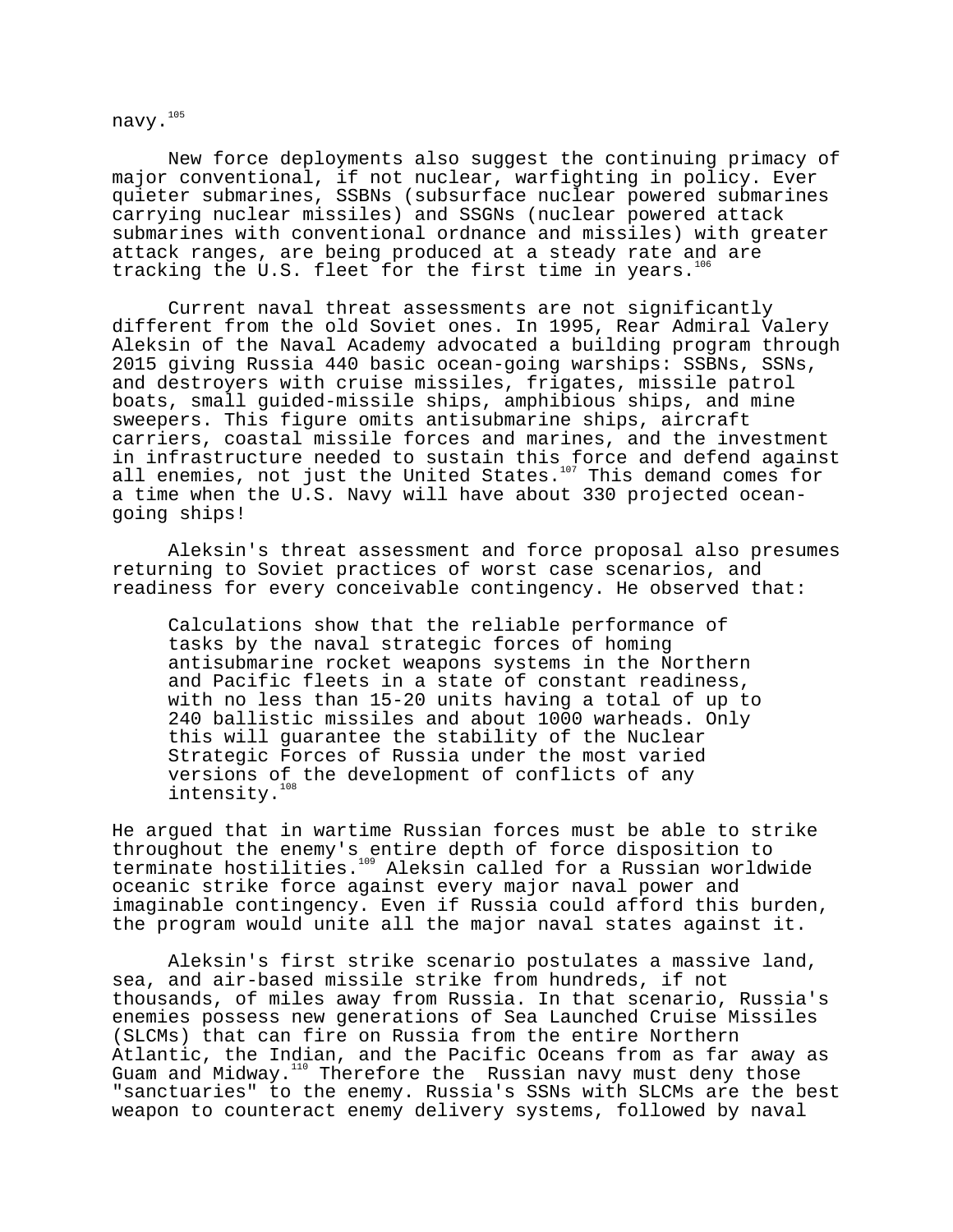aviation. Accordingly he recommends a force that will not only fight across the world's oceans but can also achieve superiority over "probable coalitions" in wartime and peacetime deterrence. Since then he has had to retract his desires and advocate a fleet of 300 vessels by 2010-2015. But clearly, his original article reflects his fundamental viewpoint.

Even if this is the usual call for more ships, these threat scenarios betray how little Aleksin and the Navy have learned from the Soviet collapse and the persistence of worst-case scenarios, inflated threats, and fantastic military construction assessments based on a nightmarish Realpolitik. Furthermore, Aleksin's threat assessment implicitly reasserts the demand for a bastion where Russian forces can act freely: in effect, a "limited" theater of strategic military action (TVD) in the Pacific from whence Russian ASW, naval aviation, and SSBNs can traverse the ocean to strike preemptively at enemy platforms. The prerequisite for this TVD remains an ability to subsume Japan and both Koreas within a Russian air, air defense, and naval umbrella and deny them to others. As long as such scenarios drive strategy and policy, Japan is a perpetually hostile enemy and staging base, Korea is an issue to be exploited solely to get the U.S. forces out, and Russia is isolated in Northeast Asia.

Aleksin was not alone in confirming that military threat scenarios based on absolute worst-case scenarios persist. Bolyatko, too, conceded that worst-case scenario planning for Asian military contingencies continues in the Army and Strategic Nuclear Forces.<sup>113</sup> The conformity to Aleksin's approach is not accidental. Military spokesmen consistently reiterate that the real threat is U.S. naval, air, and strategic superiority and if the United States would just reduce its arms and adhere to Russia's concept of Asian collective security, all would be  $well.<sup>114</sup>$  Military threat assessments and political pronouncements ignore their broader implications for national interests and continue casting Russia's Far East interests in essentially military terms with scenarios of hostility and constant Russian victimization. The traditional view that the region is constantly threatened by the United States, Japan, and possibly China, combined with a visibly racist attitude toward Japan and China and arrogant, overt disdain of Japanese interests, prevents a constructive approach to Asia. As a result, virtually every Russian security proposal in the last 30 years has been spurned by Asia and the United States because they are all so obviously self-serving and anti-American. Persistence in this error will not win friends and influence in Asia.

The dominance of the militarizing view in Russian Asia saddles it with a regional military force that it cannot afford to either support or withdraw lest it create a further flight of population from the area. Consequently, its military decline goes on unabated.<sup>115</sup> Paradoxically, the primacy of the militarizing view in policy ensures that those forces which are available in Russian Asia are insupportable and are steadily declining in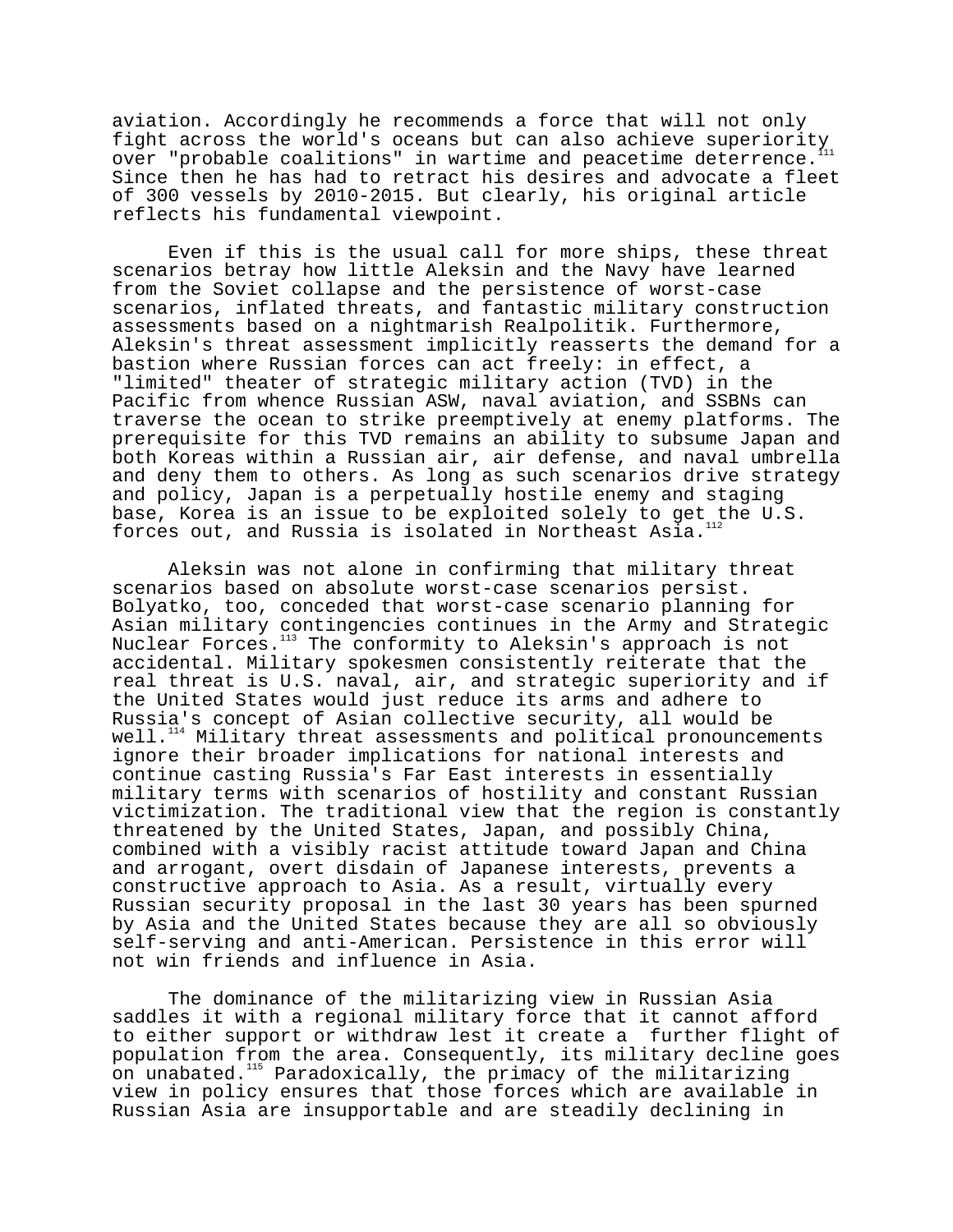their combat effectiveness.

Where this militarizing mindset flourishes and the government cannot control commanders' political activity, the latter find it easy and tempting to engage with various political coalitions for policies favoring their corporate interests and promote those interests as national ones. Accordingly, factionalism and fragmentation overlap with Russia's incoherent policy process and allow for the unlimited intervention of military officers into the political process.

The rise of the conservatives since 1992 has consolidated the supremacy of the militarizing view in Asian policy and is directly traceable to the success enjoyed by the coalition of nationalists, military officers, and anti-reformers against normalization of ties with Japan and return of the Kurile Islands. The military publicly advanced arguments of dubious strategic value and played upon the notion of racism against Japan and the U.S.-Japanese threat, while local politicians in Sakhalin, led by Governor Fedorov, and anti-reformers attacked the idea and the policy of normalization. Their intense opposition forced Yeltsin to cancel his visit to Tokyo in 1992 and arrested the forward movement of the reform campaign. The decision to forego rapprochement with Japan has had "incalculable" consequences for returning Russia to the road of Realpolitik and away from reform. $11$ 

Accordingly, friendship with Japan has become progressively more difficult to achieve and bilateral relations remain very cold. It has been impossible for any Russian government to approach Tokyo in a spirit of reconciliation and normalization. To complicate matters, Russia keeps acting provocatively against Tokyo even as it pushes for a better relationship and a way to address the Kurile Islands issue. $117$  The failure to normalize relations with Japan means that Russia cannot hope for extensive Japanese foreign investment or political support, both of which are essential for Russia's recovery in Asia. Japanese investment and political support for Russia is now held hostage to hostile domestic forces who have the upper hand, have already tasted blood, and will not hesitate to do so again.

The victory of the "militarizing" viewpoint has innumerable negative consequences. The supremacy of a world view couched only in terms of 19th century Realpolitik means that "new thinking" that can ensure domestic reform cannot prevail. The notion that Russia is under permanent worldwide military threat makes it impossible for liberal views and policies to take hold in the elite's, as well as the masses', political agendas. First of all, when such rhetoric and views of world politics take precedence, they distort Russian thinking and action in and about Asia, inclining Moscow to emphasize military enemies. Second, the militarizing view aligns a politicized and angry military with retrogressive anti-reform forces at home. This alliance impedes economic reform, democratization, and the enhancement of Russia's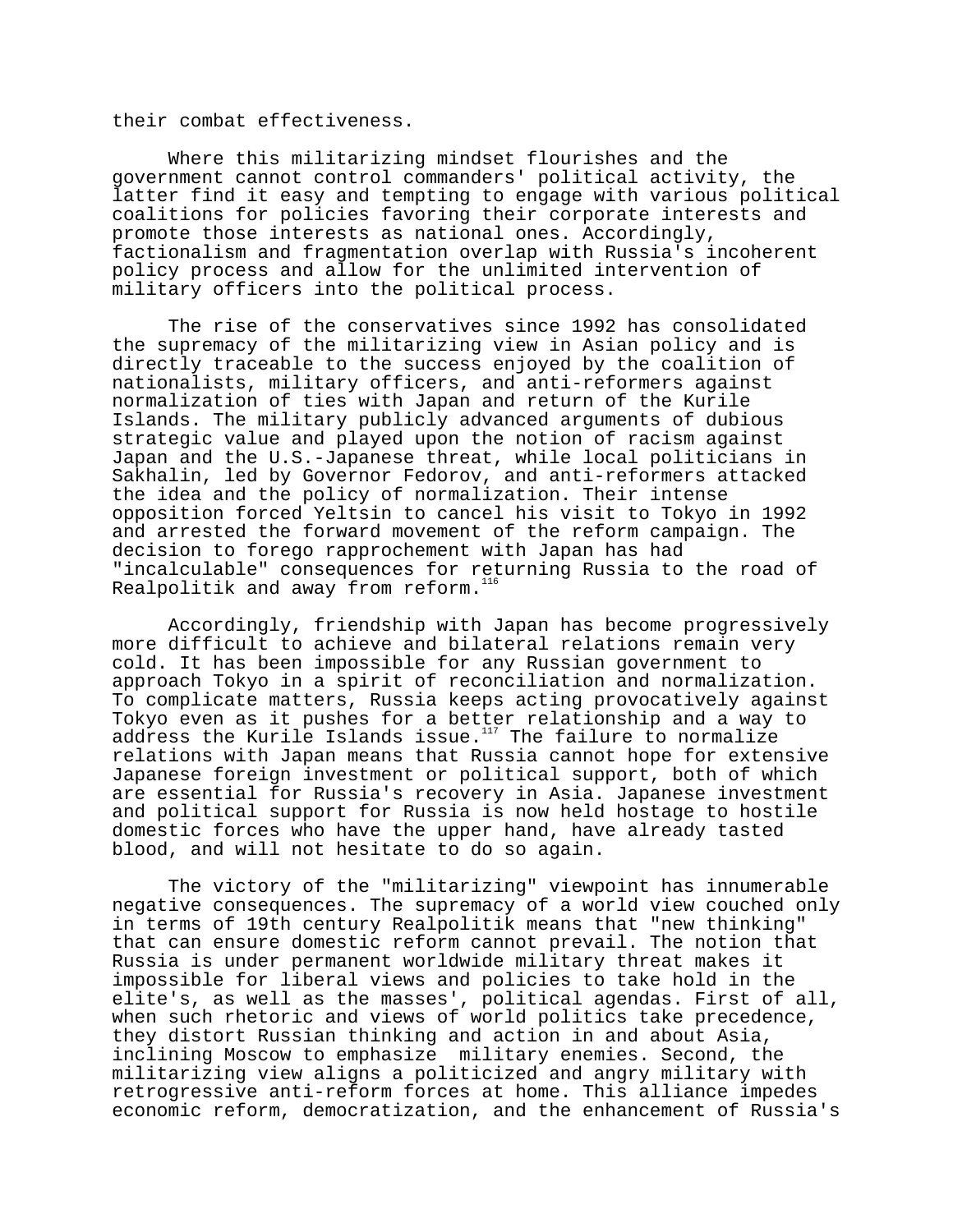security and world standing. It also hampers democratic control of the armed forces and poisons domestic political rhetoric with a strident, but prejudiced nationalism. Third, this mentality frightens every other major player in Asia who is convinced that Russia is either unreliable or not serious as a partner, is uncommitted to reform, does not accept the collapse of the Soviet Union in 1991, and has nothing constructive to say about Asia. And it offers them excuses for not further demilitarizing their forces that are qualitatively superior to Russia's (e.g., the U.S. Navy, supposedly the greatest military threat to Russia). Its primacy also prevents Japan from changing its mind about Russia and opening up foreign investment to Russia and the Russian Far East. The prevalence of the militarizing view ultimately facilitates Russia's isolation and insecurity in Asia while adding to its military weakness. Fourth, it reinforces the strength of the anti-reform coalition at home by forcing Russia to virtually ally itself with China for it has no other Asian option. Thus a perfectly rational policy of friendship and partnership with China is carried to an excessive length, where support for each other's government becomes support for each other's form of rule, confirming some of the more retrograde thinkers in Russian and Chinese politics in their anti-Americanism. The militarizing view not only reflects and reinforces the disarray at home; it also adds foreign reinforcements to it and precludes Russia from achieving an Asian place in the sun.

Unless and until a new approach to security that radically diverges from this viewpoint is devised, Russia's prospects in Asia will be bleak. Russian security must be built not on the attributes of the militarizing view, but on the basis of its real resources and the real threats it faces which are largely due to its own economic-political crisis and inability to deal with it. Thinking about security must proceed from the realistic evaluation of Russia's true assets and deficits rather than from the hallmarks of the militarizing approach and "old thinking."

## **Is Official Policy Changing?**

The most recent developments strongly suggest a continuation of these negative trends. Yeltsin's reelection in July 1996 did not overcome the government's structural problems; rather the election campaign and its outcome reinforced them. During this campaign, the leadership of most agencies with responsibility for national security was replaced as part of an ever more overt and incessant factional struggle that Yeltsin has deliberately fostered. In foreign policy, Primakov reasserted the classical view that foreign policy must not be tailored to the realities of Russia's internal condition but rather must create the conditions favorable to resolving the most vital domestic needs.<sup>118</sup> The traditional and anachronistic view of the primacy of defense and foreign policy still reigns supreme in policymakers' minds. Both he and Yeltsin strongly reassert that Russia must pursue global goals and interests even though the resources for them are just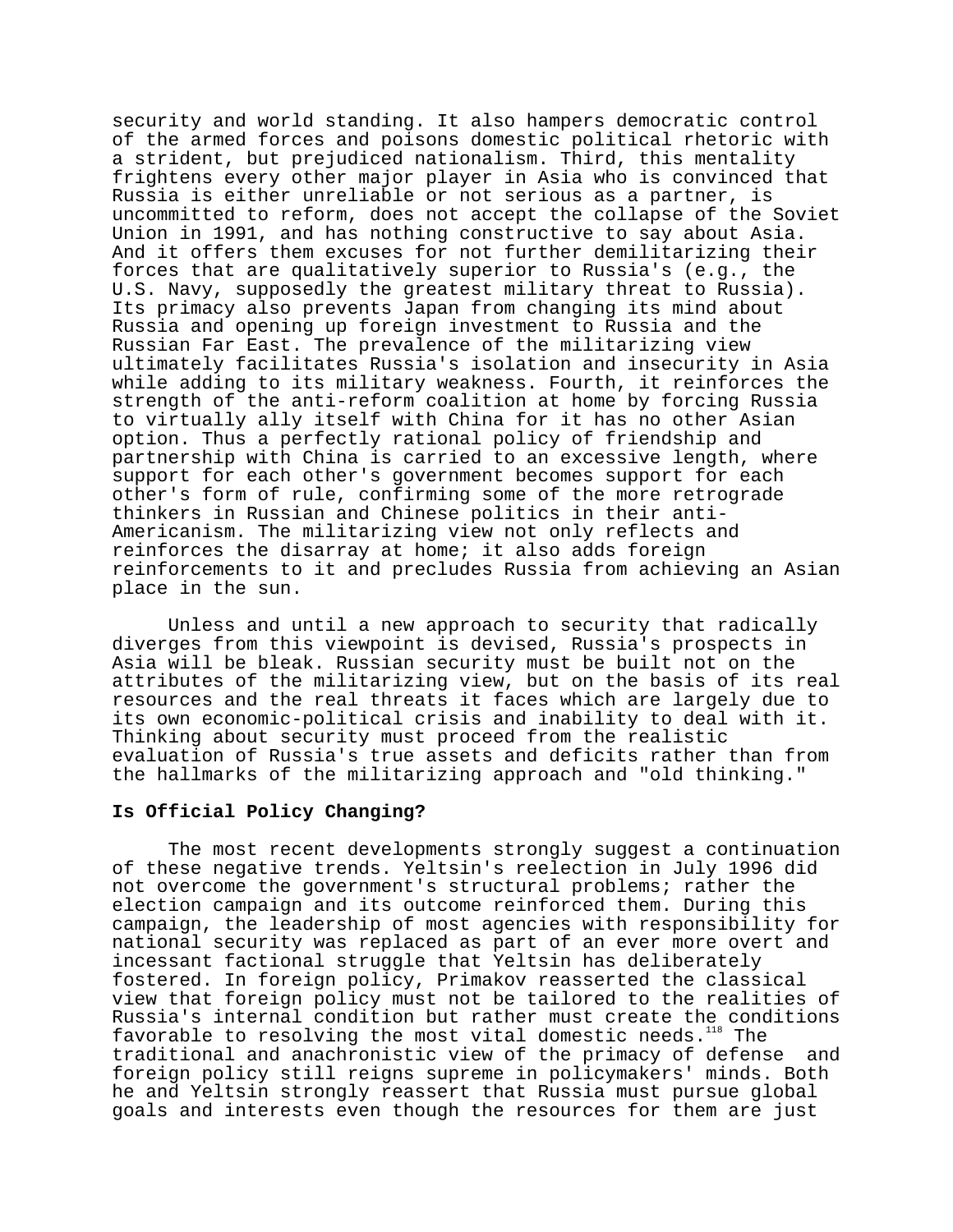not there. For example, Bolyatko observes that not only is wholesale modernization of Russia's Pacific-based nuclear forces (land and sea-based) beyond Moscow's means, but doing so would also awaken Chinese suspicions of Russian aims, something that must be avoided at all  $costs.^{^{119}}$  Nor can Moscow support its armed forces in Russian Asia.

These analyses suggest that Russia's state crisis, excessive partiality to China, and the primacy of policymakers' traditional attitudes toward Asia can only lead Russia to a dead end. Yet this insight seems to elude Russian policymakers. Apart from the examples cited above, we can quote from the leaked national security document of June 1996 which stated:

Russia must attentively study different variants of cooperation with Asian-Pacific countries, including China. Such an **alliance** (emphasis author) could help create **a unique self-sufficient system with enormous potential for development and cooperation and a large internal market, which would be able to conduct independent and efficient foreign policy towards any other geopolitical systems** (emphasis author). That is why strengthening and developing trade, production, scientific, military, political and cultural relations with Asian-Pacific countries must be considered a major political and, above all, economic strategic task for  $Russia.<sup>120</sup>$ 

All these signs point to a policy whose north star is harmonizing relations with China, hardly a manifestation of a strategic concept based on a clear vision of Russian interests. It is hardly surprising, therefore, that Chinese diplomats and media incite Russian opposition to NATO expansion and the United States; and Russian observers and journalists talk of "objective factors" impelling economic and military cooperation with China. $121$  This reasoning signifies a subcontracting of Russian Asian policy to Beijing and the imperatives of arms manufacturers, not a well-thought-out policy that strengthens Russia's truly independent capacity to exert influence. Russia may court South Korea with trade and ASEAN with arms, but they, as well as North Korea, remain skeptical of Russian policy. Consequently, the return on Russia's investment in arms sales and its on again, off again, equidistance from both Koreas is meager. $1$ 

## **Conclusions**.

Yeltsin has not used the 5 years of his first term successfully or sagely insofar as defining a stable role for Russia in Asia is concerned. Instead, his own policies have made a bad situation worse. He has deliberately cultivated a style that fragments political authority and all but precludes the formulation of coherent policy. As a result, too much of Asia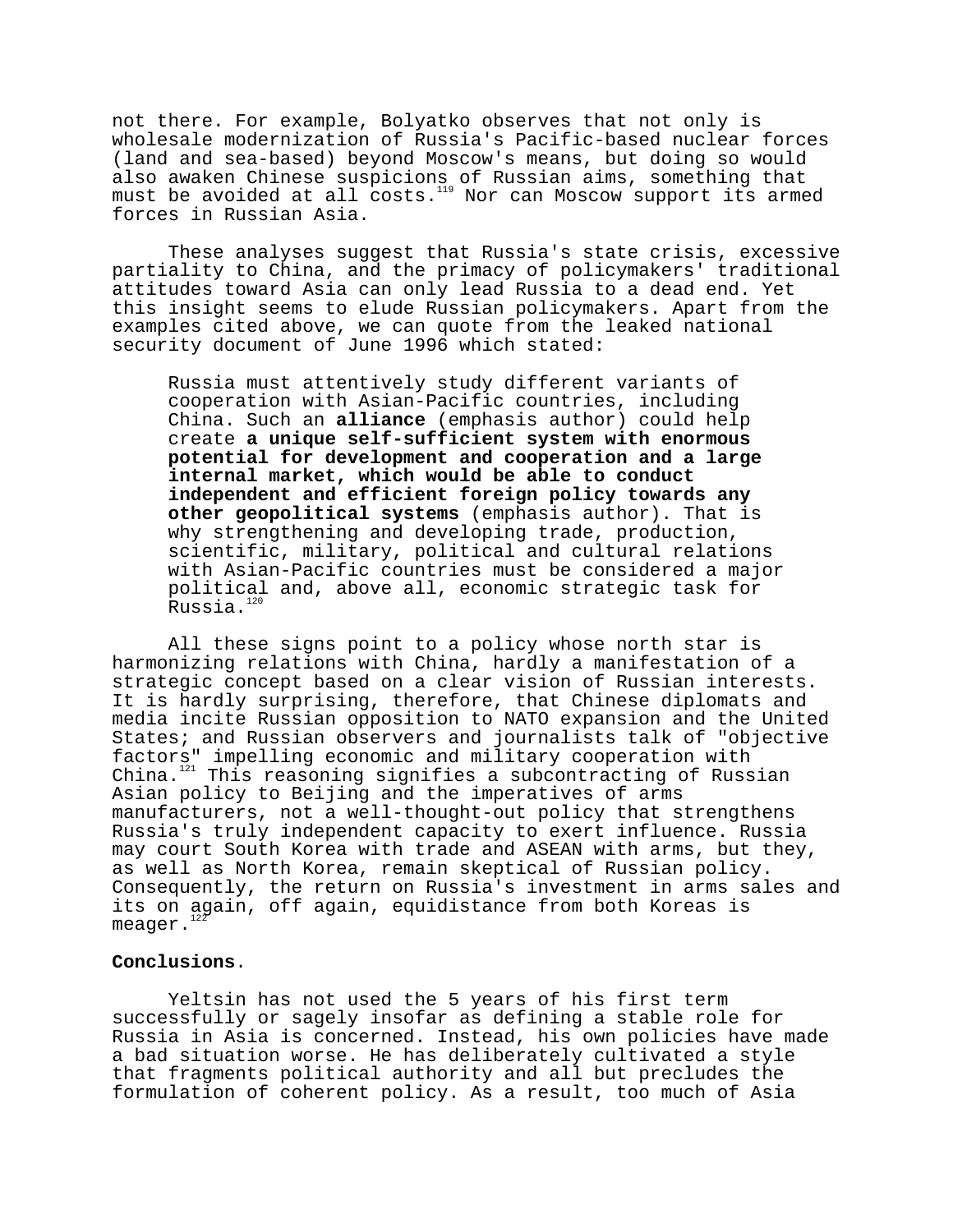policy (if not policy in general) is in the hands of sectoral or factional lobbies who invoke the precepts of "old thinking" to pursue private gain, e.g., unrestricted arms sales with no thought for Russian interests, or the mindless pursuit of chauvinistic aims even where they antagonize key actors like Japan. As a result, in Northeast Asia the United States takes no heed of Russian interests. South Korea is losing interest in Russia and does not take it as seriously as in the past. North Korea, too, remains dubious about Moscow. Japan, for its part, is frozen in a wary stance toward Russia and remains unwilling to lead the Asian economy into massive involvement in the Russian Far East. Due to these factors, Russia is slouching toward an excessive dependence on Chinese policies and leadership in areas where Beijing could easily provoke serious crises that Russia would then be unable to avoid. Russia could, for example, end up involved in areas such as the Spratly Islands or Taiwan where vital Russian interests are not engaged. Not only is policymaking crippled and Russia's regional standing impaired, the instruments of policy, too, are not being improved. Despite massive economic change, Asiatic Russia remains more backward than it should be and less connected to world or Asian trade than it could be. Consequently, conventional and nuclear force modernization is impossible for reasons of fiscal stringency and because Russia is excessively wedded to China. Conventional force modernization has also stagnated due to bad policy regarding the defense industry and the failure to devise effective military reform. That failure, in itself, owes much to the failure to control the military and build a coherent state structure and policy process. In the end it is the Russian state's ability to create a viable and legitimate order that ensures a prominent place in Asia. At present, Asia knows that and Russia does not. Asia is outpacing Russia for the first time in history and no longer needs Russian tutelage, examples, or leadership. In short, while Russia needs Asia more than ever to climb out of its crises, Asia needs Russia less than ever. Unless Russia can draw the appropriate consequences from this state of affairs, its crisis and marginality in Asia will continue with profoundly disruptive consequences for everyone.

#### **ENDNOTES**

1. See Seoul, The Internet, The Digital Choson Ilbo, World Wide Web, in English, May 9, 1996, Foreign Broadcast Information Service, East Asia (henceforth FBIS-EAS)-96-092, May 10, 1996, pp. 33-34; and Seoul, SISA Journal, in Korean, May 30, 1996, FBIS-EAS-96-103, May 28, 1996, pp. 62-64.

2. "In Expectation of Meat Soup and Silk Clothing," Current Digest of the Post-Soviet Press, (henceforth CDPP), Vol. XLVIII, No. 16, May 15, 1996, p. 24.

3. For examples of Russia's efforts to improve relations with both Koreas, see Open Media Research Institute, Daily Digest, (henceforth OMRI), April 15, 1996; and James Brooke, "In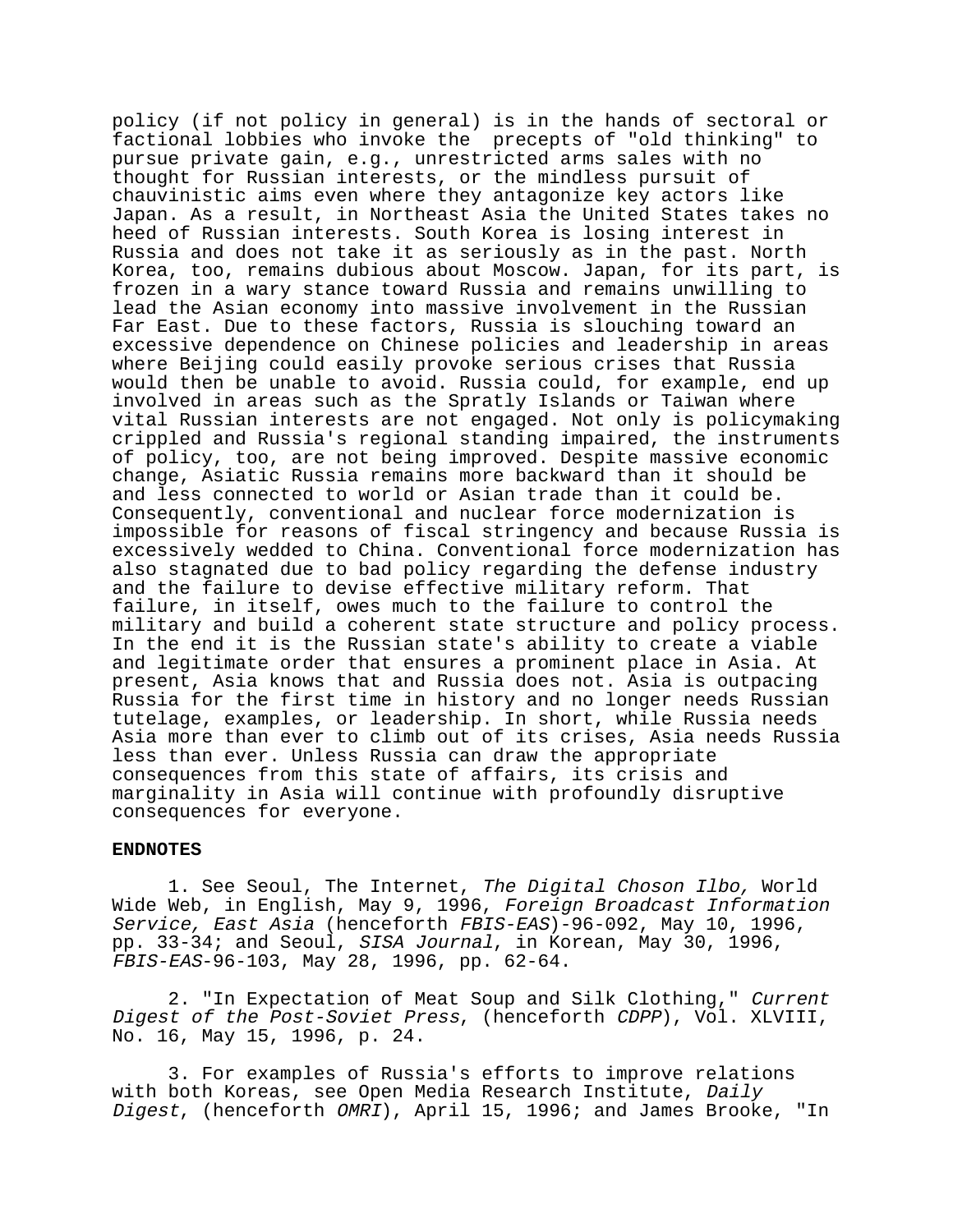Big Shift, Now Russia Is Courting South Korea," The New York Times, July 3, 1996, p. A7; Shim Jae Hoon, "Both Sides Now," Far Eastern Economic Review, (henceforth FEER), November 30, 1995, pp. 28-29.

4. Northeast Asian Peace and Security Network, (henceforth NAPSNET), from The Korea Herald, May 10, 1996; "Partnership Seoul-Style," CDPP, Vol. XLVIII, No. 22, June 26, 1996, pp. 22- 23.

5. Seoul, SISA Journal, in Korean, June 15, 1995, FBIS-EAS-95-112, June 12, 1995, pp. 50-52; Robert Legvold, "Russia and the Strategic Quadrangle," Michael Mandlebaum, ed., The Strategic Quadrangle: Russia, China, Japan, and the United States in East Asia, New York: Council on Foreign Relations, 1995, pp. 19-20; Thomas L. Wilborn, International Politics in Northeast Asia: The China-Japan-United States Strategic Triangle, Carlisle Barracks, PA: Strategic Studies Institute, 1996, observes, on p. 52, "In spite of its geographic position, Russia is not considered a Northeast Asian nation because northeast Asian elites do not consider Russia an Asian nation. Neither do Russian elites, for that matter."; "Summit in Bangkok: Only Russia Can Have Cause for Distress," CDPP, Vol. XLVII, No. 9, March 27, 1996, p. 23.

6. Ibid.; Moscow, Rossiyskaya Gazeta (Ekonomicheskiy Soyuz Supplement), in Russian, November 25, 1995, Foreign Broadcast Information Service, Central Eurasia, (henceforth FBIS-SOV)-95- 242-S, December 18, 1995, pp. 1-4; Martin Walker, "Leaving Russia Out in the Cold on Free Trade," The Moscow Times, December 18, 1994, p. 37.

7. Ibid.

8. Stephen Blank, "Russia Looks at China," forthcoming in Stephen Blank and Alvin Z. Rubinstein, eds., Imperial Decline: Russia's Changing Position in Asia, Durham, NC: Duke University Press, 1997.

9. "Summit in Bangkok," p. 23.

10. For example, Kishore Mahbubani, "The Pacific Way", Foreign Affairs, Vol. LXXIV, No. 1, January-February 1995 pp. 100-111.

11. Eugene Bazhanov, "Russian Policy Toward China," in Peter Shearman, ed., Russian Foreign Policy Since 1990, Boulder, CO: Westview Press, 1995, p. 166; Moscow, Pravda, in Russian, June 8, 1995, FBIS-SOV-95-116-S, June 16, 1995, pp. 16-17.

12. Shalendra D. Sharma, "Neo-Classical Political Economy and the Lessons From East Asia," International Studies Notes of the International Studies Association, Vol. XX, No. 2, Spring, 1995, pp. 22-27, demonstrates that the effective state is a sine qua non of development in Asia and probably for states like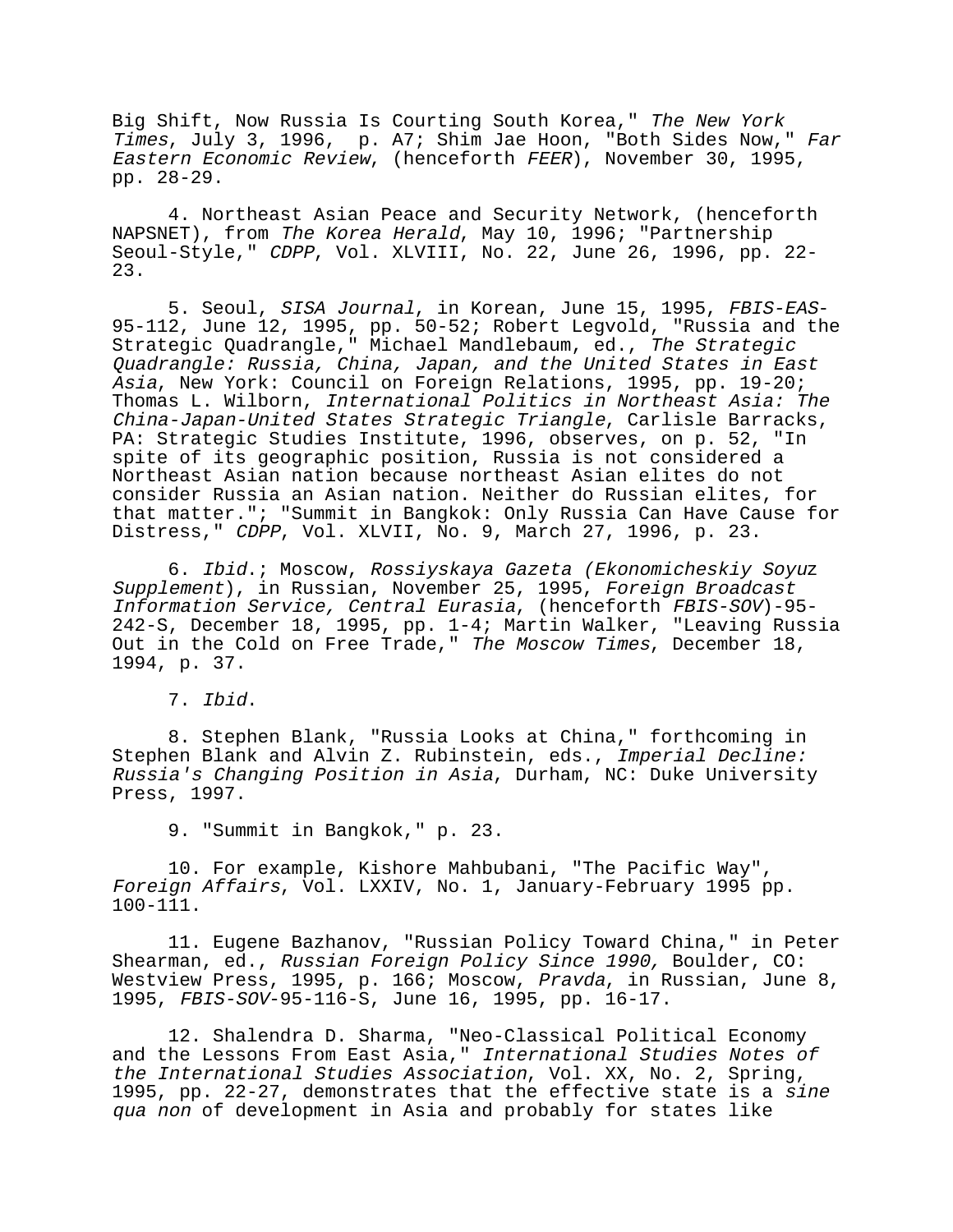Russia as well.

13. Radio Free Europe/Radio Liberty, Daily Report, June 2, 1994.

14. Shanghai, Jiefang Ribao, in Chinese, April 29, 1995, Foreign Broadcast Information Service, China (henceforth FBIS-CHI), 95-094, May 16, 1995, pp. 4-5.

15. Thomas L. Friedman, "Eyes on the Prize," The New York Times, May 10, 1995, p. A24; Stephen Blank, "Russian Policy and the Changing Korean Question," Asian Survey, August 1995, pp. 711-725.

16. OMRI, Daily Digest, May 13, 1996; Moscow, Nezavisimaya Gazeta, in Russian, June 14, 1996, FBIS-SOV-96-116, June 14, 1996, pp. 23-25; Moscow, Interfax, in English, June 26, 1996, FBIS-SOV-96-125, June 27, 1996, pp. 19-22; Beijing, Xinhua Domestic Service, in Chinese, April 25, 1996, FBIS-CHI-96-081, April 25, 1996, pp. 14-16.

17. Migranyan made these remarks at the CATO Institute and Russian University of America's joint conference on Russo-American partnership, Washington, DC, September 19, 1996. For the MFA's statements see also ITAR-TASS, in English, June 25, 1996, FBIS-SOV-96-124, June 26, 1996, p. 23.

18. Suzanne Crow, The Making of Foreign Policy in Russia Under Yeltsin, Munich and Washington, DC: Radio Free Europe/Radio Liberty, Inc., 1993, pp. 4-12.

19. Ibid., p. 5.

20. Stephen Foye, "Whither Moscow? Domestic Politics and Russia's Assertive Diplomatic Posture," Post-Soviet Prospects, Washington, DC: Center for Strategic and International Studies, Vol. III, No. 5, May 1995, p. 3.

21. Andrew A. Bouchkin, "Russia's Far Eastern Policy in the 1990s; Priorities and Prospects," in Adeed Dawisha and Karen Dawisha, eds., The Making of Foreign Policy in Russia and the New States of Eurasia, Armonk, NY: M.E. Sharpe & Co. Inc., 1995, p. 73; Andrei Kortunov and Andrei Shumikhin, "Russia: Changing Attitudes Toward Proliferation of Missiles and Weapons of Mass Destruction," Comparative Strategy, Vol. XV, No. 2, April 1996, pp. 163-167, provide a description of the chaos in current arms sales policy.

22. Moscow, Kommersant-Daily, in Russian, July 18, 1996, FBIS-SOV-96-140, July 19, 1996, pp. 20-21.

23. Kevin P. O'Prey, A Farewell To Arms? Russia's Struggles With Defense Conversion, New York: The Twentieth Century Fund Press, 1995, p. 52.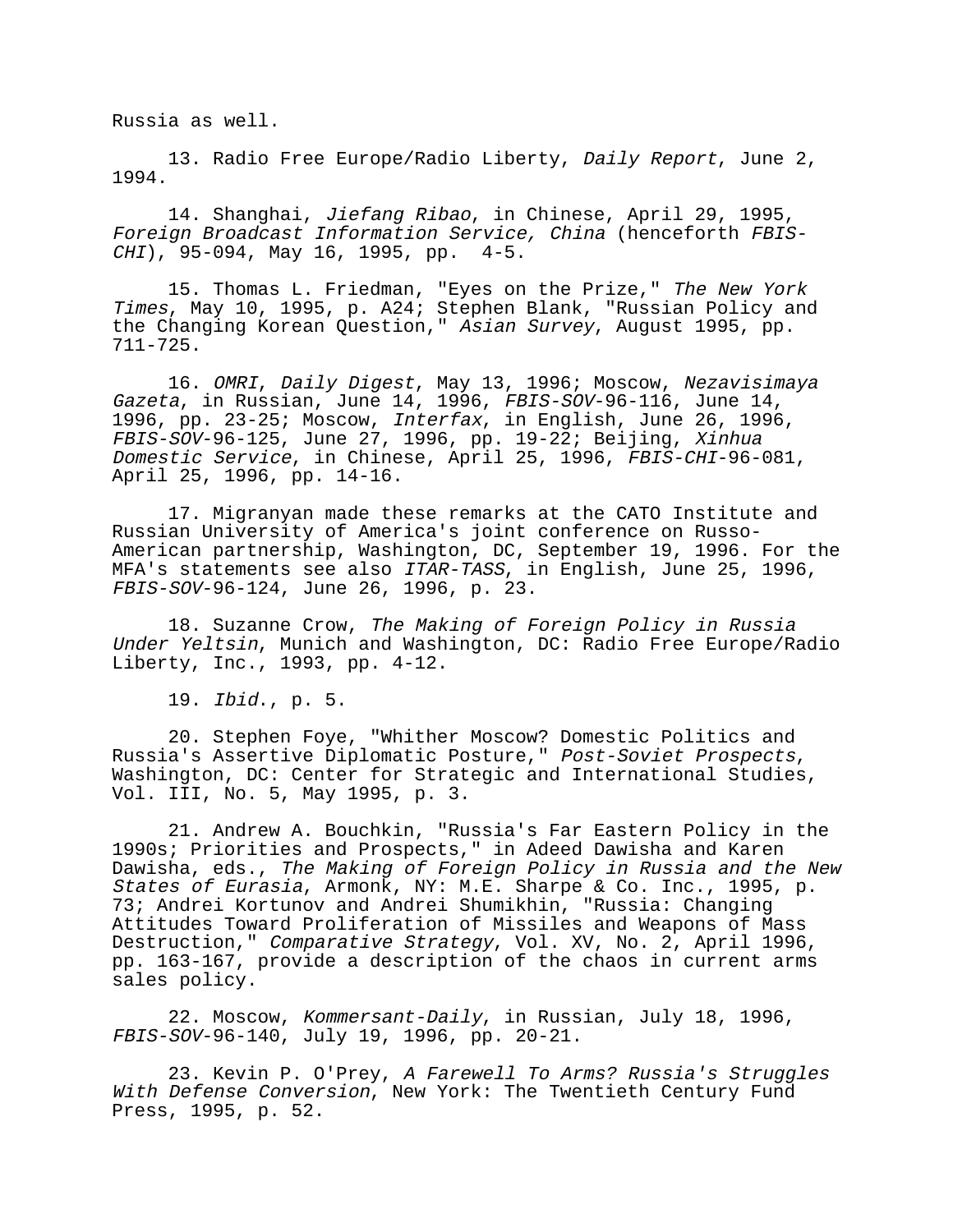24. Richard Boudreaux, "Russian Premier Takes Bold Step in Tackling Crisis," Los Angeles Times, Washington Edition, June 20, 1995, p. 1; Dmitri Simes, "Get Over It! Yeltsin's in Charge!", Washington Post Weekly Edition, March 20-26, 1995, p. 23.

25. Stephen J. Blank and Jacob W. Kipp, "Yeltsin's Newest Coup," forthcoming in Demokratizatsiia.

26. Moscow, Rossiiskaya Gazeta, in Russian, March 16, 1995, FBIS-SOV-95-052, March 17, 1995, p. 11, and Moscow, Nezavisimaya Gazeta, in Russian, March 17, 1995, FBIS-SOV-95-053, March 20, 1995, pp. 9-10; Moscow, Segodnya, in Russian, March 24, 1995, FBIS-SOV-95-058, March 27, 1995, pp. 14-15.

27. The Monitor, December 26, 27, and 29, 1995.

28. Ibid., July 26, 1996.

29. Crow, p. 7; Michael Specter, "Saying Hostages Are Dead, Russians Level Rebel Town," The New York Times, January 18, 1996, pp. A1, 8.

30. Foye, p. 2.

31. Crow, pp. 7, 12; Moscow, New Times, in English, January 1995, FBIS-SOV-95-048-S, March 13, 1995, p. 4.

32. Rowland Evans and Robert Novak, "Yeltsin's New Friend," The Washington Post, January 5, 1995, p. A29.

33. David Kerr, "The New Eurasianism: The Rise of Geopolitics in Russia's Foreign Policy," Europe-Asia Studies, Vol. XLVII, No. 6, 1995, pp. 977-988.

34. Michael R. Gordon, "Yeltsin Is Loser in Plan to Lure Oil Investment," The New York Times, July 25, 1996, pp. A1, 7.

35. Stephen Blank, Challenging the New World Order: The Arms Transfer Policies of the Russian Republic, Carlisle Barracks, PA: Strategic Studies Institute, 1993, pp. 64-66; Seoul, Tong-A-Ilbo, in Korean, May 23, 1994, FBIS-EAS-94-100, May 24, 1994, pp. 33- 34; Eugene Bazhanov, "Soviet Policy Towards South Korea Under Gorbachev," and Natalia Bazhanova, "North Korea and Seoul-Moscow Relations," in Il Yung Chung, ed., Korea and Russia: Toward the 21st Century, Seoul: The Sejong Institute, 1992, pp. 63-109, and 315-352, respectively.

36. Ibid., OMRI Daily Digest, April 15, 1996; Vasili Mikheev, "The Korean Problem in the Future," International Affairs, September, 1989, pp. 143-144; and Vasili V. Mikheev, "A Korean Settlement: New Political Thinking vs. Old Political Ambitions," Korea and World Affairs, Vol. XIII, No. 4, Winter 1989, pp. 677-681.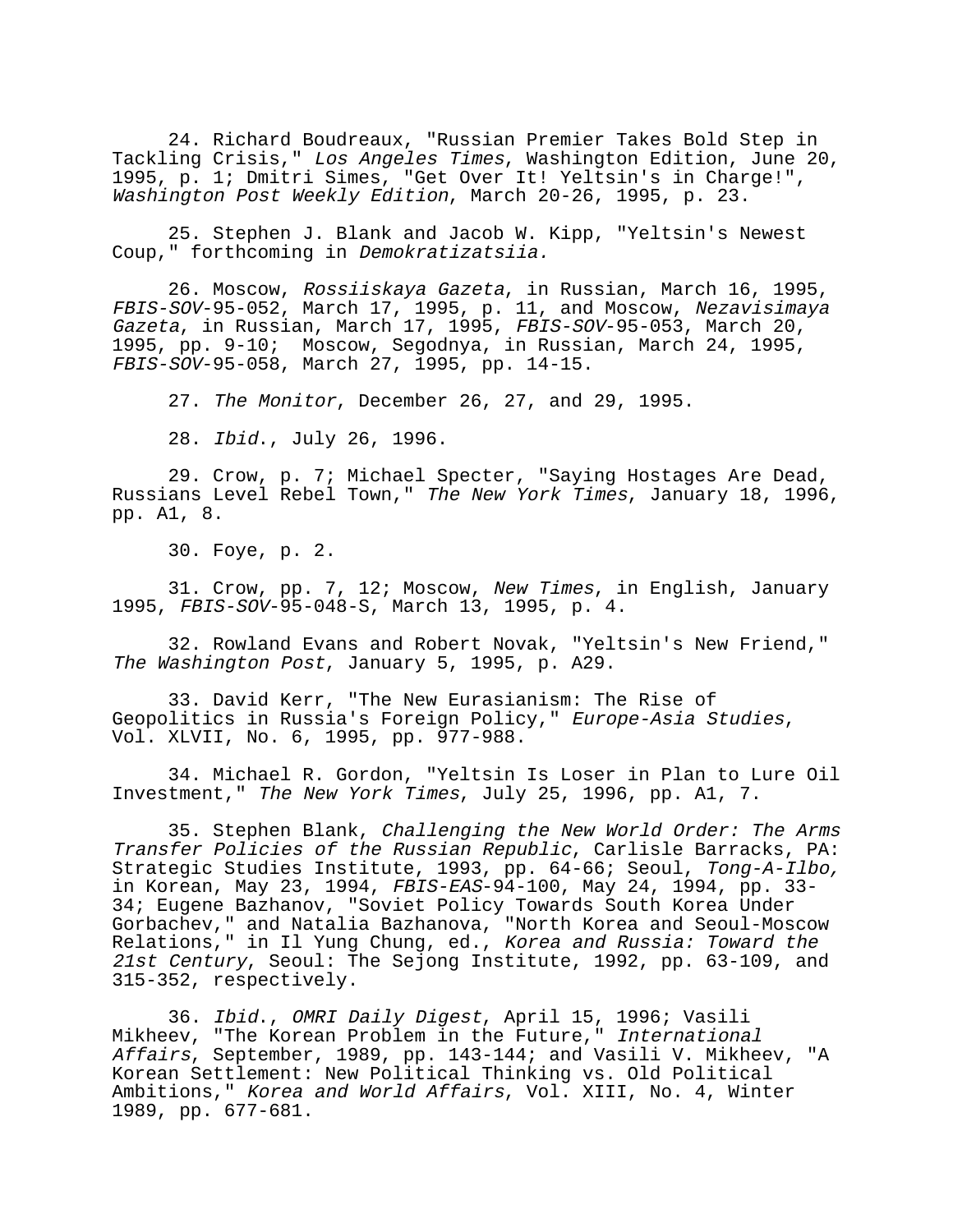37. Crow, pp. 5-6.

38. Ibid., p. 8. This is, in general, a problem of incomplete or failed democratic transitions, e.g., Hohenzollern Germany, Edward D. Mansfield and Jack Snyder, "Democratization and War." International Security, Vol. XX, No. 1, Summer 1995, pp. 5-38.

39. Michael Dobbs, "Kozyrev Portrays Stance as Benign To Ensure U.S. Support," The Washington Post, April 30, 1995, p. A28.

40. Crow, pp. 49-50.

41. Moscow, Interfax, in English, April 19, 1996, FBIS-SOV-96-078, April 22, 1996, p. 39.

42. "Yeltsin Annual Message to Federal Assembly," FBIS-SOV-95-034-S, February 21, 1995, p. 10.

43. "Yeltsin Visit Marks Closer Russia-China Ties," CDPP, Vol. XLVIII, No. 17, May 22, 1996, pp. 6-9; Moscow, ITAR-TASS, January 31, 1995, Moscow, Segodnya, in Russian, February 7, 1995, both in FBIS-SOV-95-025, February 7, 1995, pp. 3-4; London, The Times, in English, June 9, 1995, FBIS-SOV-95-111, June 9, 1995, pp. 38-39.

44. "Far East: China," CDPP, Vol. XLVIII, No. 15, May 8, 1996, p. 21.

45. Ibid.

46. Angela Stent, "Russia's Economic Revolution and the West," Survival, Vol. XXXVII, No. 1, Spring 1995, p. 134.

47. Susan L. Clark, and David R. Graham, "The Russian Federation's Fight for Survival," Orbis, Vol. XXXIX, No. 3, Summer, 1995, p. 330, Moscow, Rossiyskaya Gazeta, in Russian, April 6, 1995, FBIS-SOV-95-071, April 13, 1995, pp. 12-14.

48. Peter Kirkow and Philip Hanson, "The Potential for Autonomous Regional Development in Russia: The Case of Primorskiy Kray," Post-Soviet Geography, Vol. XXXV, No. 2, 1994, pp. 63-88; Sergei Strokan, "Siberian Discontent," Moscow News, No. 16, April 28-May 4, 1995, p. 3.

49. Moscow, Interfax, in English, April 23, 1996, FBIS-SOV- 96-080 April 24, 1996, p. 15.

50. Vladimir Todres, "Bashkortostan Seeks Sovereignty--Step by Step," Transition, Vol. I, No. 7, May 12, 1995, pp. 56-59.

51. This is the conclusion of the analysis by Sherman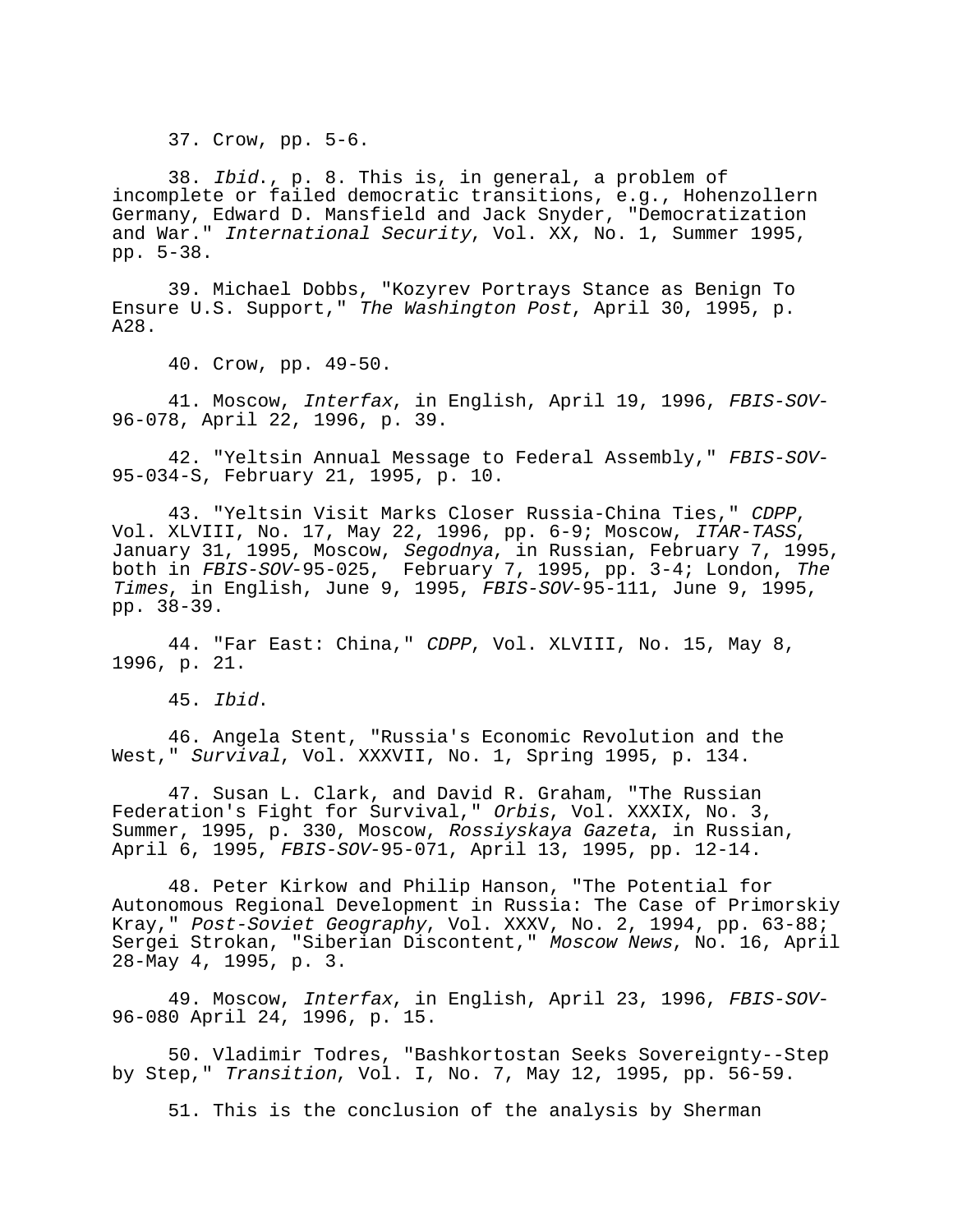Garnett, "The Russian Far East as a Factor in Russian-Chinese Relations," SAIS Review, Vol. XVI, No. 2, Summer-Fall 1996, pp. 1-19. The quote appears on p. 14.

52. Ibid., p. 15.

53. Alexander Nemets, The Growth of China and Prospects for the Eastern Regions of the Former USSR, Lewiston, NY: Edwin Mellen Press, 1996, especially pp. 59-98.

54. Allen Lynch, "Politics Without Government," Transition, 1994 in Review, Part II, 1995, p. 3.

55. FBIS-SOV-April 13, 1995, p. 13.

56. Moscow, Diplomaticheskiy Vestnik, in Russian, FBIS-SOV-95-067-S, April 7, 1995, p. 3; Moscow, ITAR-TASS, in English, December 22, 1995, FBIS-SOV-95-247, December 26, 1995, p. 10.

57. Paul Goble, "Regions, Republics and Russian Reform: Center-Periphery Relations in the Russian Federation," in John W. Blaney, ed., The Successor States to the USSR, Washington, DC: Congressional Quarterly, 1995, pp. 77-87. For the more accurate analysis of the situation, see Clark and Graham, pp. 329-351.

58. Moscow, Izvestiya, in Russian, November 29, 1995, FBIS-SOV-95-231, December 1, 1995, pp. 39-41.

59. Ibid.

60. This is the general conclusion of Mansfield and Snyder based on their research. Mansfield and Snyder, pp. 5-38.

61. Moscow, Izvestiya in Russian, July 27, 1993, FBIS-SOV-93-142, July 27, 1993, pp. 6-7.

62. Michael Specter, "Old-Time Boss Rules Russia's Showcase Port," The New York Times, August 28, 1995, pp. A1-2; Goble, p. 82; Kirkow and Hanson, pp. 63-88.

63. Stephen Blank, "The Dynamics of Russian Arms Sales to China," Pacific Review, forthcoming.

64. Ibid.

65. Ibid.

66. David Mussington, Arms Unbound: The Globalization of Defense Production, Washington: Brassey's (US) Inc., 1994, passim.

67. FBIS-SOV-96-140, July 19, 1996, pp. 20-21, and for other examples, Tai Ming Cheung, "China's Buying Spree," Far Eastern Economic Review, July 8, 1993, pp. 24-25. Since then China has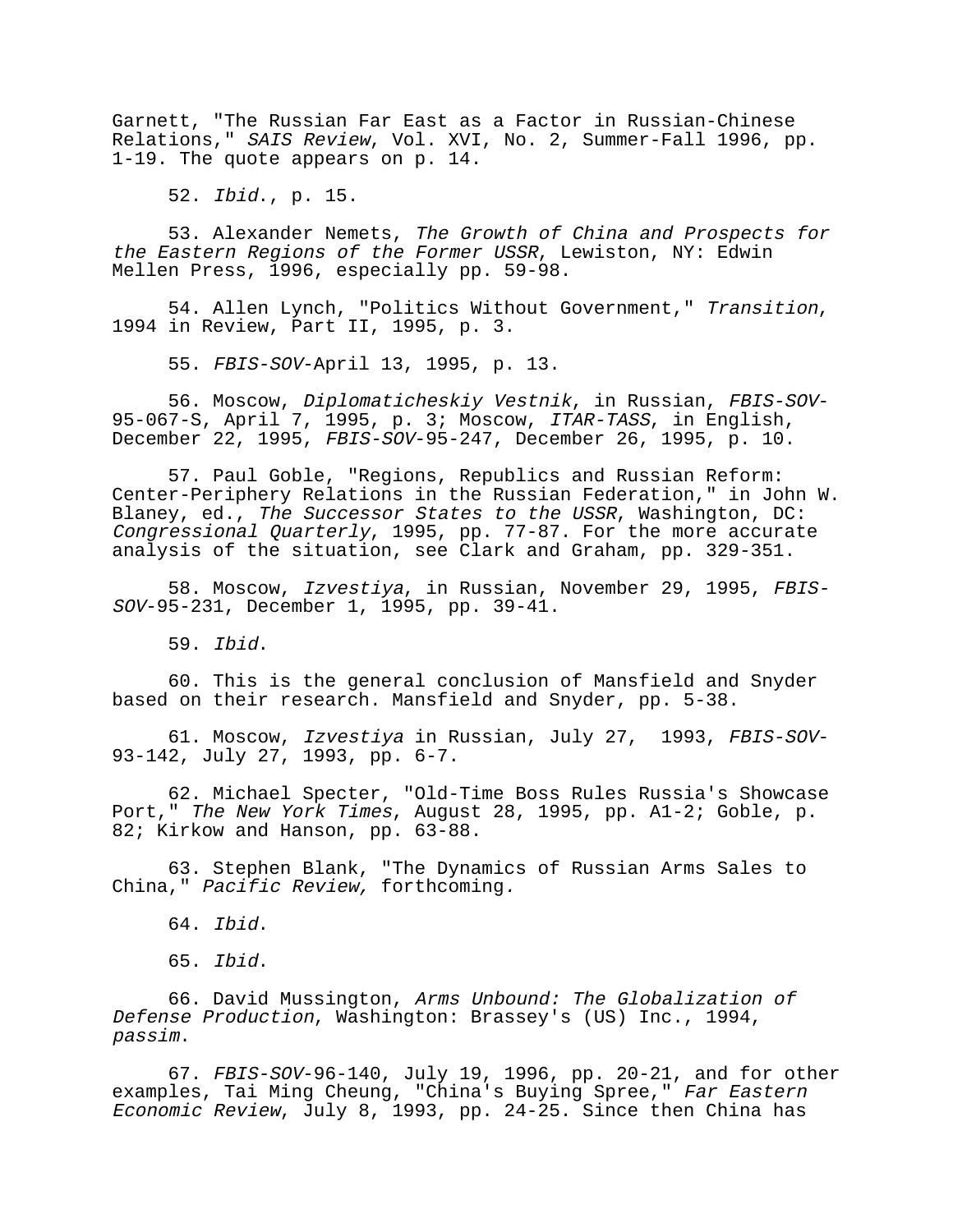increased its interests in offsets and acquiring indigenous production capability, and Russian officials like Deputy Prime Minister Oleg Soskovets are arguing in favor of transferring technology and production capability to China. OMRI Daily Digest July 26, 1995.

68. Moscow, ITAR-TASS, in English, December 18, 1992, FBIS-SOV-92-244, December 18, 1992, p. 9.

69. Kuzmenko was cited in William Van Cleave, et. al., "U.S.-C.I.S. Relations in a Changing Global Environment," Global Affairs, Vol. VII, No. 3, Summer, 1993, p. 116.

70. Moscow, Izvestiya, in Russian, December 15, 1992, FBIS-SOV-92-241, December 15, 1992, pp. 13-15.

71. Anton Zhigulsky, "Russian Firms Get Approval to Export," Defense News, July 17-23, 1995, pp. 1, 29.

72. Blank, "The Dynamics of Russian Arms Sales to China," forthcoming.

73. Bouchkin, p. 73.

74. Kortunov and Shumikhin, pp. 161-167.

75. Blank, Challenging the New World Order, pp. 8-33; Pavel Felgenhauer, "Russia's Arms Sales Lobbies," Perspective, Vol. V, No. 1, September-October 1994, pp. 1,7-8; Moscow, Kommersant-Daily, in Russian, FBIS-SOV-95-073, April 17, 1995, p. 11; Moscow, ITAR-TASS, in English, May 4, 1995, FBIS-SOV-95-086, May 4, 1995, p. 26; Moscow, Kommersant-Daily, in Russian, May 5, 1995, FBIS-SOV-95-087, May 5, 1995, pp. 27-28; Moscow, Moskovskie Novosti, in Russian, May 7-14, 1995, FBIS-SOV-95-091, May 11, 1995, pp. 40-41.

76. Blank, Challenging the New World Order, pp. 8-33.

77. Moscow, *Interfax*, in Russian, April 18, 1995, FBIS-SOV-<br>95-077, April 21, 1995, p. 40.

78. David Mussington, "Understanding Contemporary International Arms Transfers," Adelphi Papers No. 291, 1994, p. 35; Moscow, Rossiyskaya Gazeta, in Russian, May 14, 1996, FBIS-SOV-96-095, May 15, 1995, pp. 37-38, 52-53.

79. FBIS-SOV-95-078, April 24, 1995, p. 16.

80. FBIS-SOV-May 4, 1995, p. 26; Blank, Challenging the New World Order, pp. 11-25.

81. Felgenhauer, p. 7, "Russian Defence Sales: The Insiders' View," Military Technology, December 1993, pp. 44-45.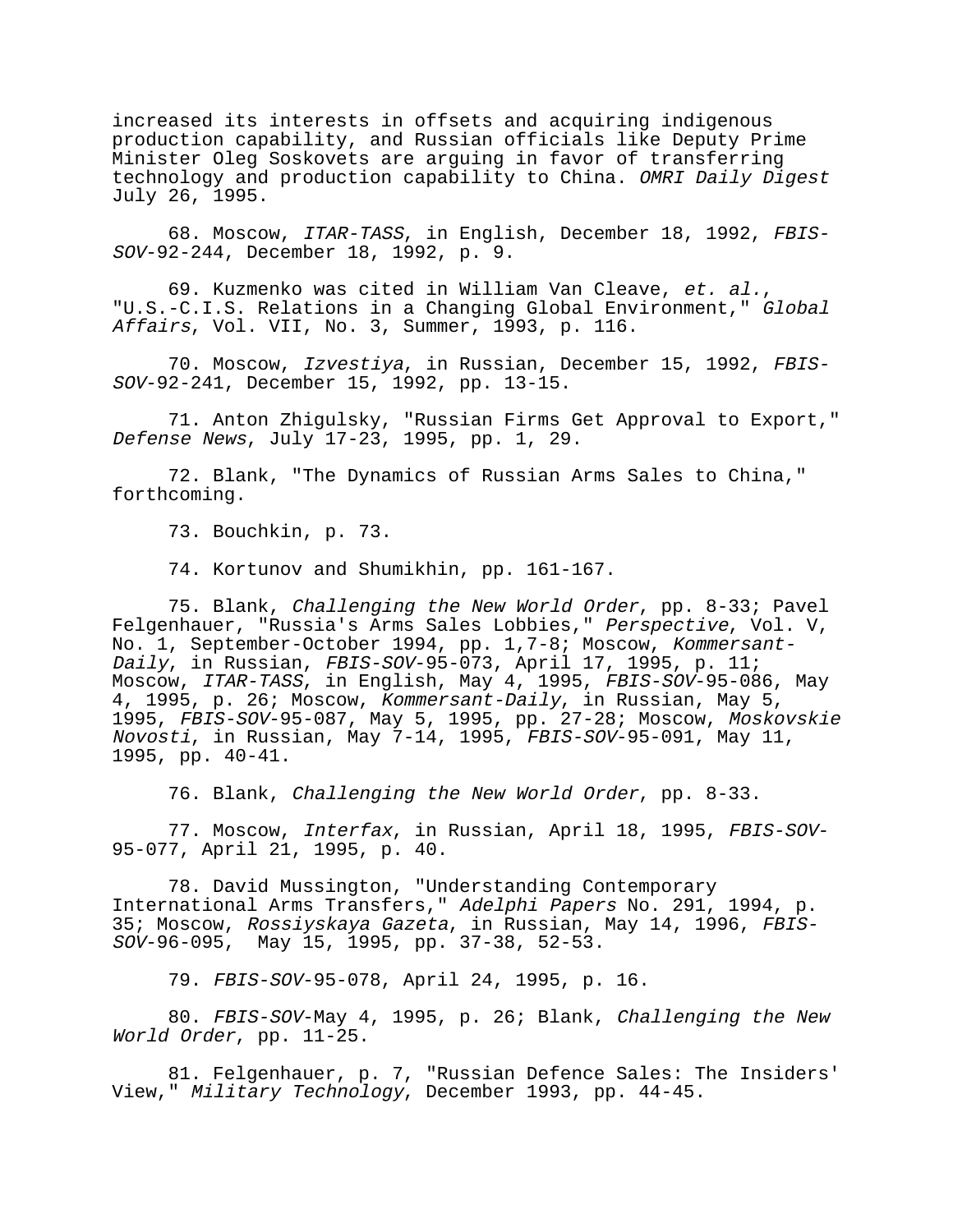82. Ibid.

83. "Russian Military Sells Rocket Engines to China," Military Space, August 21, 1995, p. 1; Bill Gertz, "Russia Sells Rocket Motors to China," Washington Times, February 13, 1995, p. 4.

84. Bombay, The Times of India, in English, April 11, 1996, Foreign Broadcast Information Service, Near East and South Asia (henceforth FBIS-NES)-96-072, April 12, 1996, pp. 66-67.

85. Tai ming Cheung, "Ties of Convenience: Sino-Soviet/Russian Military Relations in the 1990s," in Richard H. Yang, ed., China's Military: The PLA in 1992-93, Taipei: Chinese Council of Advanced Policy Studies, 1994; Nigel Holloway, "Playing for Keeps," and Nayan Chanda, "Nervous Neighbors," Far Eastern Economic Review, February 8, 1996, pp. 14-16.

86. Stephen Blank, "Russian Weapons, Chinese Naval Policy and Asia-Pacific Security," paper presented to the ONI Conference on Chinese Naval Policy, Leesburg, VA, July 11-12, 1996.

87. Blank, Challenging the New World Order, p. 56.

88. Kortunov and Shumikhin, pp. 163-167; Moscow, ITAR-TASS, in English, April 11, 1996, FBIS-SOV-96-071, April 11, 1996, p. 16.

89. Blank, Challenging the New World Order, p. 64-66.

90. Eugene and Natasha Bazhanov, "The Evolution of Russian-Korean Relations: External and Internal Factors," Asian Survey, Vol. XXXIV, No. 9, September, 1994, pp. 795-796, Seoul, Chungang Ilbo, in Korean, FBIS-EAS-95-194, October 6, 1995 p. 62.

91. Moscow, Izvestiya, in Russian, July 27, 1993, FBIS-SOV-93-141, July 27, 1993, pp. 2-3.

92. Moscow, *ITAR-TASS*, in English, June 27, 1995, FBIS-SOV-<br>June 28, 1995, p. 11.

93. Mohammed Jawhar bin Hassan, "Southeast Asia and the Major Powers," Pacific Review, Vol. VIII, No. 3, 1995, p. 516; Pushpa Thambipillai, "Southeast Asia," in Ramesh Thakur and Carlyle A. Thayer, eds., Reshaping Regional Relations: Asia-Pacific and the Former Soviet Union, Boulder, CO: Westview Press, 1993, pp. 237-238.

94. OMRI Daily Digest, May 13, 1996.

95. Henry A. Kissinger, "Moscow and Beijing: A Declaration of Independence," The Washington Post, May 14, 1996, p. A15.

96. Keith B. Richburg, "U.S., China Optimistic After Talks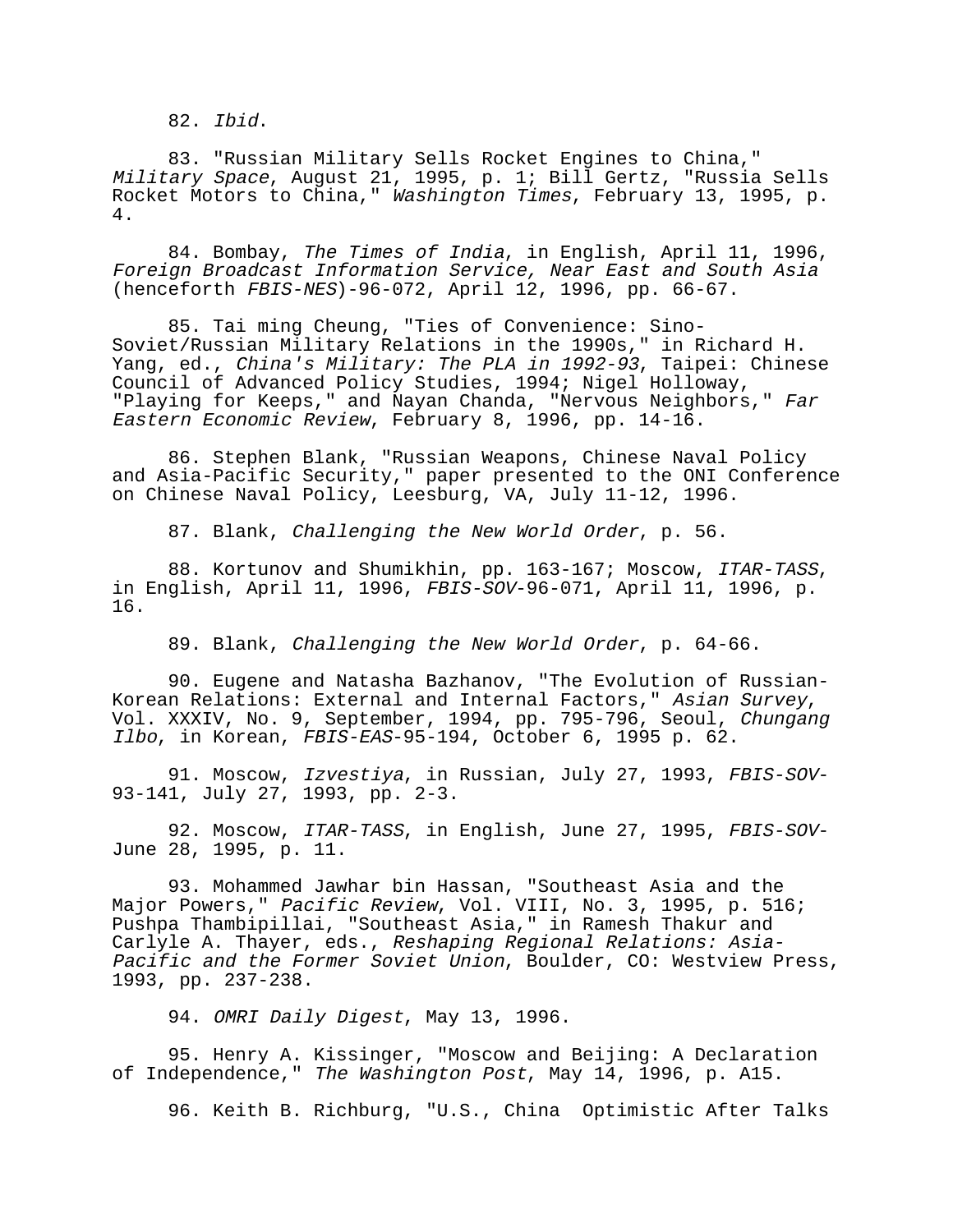in Beijing," The Washington Post, July 11, 1996, p. A21.

97. Pavel Felgengauer, "Taiwan Crisis and Russian-Chinese Ties," CDPP, Vol. XLVIII, No. 11, April 10, 1996, p. 11.

98. Kerr, p. 987.

99. General Anatoly Kulikov, "Russian Policy in the Sphere of National Security. Essence and Magnitude of Inner Threats to Stability and Order," paper presented to the Conference on Russian Defense and Security Policy, Kings College, London, May 16-18, 1995, forthcoming in European Security.

100. Major General Anatoly V. Bolyatko (Ret.), "Russian National Security Strategy and Its Implications for East Asian Security," in Stephen J. Blank, ed., Russian Security Policy in the Asia-Pacific Region: Two Views, Carlisle Barracks, PA: Strategic Studies Institute, 1996, p. 29.

101. Alexei Zagorsky, "The Post-Cold War Security Agenda of Russia: Implications for Northeast Asia," Pacific Review, Vol. VIII, No. 1, 1995, p. 95.

102. Alexei Arbatov, ed., and Commentary, "Russian Air Strategy and Combat Aircraft Production: A Russian View," in Randall Forsberg, ed., The Arms Production Dilemma: Contraction and Restraint in the World Combat Arms Industry, CSIA Studies In International Security, No. 7, Cambridge, MA: MIT Press, 1994, pp. 27-29.

103. Ibid., pp. 31-49.

104. Ibid., pp. 49-60.

105. Vladimir I. Ivanov, "Russia on the Pacific: Beyond Communism and Confrontation," Barbara K. Bundy, Stephen D. Burns, Kimberley V. Weichel, eds., Future of the Pacific Rim: Scenarios for Regional Cooperation, foreword by Boutros Boutros-Ghali, Westport CT: Praeger Publishers, 1994, pp. 189-190.

106. U.S. Office of Naval Intelligence, Worldwide Submarine Challenges, Washington, DC: U.S. Government Printing Office, 1996, passim.

107. Moscow, Morskoi Sbornik, in Russian, No. 3, March 1995, in Joint Publication Research Service Military Affairs, (henceforth JPRS-UMA)-95-020, May 2, 1995, p. 36.

108. Ibid., p. 34. 109. Ibid., p. 30. 110. Ibid., pp. 34-35.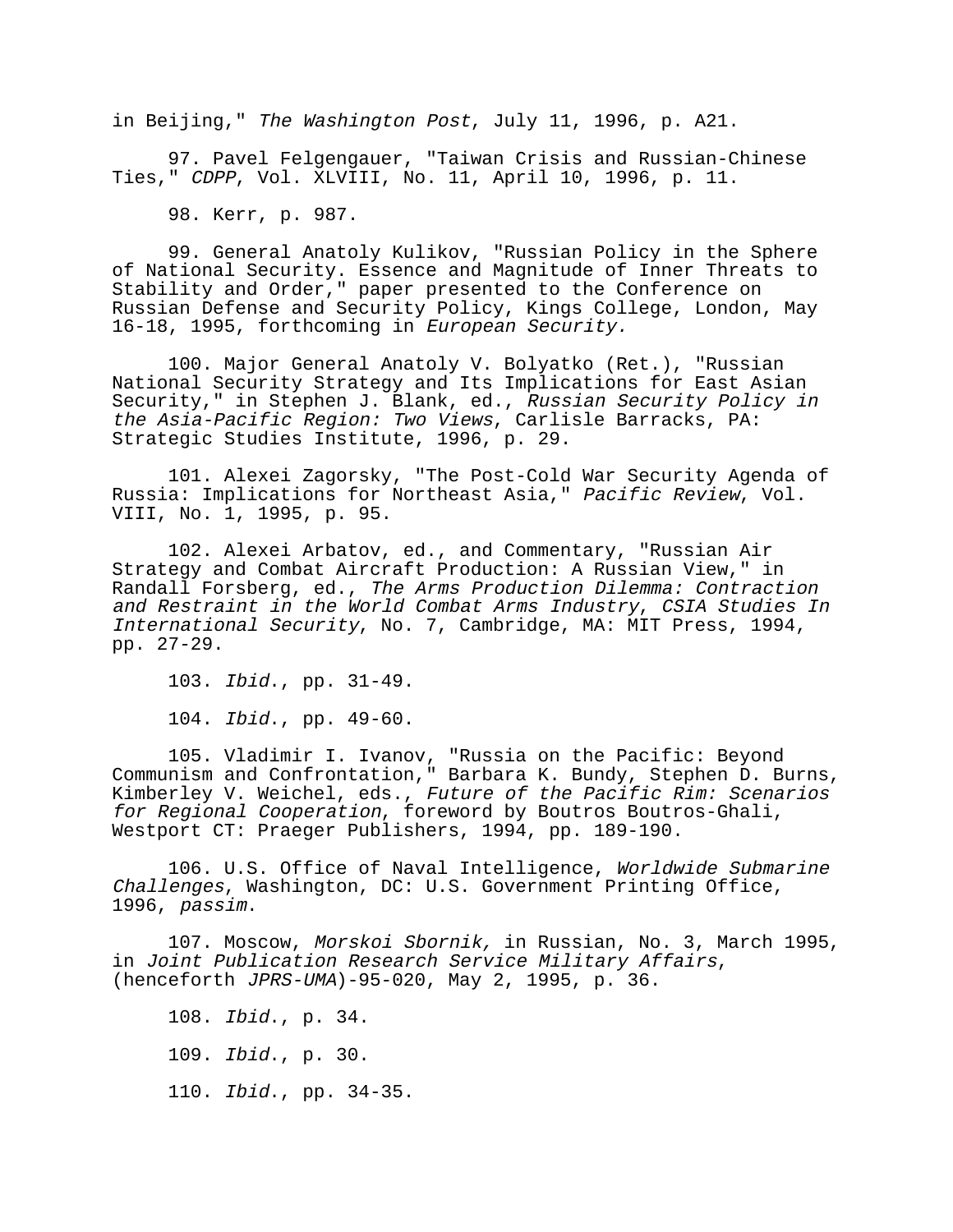111. Ibid., pp. 35-36.

112. For a discussion of this strategic concept, see Stephen Blank, "We Can Live Without You: Rivalry and Dialogue in Russo-Japanese Relations," Comparative Strategy, Vol. XII, No. 2, 1993, pp. 184-189.

113. Bolyatko, p. 34, and for an earlier article, Major-General A.B. Bolyatko (Ret.), "Voenno-Politicheskaya Situatsiya i Problemy Formirovaniya Novoi Struktury Bezopasnosti v Severo-Vostochnoi Azii," Voennaya Mysl', No. 2, February 1994, p. 6.

114. Ibid.; Naoaki Usui, "Russia, Japan Seek Stronger Ties," Defense News, March 7-13, 1994, p. 11.

115. Garnett, pp. 10-11; Arbatov, pp. 49-60.

116. Herbert J. Ellison, "The Debate Before the Summit," James E. Goodby, Vladimir I. Ivanov, and Nobuo Shimotamai, eds., Northern Territories and Beyond: Russian, Japanese, and American Perspectives, Westport, CT: Praeger Publishers, 1995, p. 95.

117. William Dawkins, "Moscow, Tokyo Steam Slowly Towards Rapprochement," Financial Times, July 27-28, 1996, p. 3; Tokyo, Kyodo, in English, July 24, 1996, FBIS-EAS-96-144, July 25, 1996, p. 4.

118. Moscow, Trud, in Russian, June 25, 1996, FBIS-SOV-96- 124, June 26, 1996, pp. 18-19.

119. Bolyatko, Voenno-Politicheskaia Situatsiya, p. 10.

120. Moscow, Interfax, in English, June 26, 1996, FBIS-SOV-96-125, June 27, 1996, pp. 19-21.

121. Moscow, Interfax, in English, April 25, 1996, FBIS-SOV-96-082, April 26, 1996, p. 17; Vladimir Kuznechevskii, "CIS Countries and China in Shanghai Made a Step to a Non-Military Alliance," Rossiyskaya Gazeta, June 22, 1996, in Northeast Asian Peace and Security Network, July 2, 1996.

122. FBIS-EAS-May 10, 1996, pp. 33-34; FBIS-EAS-May 28, 1996, pp. 62-64, "In Expectation of Meat Soup and Silk Clothing," p. 24.